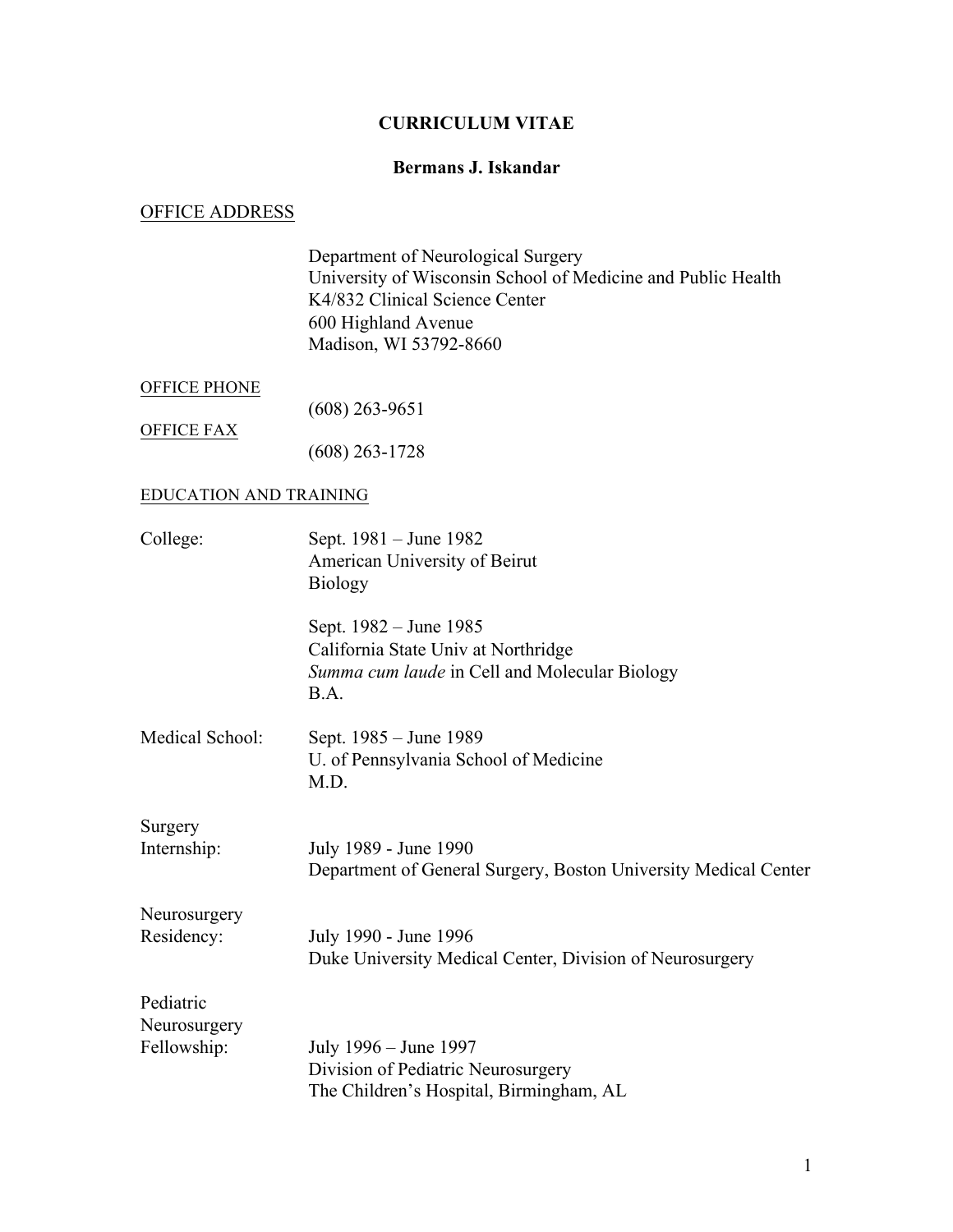### ACADEMIC APPOINTMENTS

| 1/1993-1/1995 | <b>Research Associate</b><br>Department of Neurobiology<br>Duke University Medical Center<br>Project title: Signaling Pathways in<br>Central Nervous System Regeneration<br>Mentor: J. H. Pate Skene, Ph.D. |
|---------------|-------------------------------------------------------------------------------------------------------------------------------------------------------------------------------------------------------------|
| 7/1997-2/2003 | Assistant Professor of Neurosurgery and Pediatrics<br>Director of Pediatric Neurosurgery<br>University of Wisconsin School of Medicine and Public Health<br>Madison, WI                                     |
| 2003-2007     | Associate Professor of Neurosurgery and Pediatrics<br>Director of Pediatric Neurosurgery<br>University of Wisconsin School of Medicine and Public Health<br>Madison, WI                                     |
| 2007-2010     | Associate Professor of Neurosurgery and Pediatrics, with Tenure<br>Director of Pediatric Neurosurgery<br>University of Wisconsin School of Medicine and Public Health<br>Madison, WI                        |
| 2009-present  | <b>Adjunct Professor</b><br>Neuroscience Training Program<br>University of Wisconsin-Madison<br>Madison, WI                                                                                                 |
| 2010-present  | Professor of Neurosurgery and Pediatrics, with Tenure<br>Director of Pediatric Neurosurgery<br>University of Wisconsin School of Medicine and Public Health<br>Madison, WI                                  |

### HOSPITAL APPOINTMENTS

| 1997- | Staff surgeon, Meriter Hospital, Madison, WI                 |
|-------|--------------------------------------------------------------|
| 1997- | Staff surgeon, William S. Middleton Veteran's Administration |
|       | Hospital, Madison, WI                                        |
| 1997- | Staff surgeon, St. Mary's Hospital, Madison, WI              |
| 1997- | Director, CNS Regeneration Laboratory, Department of         |
|       | Neurological Surgery, University of Wisconsin School of      |
|       | Medicine and Public Health                                   |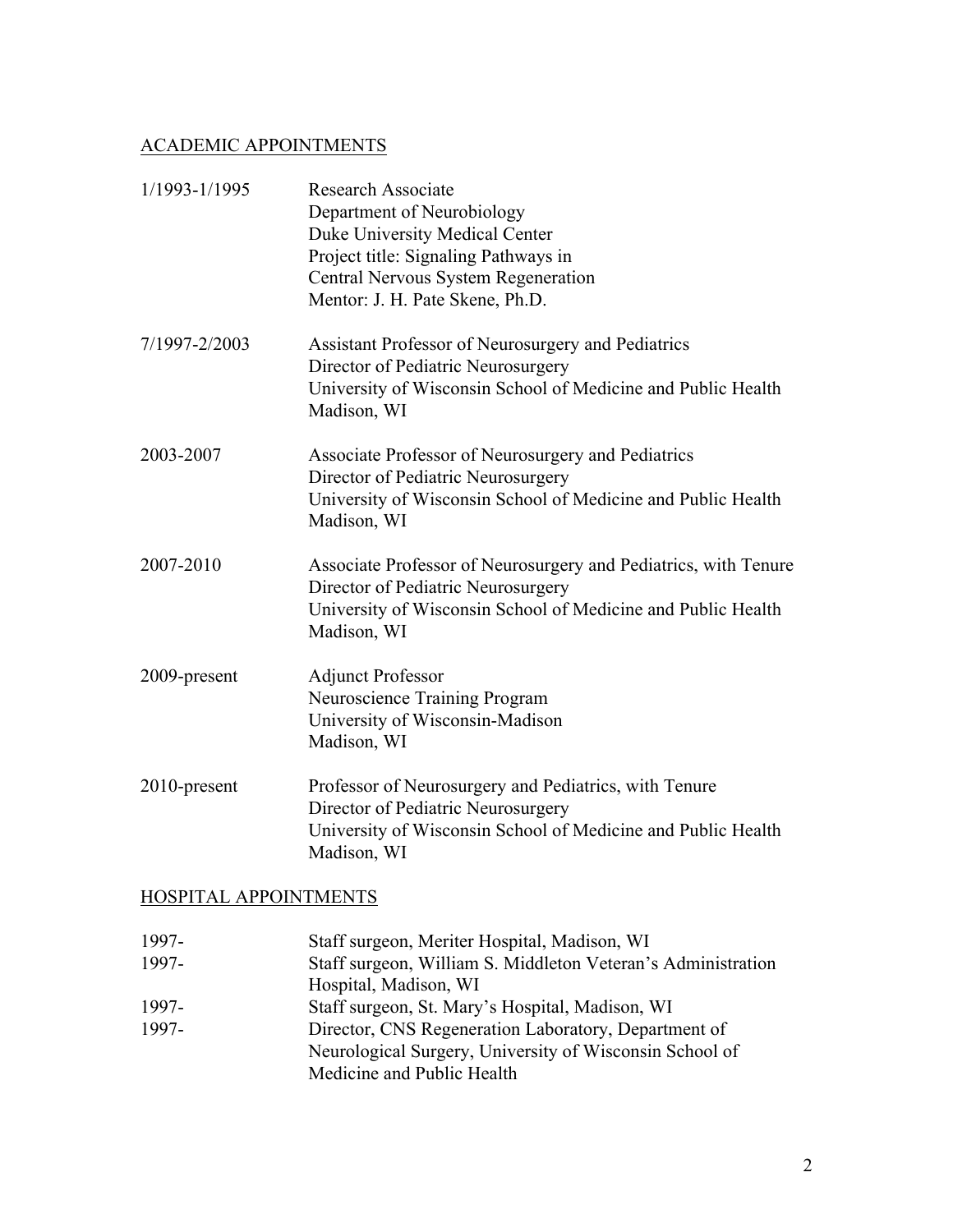| 1999-    | Co-director, Multidisciplinary Brachial Plexus Clinic, American |
|----------|-----------------------------------------------------------------|
|          | Family Children's Hospital, Madison, WI                         |
| 1997-    | Attending Neurosurgeon and Director of Pediatric Neurosurgery,  |
|          | University of Wisconsin Hospital and Clinics                    |
| $2006 -$ | Director of Pediatric Neurosurgery, American Family Children's  |
|          | Hospital                                                        |

### PROFESSIONAL SOCIETY MEMBERSHIPS

| 1987-1989 | Foundation for the Encouragement of Education in Lebanon (FEEL) |
|-----------|-----------------------------------------------------------------|
| 1998-     | Society for Neuroscience                                        |
| $2000 -$  | Congress of Neurological Surgeons, member                       |
| $2000 -$  | American Association of Neurological Surgeons, member.          |
| $2000 -$  | AANS/CNS Section of Pediatric Neurosurgery, member              |
| 2000-2002 | American College of Surgeons Faculty Research Fellow            |
| $2001 -$  | American Board of Neurological Surgery                          |
| $2001 -$  | American Board of Pediatric Neurosurgery                        |
| 2003-2011 | Fellow of the American College of Surgeons                      |
| $2003 -$  | American Society of Pediatric Neurosurgeons                     |
| 2004-     | World Association of Lebanese Neurosurgeons                     |
| 2004-     | American Syringomyelia and Chiari Alliance Project              |
| $2007 -$  | American Academy of Neurological Surgeons                       |
| 2008-     | Chiari and Syringomyelia Foundation                             |
|           |                                                                 |

### SERVICE ACTIVITES

| Departmental |                                                                 |
|--------------|-----------------------------------------------------------------|
| 2007-2013    | Mentoring committee member: Karl Sillay (UW Department of       |
|              | Neurological Surgery)                                           |
| 2008-2012    | Mentoring committee member: David Niemann (UW Department of     |
|              | Neurological Surgery)                                           |
| 2008-2012    | Mentoring committee member: Mustafa Baskaya (UW Department of   |
|              | Neurological Surgery)                                           |
| 2008-2014    | Mentoring committee chair: Joshua Medow (UW Department of       |
|              | Neurological Surgery)                                           |
| 2008-present | Executive Committee, Department of Neurological Surgery         |
| 2009-2012    | Co-Founder and committee member: The John Sandin Creativity and |
|              | <b>Research Award</b>                                           |
| 2010-2012    | Mentoring committee member: Rao Adibhatla (UW Department of     |
|              | Neurological Surgery)                                           |
| 2010-2015    | Mentoring committee member: Amgad Hanna (UW Department of       |
|              | Neurological Surgery)                                           |
| 2011-present | Mentoring committee chair: Nathaniel Brooks (UW Department of   |
|              | Neurological Surgery)                                           |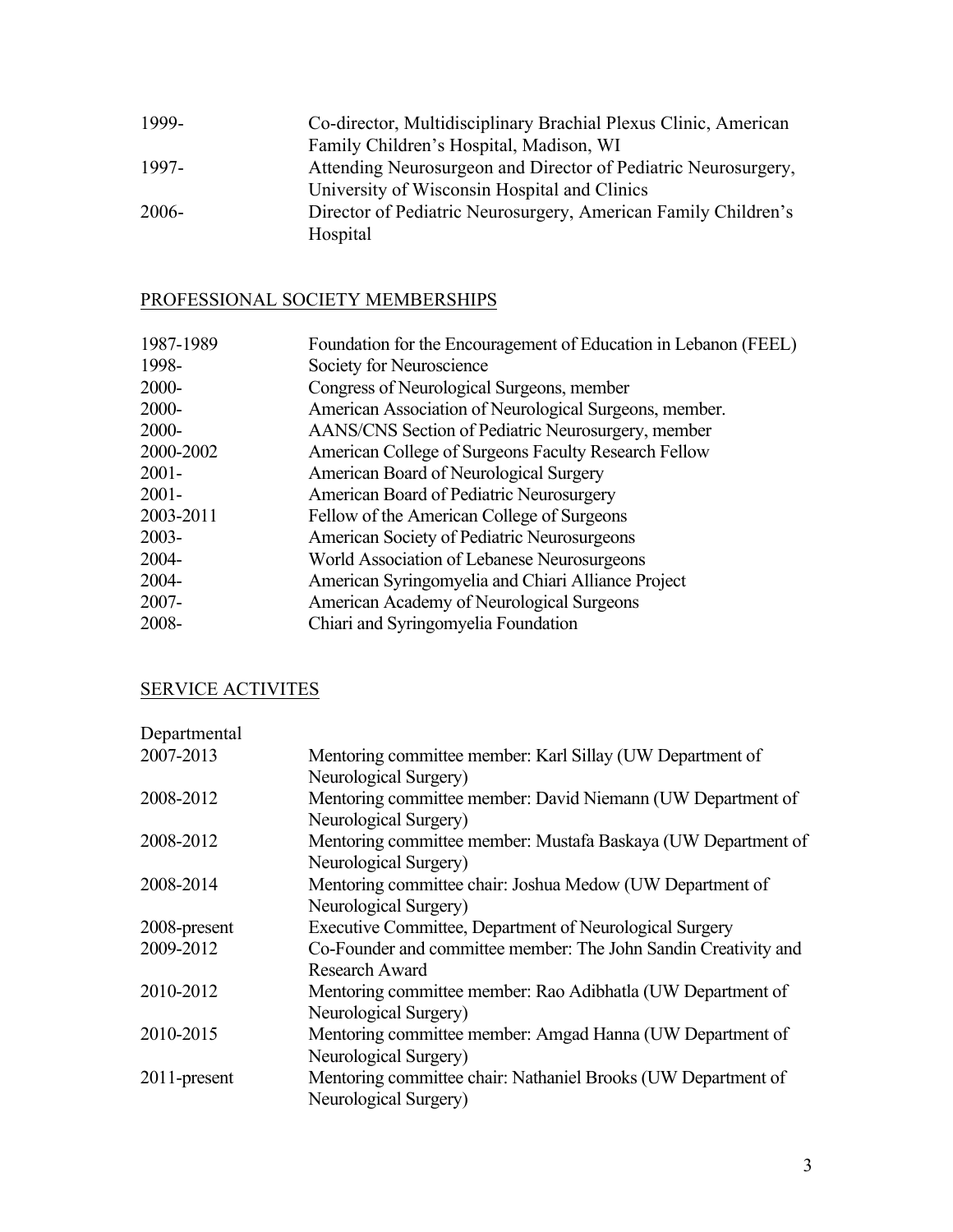| 2012-2013       | Member: Endovascular Neurosurgeon Search Committee, Department<br>of Neurological Surgery |
|-----------------|-------------------------------------------------------------------------------------------|
| 2012-2014       | Member: Functional Neurosurgeon Search Committee, Department of<br>Neurological Surgery   |
| 2012-present    | Member: Resident Candidate Selection Committee, Department of<br>Neurological Surgery     |
| 2013-present    | Member: Department Clinical Competency Committee, Department<br>of Neurological Surgery   |
| $2015$ -present | Member: Pediatric Neurosurgery Search Committee, Department of<br>Neurological Surgery    |

### UWSMPH/Hospital

| 1999         | UW Pediatric ICU staff recruitment Committee                         |
|--------------|----------------------------------------------------------------------|
| 1999-2000    | UW WISCR-IT (Computerized Records) Development Committee             |
| 2000         | <b>UW Medical Board Nominating Committee</b>                         |
| 2000         | UW Pediatric Plastic Surgeon Recruitment Committee                   |
| 2001         | UW Department of Orthopedics and Rehabilitation Chairman Search      |
|              | Committee                                                            |
| 2001-present | UW Pediatric Trauma Management Committee                             |
| 2002         | UW Web GX Evaluation Committee                                       |
| 2002-2004    | UW Hospital Medical Board                                            |
| 2003-2005    | American Family Children's Hospital Clinics Committee                |
| 2003-2005    | American Family Children's Hospital Inpatient Units Committee        |
| 2003-2005    | American Family Children's Hospital Surgical Services Committee      |
| 2003-2005    | American Family Children's Hospital Diagnostic Pavilion Committee    |
| 2004         | UW Search and Screen Committee for Ophthalmology Staff Position      |
| 2004-2005    | Member: Chair of Pediatric Search Committee, UW School of            |
|              | Medicine and Public Health                                           |
| 2005-2008    | <b>UWMF Finance Committee</b>                                        |
| 2006-present | American Family Children's Hospital Clinical Practice Council member |
| 2006-present | American Family Children's Hospital Steering Committee member        |
| 2006-2008    | Mentoring committee member: Mark Kiehn (UW Department of Plastic     |
|              | Surgery)                                                             |
| 2007         | Dana Foundation UW Internal Competition Committee member             |
| 2008         | Dana Foundation UW Internal Competition Committee member             |
| 2008-        | <b>UW Simulation Committee member</b>                                |
| 2009-2011    | ICTR Graduate Student major advisor, University of Wisconsin-Madison |
| 2010-present | AFCH Surgeon's Advisory Committee, UW Hospital and Clinics           |
| 2010-2012    | ITS Governance Committee, UW Hospital and Clinics                    |
| 2011-present | Mentoring committee member: Samuel Poore (UW Department of Surgery)  |
| 2011-present | Pediatric Surgeons Staff Committee, UW Hospital and Clinics          |
| 2011-2012    | Member: Chief of Pediatric Surgery Search Committee, UW School of    |
|              | Medicine and Public Health                                           |
| 2012-present | Member: Clinical Systems Advisory Committee, UW Hospitals & Clinics  |
| 2012-present | Mentoring committee member: Ahmed Afifi (Surgery)                    |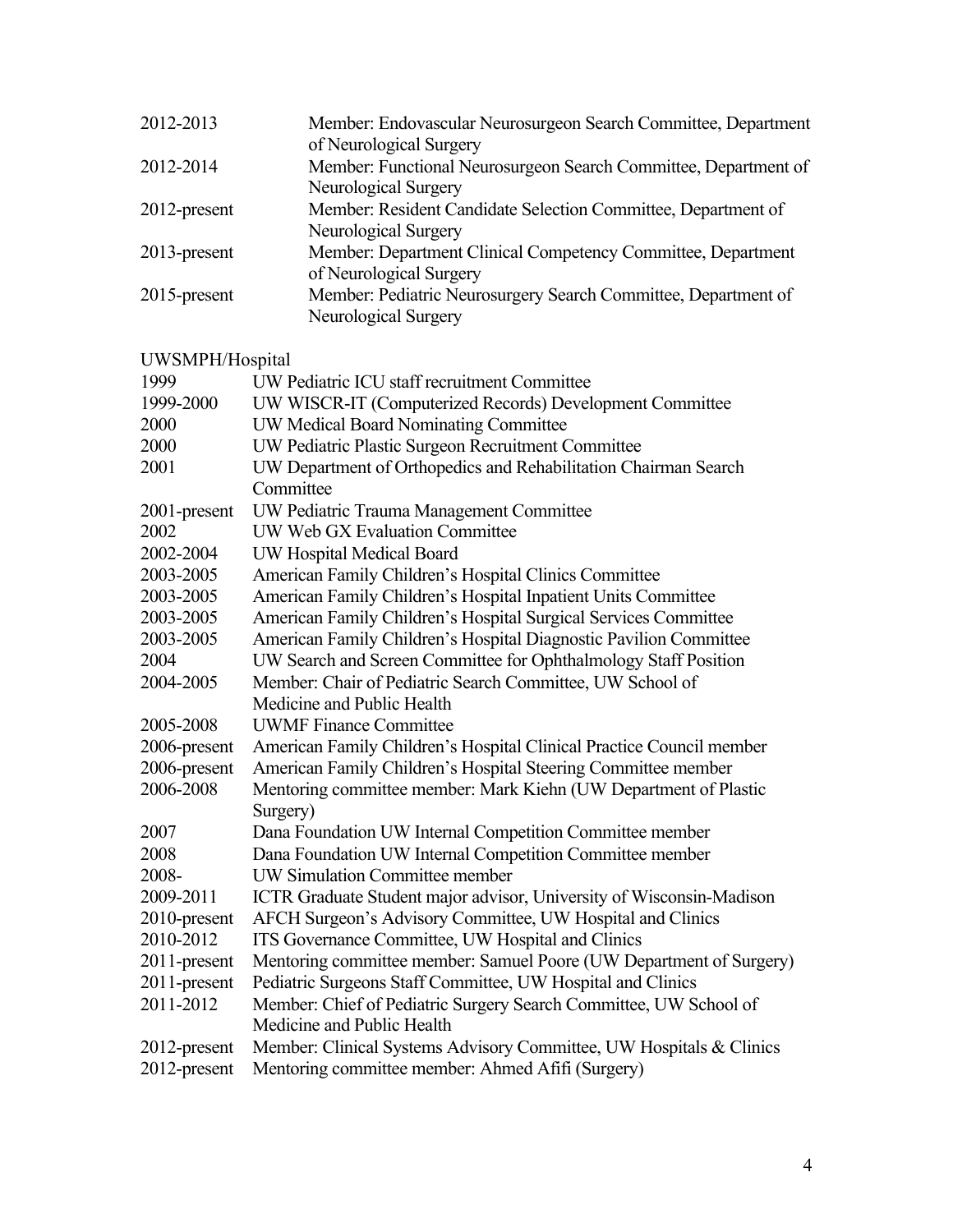| 2012-present           | Mentoring committee member: Yanjun Chen (Ophthalmology and Visual<br>Sciences)                                 |
|------------------------|----------------------------------------------------------------------------------------------------------------|
|                        |                                                                                                                |
| 2012-present           | Member, Pediatric Trauma Management Committee                                                                  |
| 2012-present           | Chair, Wisconsin Hydrocephalus Project Team                                                                    |
| 2013-present           | Member: Chair of Ophthalmology and Visual Sciences Search Committee,<br>UW School of Medical and Public Health |
| 2013-present           | AFCH Surgical Site Infection Reduction Committee, American Family<br>Children's Hospital                       |
| 2013-present           | Surgical Clinical Ops Committee, American Family Children's Hospital                                           |
| 2014                   | Mentoring committee member: Lucy Zawadski (Neurology)                                                          |
| 2014-present           | Mentoring committee member: Jesus Iruretagoyena (Maternal Fetal Medicine)                                      |
| 2014-present           | PhD thesis committee member: Kendra Braegelmann (Comparative                                                   |
|                        | <b>Biomedical Sciences)</b>                                                                                    |
| 2014-2015              | Member: Chair of Neurology Search Committee, UW School of Medicine and<br><b>Public Health</b>                 |
| 2014-present           | Member: Tenure Track Promotions Committee, UW School of Medicine and<br><b>Public Health</b>                   |
| 2014-present           | Traumatic Brain Injury Prevention Initiative Committee, UW School of<br>Medicine and Public Health             |
| National/International |                                                                                                                |
| 1987-89                | Foundation for the Encouragement of Education in Lebanon (FEEL), non                                           |
|                        | profit organization. Founding member and co-chairman of the Boston                                             |
|                        | chapter.                                                                                                       |
| 1988                   | Special Olympics of Philadelphia: Chairman, Ceremonies and Scheduling<br>Committee                             |
| 1990                   | National Board of Medical Examiners, diplomate                                                                 |
| 2003-2010              | Think First Injury Prevention Program, Madison Chapter Sponsor                                                 |
| 2004-2007              | Think First Injury Prevention Program, Lebanon Chapter Sponsor                                                 |
| 2004-2008              | World Association of Lebanese Neurosurgeons, Chairman, Education                                               |
|                        | Committee                                                                                                      |
| 2004-2006              | American Syringomyelia Alliance Project, Research Committee Member                                             |
| 2004                   | World Association of Lebanese Neurosurgeons Meeting, Member,                                                   |
|                        | Scientific Program Committee                                                                                   |
| 2005                   | Participation in "white paper" on NIH Hydrocephalus Consensus                                                  |
|                        | Conference                                                                                                     |
| $2005 -$               | Think First National Injury Prevention Program. Member of Efficacy                                             |
|                        | Subcommittee                                                                                                   |
| 2006-2008              | American Society of Pediatric Neurosurgeons (ASPN): Chairman of                                                |
|                        | <b>Credentialing Committee</b>                                                                                 |
| $2007 -$               | American Academy of Neurological Surgeons, Member                                                              |
| 2007-                  | Chiari Syringomyelia Foundation, Medical Advisory Board Executive                                              |
|                        | Committee member                                                                                               |
| 2008-2009              | AANS/CNS Section on Pediatric Neurosurgery: Traveling Fellowship                                               |
|                        | <b>Committee Member</b>                                                                                        |
| 2008                   | <b>ICTR</b> grant reviewer                                                                                     |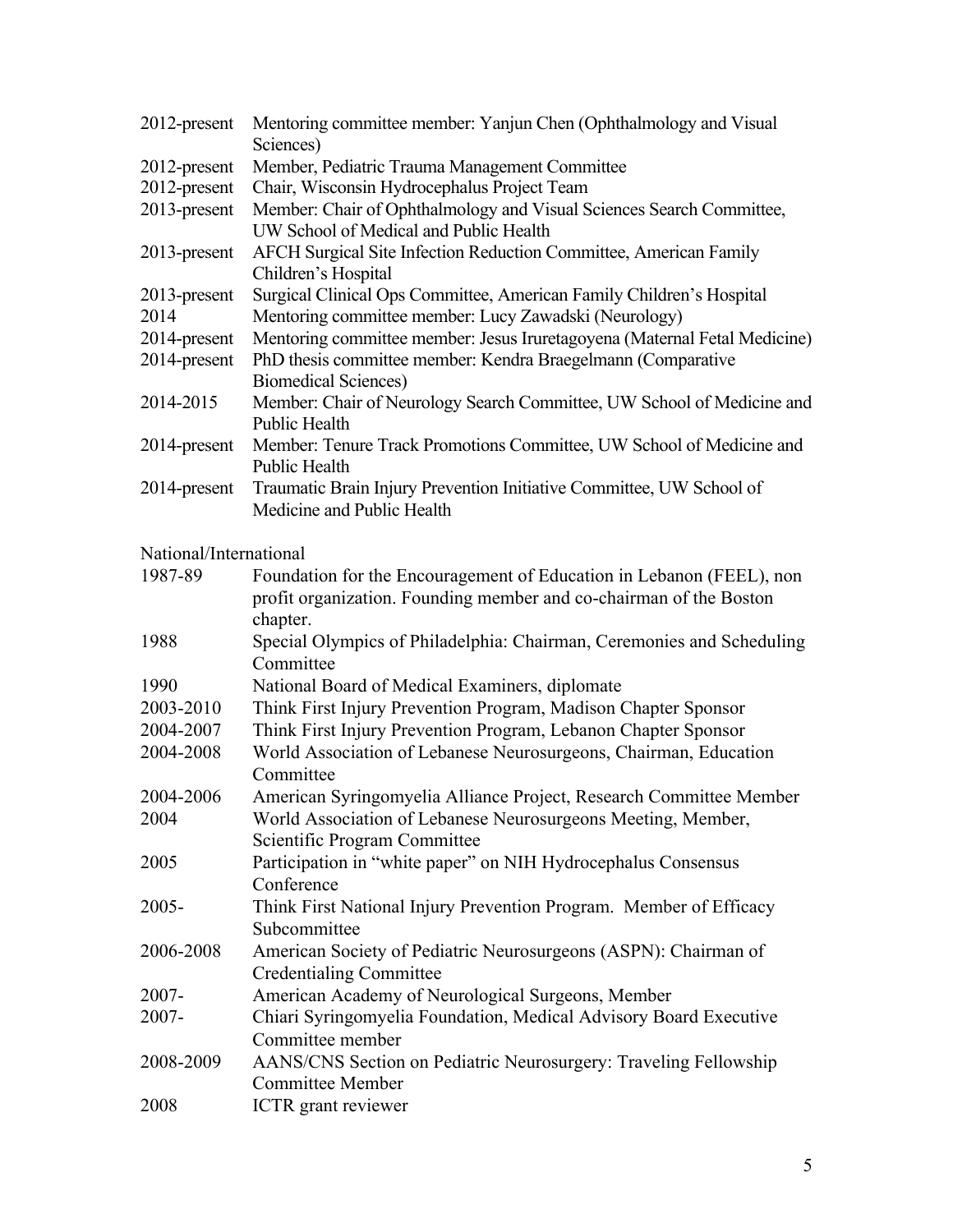| 2008-     | Chiari and Syringomyelia Foundation: Medical Board Member            |
|-----------|----------------------------------------------------------------------|
| 2008-     | Chiari and Syringomyelia Foundation: Website Committee Chair         |
| 2008-     | Chiari and Syringomyelia Foundation: Marcy Speer Endowment           |
|           | <b>Committee Member</b>                                              |
| 2009-2012 | AANS/CNS Section on Pediatric Neurosurgery, Traveling Fellowship     |
|           | Committee Chair                                                      |
| 2009-2011 | American Society of Pediatric Neurosurgeons, Bylaws Committee Chair  |
| 2010      | American Board of Neurological Surgery, 10-year Recertification      |
| 2010      | AANS Resident Mentor Program, Mentor                                 |
| 2010-2013 | AANS/CNS Section on Pediatric Neurosurgery, Executive Council        |
|           | Member-at-Large                                                      |
| 2010      | World Association of Lebanese Neurosurgeons, Scientific Program      |
|           | Committee                                                            |
| $2010 -$  | World Association of Lebanese Neurosurgeons, International Advisory  |
|           | <b>Board Member</b>                                                  |
| 2011      | American Board of Pediatric Neurological Surgery, 10-year            |
|           | Recertification                                                      |
| $2011 -$  | Park Reeves Syringomyelia Registry, Advisory Board Member            |
| 2013-2015 | AANS/CNS Section on Pediatric Neurosurgery, National Meetings        |
|           | Committee co-Chair                                                   |
| $2013 -$  | Member, Board of Directors, American Board of Pediatric Neurosurgery |
| $2014 -$  | Member, Education Committee, Congress of Neurological Surgeons       |
| $2015 -$  | Treasurer, AANS/CNS Joint Section of Pediatric Neurosurgery          |
|           |                                                                      |

### EDITORIAL BOARDS

Practical Reviews in Neurosurgery (past Editorial Board Member) Pan Arab Journal of Neurosurgery (Editorial Board Member) The International Society of Pediatric Neurosurgeons (ISPN) Guide (Section Editor).

### JOURNAL REVIEWER (AD HOC)

Pediatric Neurosurgery Practical Reviews in Neurosurgery Journal of Biological Chemistry J Neuropath Exp Neurol Journal of Genetic Counseling Child's Nervous System **Pediatrics** Annals of Neurology Clinical Neurology and Neurosurgery Clinical Anatomy Archives of PM&R The Scientific World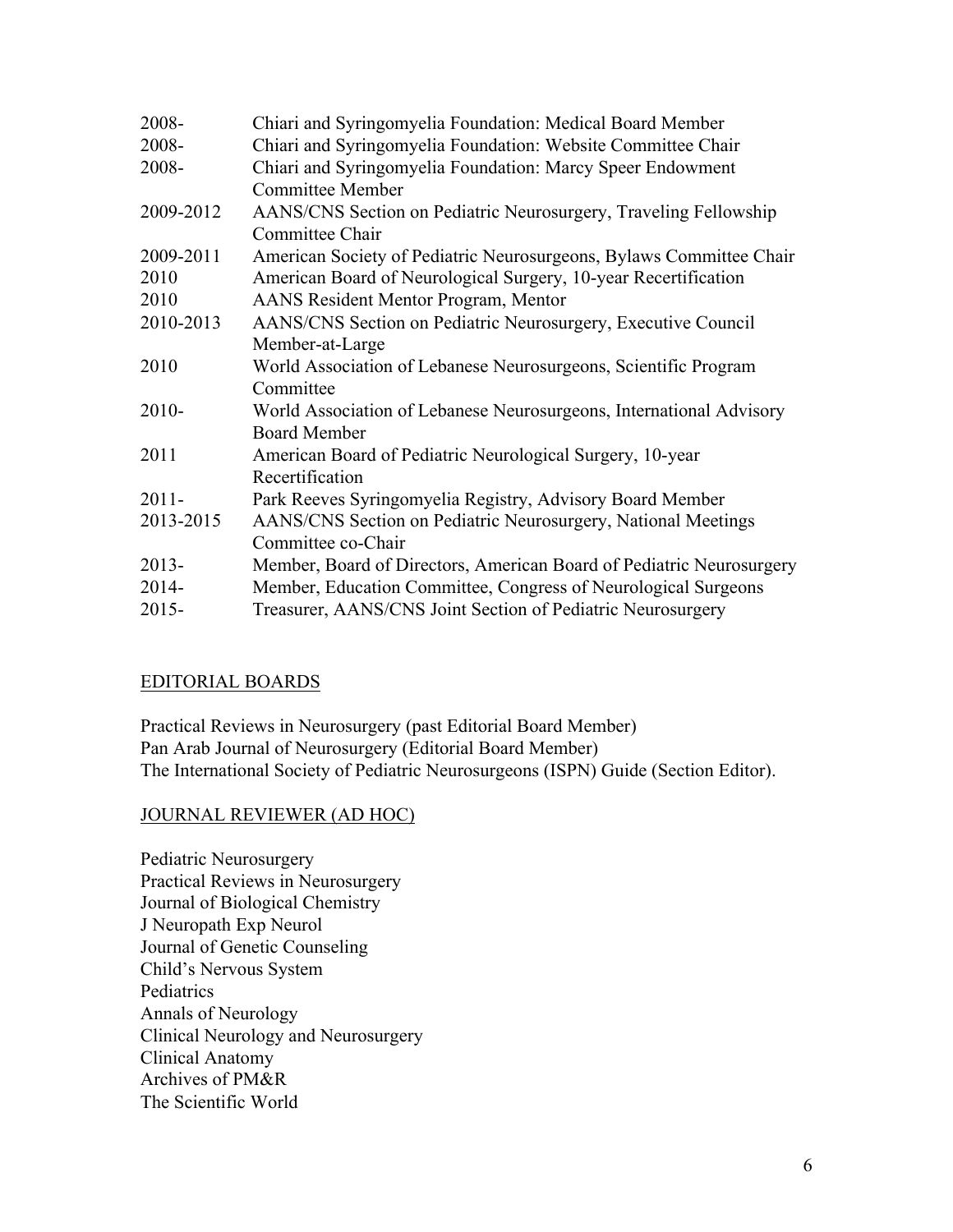Neuropediatrics Journal of Nutritional Biology Stem Cells and Development American Journal of Clinical Nutrition Journal of Genetic Counseling Neurosurgery Journal of Surgical Research Birth Defects Research Part A: Clinical and Molecular Teratology

### GRANT & ABSTRACT REVIEWER

Prince Salman Center for Disability Research, Grant Reviewer 2003 AANS/CNS Pediatric Section Abstract Reviewer, 2004 and 2005 CNS Pediatric Neurosurgery Abstract Reviewer, 2005 Dana Foundation, UW Grant Reviewer 2007 University of Wisconsin Institute for Clinical and Translational Research, Grant Reviewer – multiple years Brain Research Foundation, UW Grant Reviewer, 2012 Dean of the American University of Beirut School of Medicine multi-investigator grants. December 2012 Brain Research Foundation, UW Grant Reviewer, 2013 AANS Abstract Reviewer, 2013 ICTR Pilot Award Program, Grant Reviewer 2014

#### HONORS, AWARDS, PROFESSORSHIPS

| 1985        | Phi Kappa Phi Honor Society                                                                                                 |
|-------------|-----------------------------------------------------------------------------------------------------------------------------|
| 1995        | Alpha Omega Alpha Medical Honor Society                                                                                     |
| 2000        | Mentor, Mayfield award of the AANS/CNS Spine section (Ketan Bulsara)                                                        |
| 2001        | Honorable Mention (Engineering Expo): Electrosurgical drill for<br>endoscopic craniosynostosis                              |
| 2002        | Mentor, University Book Store Academic Excellence Award (Aaron<br>Nelson)                                                   |
| 2002        | Mentor, Hydrocephalus Association Award (Joshua Medow)                                                                      |
| 2003        | Mentor, Shapiro Summer Research Award (Jason Sansone)                                                                       |
| 2003 & 2004 | Mentor, Kenneth Shulman Award (Joshua Medow)                                                                                |
| 2003-2005   | Howard Hughes Medical Investigator, UW Pilot Project                                                                        |
| 2004        | Burroughs Wellcome Fund (BWF) Clinical Scientist Awards in                                                                  |
|             | Translational Research (Winner of Univ of Wisconsin internal<br>competition)                                                |
| 2006        | Mentor, Pennsylvania Neurosurgical Society Resident Basic Research<br>Award (Elias Rizk)                                    |
| 2006        | Federation of American Societies for Experimental Biology (FASEB),<br>abstract chosen for oral presentation and \$500 award |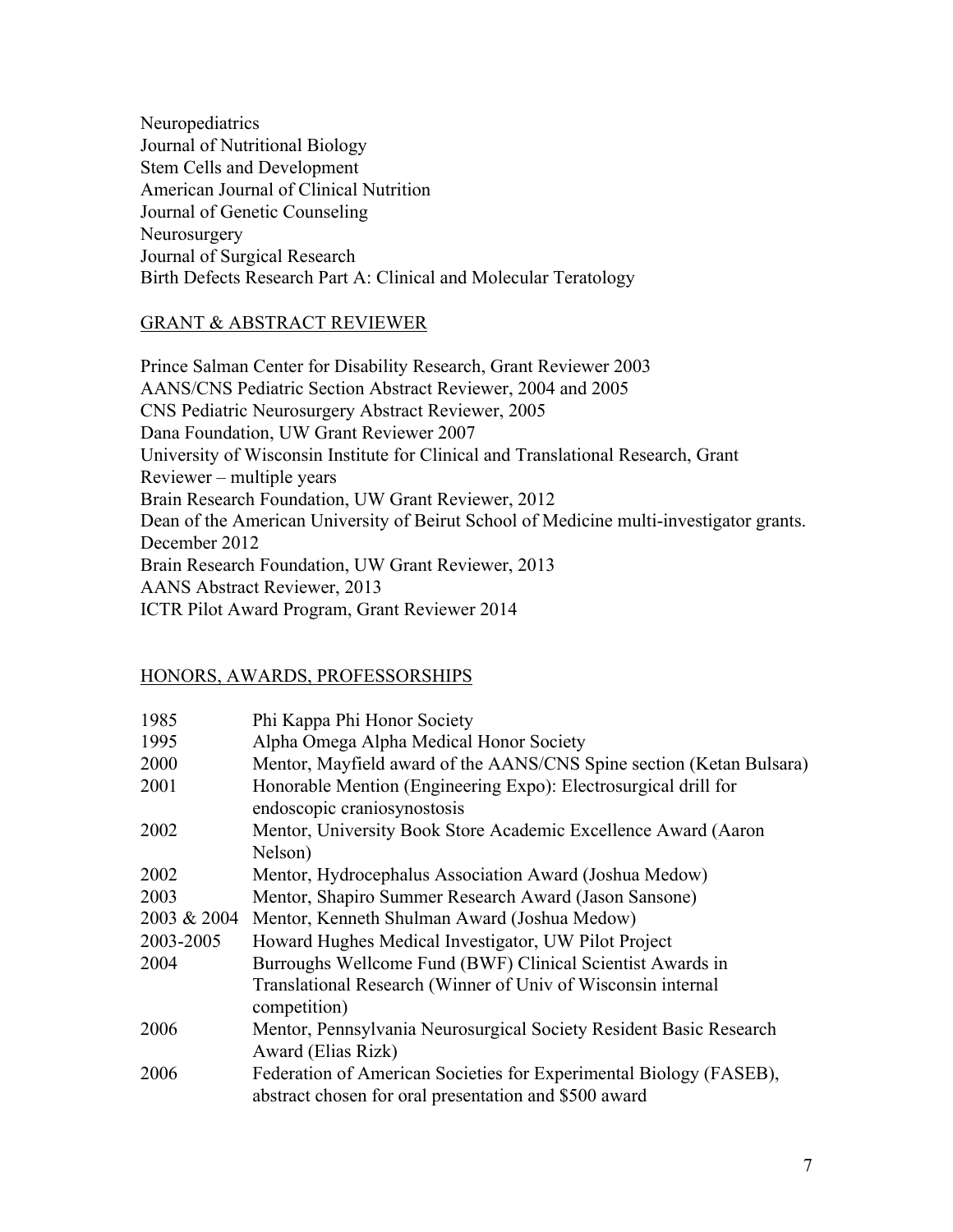| Best Faculty Teaching Award, Department of Neurological Surgery<br>Citation for Medical Student Teaching, Department of Neurological<br>Surgery, University of Wisconsin School of Medicine and Public Health<br>Mentor, Pennsylvania Neurosurgical Society Resident Clinical Research<br>2007<br>Award (Elias Rizk)<br>2008<br>Mentor, University of Wisconsin Hilldale Award (Krista Stewart)<br>2008<br>Citation for Medical Student Teaching, Department of Neurological<br>Surgery, University of Wisconsin School of Medicine and Public Health<br>Mentor, American Academy of Neurological Surgeons Resident Research<br>2008<br>(Elias Rizk)<br>Mentor, Pediatric Neurosurgery Traveling Fellowship (Elias Rizk)<br>Mentor, CNS/Codman Fellowship Award (Nirav Patel)<br>Children Matter Award, American Family Children's Hospital<br>Mentor, University of Wisconsin Hilldale Award (Tyler Wanke)<br>Mentor, American Academy of Neurological Surgeons Neurosurgery<br>Research and Education Foundation Fellowship (NREF) Award (Nirav<br>Patel)<br>2010<br>Mentor, American Academy of Neurological Surgeons Medical Student<br>Summer Research Fellowship (Krista Stewart)<br>Mentor, Neurosurgery Research and Education Foundation Fellowship<br>(NREF) award (Nirav Patel)<br>Dean's Research Mentorship Award, University of Wisconsin School of<br>Medicine and Public Health<br>National Institutes of Health Director's Pioneer Award - Finalist<br>Mentor, Shapiro Summer Research Award (Thomas Cassini)<br>Shapiro Guest Lecturer - University of Wisconsin School of Medicine and<br><b>Public Health</b><br>Brain Research Foundation - University of Wisconsin internal competition<br>2012<br>winner<br>Keynote Speaker. Conquer Chiari. Chicago, IL.<br>Visiting Professor, Nemours/Alfred I. DuPont Hospital for Children,<br>Philadelphia, PA<br>Visiting Professor, Department of Neurology, Mayo Clinic, Jacksonville,<br><b>FL</b><br>Van Wagenen Lecturer, 2015 AANS Annual Scientific Meeting | 2006 | Mentor, Kenneth Schulman Award (Elias Rizk) |
|----------------------------------------------------------------------------------------------------------------------------------------------------------------------------------------------------------------------------------------------------------------------------------------------------------------------------------------------------------------------------------------------------------------------------------------------------------------------------------------------------------------------------------------------------------------------------------------------------------------------------------------------------------------------------------------------------------------------------------------------------------------------------------------------------------------------------------------------------------------------------------------------------------------------------------------------------------------------------------------------------------------------------------------------------------------------------------------------------------------------------------------------------------------------------------------------------------------------------------------------------------------------------------------------------------------------------------------------------------------------------------------------------------------------------------------------------------------------------------------------------------------------------------------------------------------------------------------------------------------------------------------------------------------------------------------------------------------------------------------------------------------------------------------------------------------------------------------------------------------------------------------------------------------------------------------------------------------------------------------------------------------------------------|------|---------------------------------------------|
|                                                                                                                                                                                                                                                                                                                                                                                                                                                                                                                                                                                                                                                                                                                                                                                                                                                                                                                                                                                                                                                                                                                                                                                                                                                                                                                                                                                                                                                                                                                                                                                                                                                                                                                                                                                                                                                                                                                                                                                                                                  | 2006 |                                             |
|                                                                                                                                                                                                                                                                                                                                                                                                                                                                                                                                                                                                                                                                                                                                                                                                                                                                                                                                                                                                                                                                                                                                                                                                                                                                                                                                                                                                                                                                                                                                                                                                                                                                                                                                                                                                                                                                                                                                                                                                                                  | 2007 |                                             |
|                                                                                                                                                                                                                                                                                                                                                                                                                                                                                                                                                                                                                                                                                                                                                                                                                                                                                                                                                                                                                                                                                                                                                                                                                                                                                                                                                                                                                                                                                                                                                                                                                                                                                                                                                                                                                                                                                                                                                                                                                                  |      |                                             |
|                                                                                                                                                                                                                                                                                                                                                                                                                                                                                                                                                                                                                                                                                                                                                                                                                                                                                                                                                                                                                                                                                                                                                                                                                                                                                                                                                                                                                                                                                                                                                                                                                                                                                                                                                                                                                                                                                                                                                                                                                                  |      |                                             |
|                                                                                                                                                                                                                                                                                                                                                                                                                                                                                                                                                                                                                                                                                                                                                                                                                                                                                                                                                                                                                                                                                                                                                                                                                                                                                                                                                                                                                                                                                                                                                                                                                                                                                                                                                                                                                                                                                                                                                                                                                                  |      |                                             |
|                                                                                                                                                                                                                                                                                                                                                                                                                                                                                                                                                                                                                                                                                                                                                                                                                                                                                                                                                                                                                                                                                                                                                                                                                                                                                                                                                                                                                                                                                                                                                                                                                                                                                                                                                                                                                                                                                                                                                                                                                                  |      |                                             |
|                                                                                                                                                                                                                                                                                                                                                                                                                                                                                                                                                                                                                                                                                                                                                                                                                                                                                                                                                                                                                                                                                                                                                                                                                                                                                                                                                                                                                                                                                                                                                                                                                                                                                                                                                                                                                                                                                                                                                                                                                                  |      |                                             |
|                                                                                                                                                                                                                                                                                                                                                                                                                                                                                                                                                                                                                                                                                                                                                                                                                                                                                                                                                                                                                                                                                                                                                                                                                                                                                                                                                                                                                                                                                                                                                                                                                                                                                                                                                                                                                                                                                                                                                                                                                                  |      |                                             |
|                                                                                                                                                                                                                                                                                                                                                                                                                                                                                                                                                                                                                                                                                                                                                                                                                                                                                                                                                                                                                                                                                                                                                                                                                                                                                                                                                                                                                                                                                                                                                                                                                                                                                                                                                                                                                                                                                                                                                                                                                                  |      |                                             |
|                                                                                                                                                                                                                                                                                                                                                                                                                                                                                                                                                                                                                                                                                                                                                                                                                                                                                                                                                                                                                                                                                                                                                                                                                                                                                                                                                                                                                                                                                                                                                                                                                                                                                                                                                                                                                                                                                                                                                                                                                                  | 2008 |                                             |
|                                                                                                                                                                                                                                                                                                                                                                                                                                                                                                                                                                                                                                                                                                                                                                                                                                                                                                                                                                                                                                                                                                                                                                                                                                                                                                                                                                                                                                                                                                                                                                                                                                                                                                                                                                                                                                                                                                                                                                                                                                  | 2009 |                                             |
|                                                                                                                                                                                                                                                                                                                                                                                                                                                                                                                                                                                                                                                                                                                                                                                                                                                                                                                                                                                                                                                                                                                                                                                                                                                                                                                                                                                                                                                                                                                                                                                                                                                                                                                                                                                                                                                                                                                                                                                                                                  | 2010 |                                             |
|                                                                                                                                                                                                                                                                                                                                                                                                                                                                                                                                                                                                                                                                                                                                                                                                                                                                                                                                                                                                                                                                                                                                                                                                                                                                                                                                                                                                                                                                                                                                                                                                                                                                                                                                                                                                                                                                                                                                                                                                                                  | 2010 |                                             |
|                                                                                                                                                                                                                                                                                                                                                                                                                                                                                                                                                                                                                                                                                                                                                                                                                                                                                                                                                                                                                                                                                                                                                                                                                                                                                                                                                                                                                                                                                                                                                                                                                                                                                                                                                                                                                                                                                                                                                                                                                                  | 2010 |                                             |
|                                                                                                                                                                                                                                                                                                                                                                                                                                                                                                                                                                                                                                                                                                                                                                                                                                                                                                                                                                                                                                                                                                                                                                                                                                                                                                                                                                                                                                                                                                                                                                                                                                                                                                                                                                                                                                                                                                                                                                                                                                  |      |                                             |
|                                                                                                                                                                                                                                                                                                                                                                                                                                                                                                                                                                                                                                                                                                                                                                                                                                                                                                                                                                                                                                                                                                                                                                                                                                                                                                                                                                                                                                                                                                                                                                                                                                                                                                                                                                                                                                                                                                                                                                                                                                  |      |                                             |
|                                                                                                                                                                                                                                                                                                                                                                                                                                                                                                                                                                                                                                                                                                                                                                                                                                                                                                                                                                                                                                                                                                                                                                                                                                                                                                                                                                                                                                                                                                                                                                                                                                                                                                                                                                                                                                                                                                                                                                                                                                  |      |                                             |
|                                                                                                                                                                                                                                                                                                                                                                                                                                                                                                                                                                                                                                                                                                                                                                                                                                                                                                                                                                                                                                                                                                                                                                                                                                                                                                                                                                                                                                                                                                                                                                                                                                                                                                                                                                                                                                                                                                                                                                                                                                  | 2010 |                                             |
|                                                                                                                                                                                                                                                                                                                                                                                                                                                                                                                                                                                                                                                                                                                                                                                                                                                                                                                                                                                                                                                                                                                                                                                                                                                                                                                                                                                                                                                                                                                                                                                                                                                                                                                                                                                                                                                                                                                                                                                                                                  |      |                                             |
|                                                                                                                                                                                                                                                                                                                                                                                                                                                                                                                                                                                                                                                                                                                                                                                                                                                                                                                                                                                                                                                                                                                                                                                                                                                                                                                                                                                                                                                                                                                                                                                                                                                                                                                                                                                                                                                                                                                                                                                                                                  | 2011 |                                             |
|                                                                                                                                                                                                                                                                                                                                                                                                                                                                                                                                                                                                                                                                                                                                                                                                                                                                                                                                                                                                                                                                                                                                                                                                                                                                                                                                                                                                                                                                                                                                                                                                                                                                                                                                                                                                                                                                                                                                                                                                                                  |      |                                             |
|                                                                                                                                                                                                                                                                                                                                                                                                                                                                                                                                                                                                                                                                                                                                                                                                                                                                                                                                                                                                                                                                                                                                                                                                                                                                                                                                                                                                                                                                                                                                                                                                                                                                                                                                                                                                                                                                                                                                                                                                                                  | 2012 |                                             |
|                                                                                                                                                                                                                                                                                                                                                                                                                                                                                                                                                                                                                                                                                                                                                                                                                                                                                                                                                                                                                                                                                                                                                                                                                                                                                                                                                                                                                                                                                                                                                                                                                                                                                                                                                                                                                                                                                                                                                                                                                                  | 2012 |                                             |
|                                                                                                                                                                                                                                                                                                                                                                                                                                                                                                                                                                                                                                                                                                                                                                                                                                                                                                                                                                                                                                                                                                                                                                                                                                                                                                                                                                                                                                                                                                                                                                                                                                                                                                                                                                                                                                                                                                                                                                                                                                  | 2012 |                                             |
|                                                                                                                                                                                                                                                                                                                                                                                                                                                                                                                                                                                                                                                                                                                                                                                                                                                                                                                                                                                                                                                                                                                                                                                                                                                                                                                                                                                                                                                                                                                                                                                                                                                                                                                                                                                                                                                                                                                                                                                                                                  |      |                                             |
|                                                                                                                                                                                                                                                                                                                                                                                                                                                                                                                                                                                                                                                                                                                                                                                                                                                                                                                                                                                                                                                                                                                                                                                                                                                                                                                                                                                                                                                                                                                                                                                                                                                                                                                                                                                                                                                                                                                                                                                                                                  |      |                                             |
|                                                                                                                                                                                                                                                                                                                                                                                                                                                                                                                                                                                                                                                                                                                                                                                                                                                                                                                                                                                                                                                                                                                                                                                                                                                                                                                                                                                                                                                                                                                                                                                                                                                                                                                                                                                                                                                                                                                                                                                                                                  | 2012 |                                             |
|                                                                                                                                                                                                                                                                                                                                                                                                                                                                                                                                                                                                                                                                                                                                                                                                                                                                                                                                                                                                                                                                                                                                                                                                                                                                                                                                                                                                                                                                                                                                                                                                                                                                                                                                                                                                                                                                                                                                                                                                                                  | 2014 |                                             |
|                                                                                                                                                                                                                                                                                                                                                                                                                                                                                                                                                                                                                                                                                                                                                                                                                                                                                                                                                                                                                                                                                                                                                                                                                                                                                                                                                                                                                                                                                                                                                                                                                                                                                                                                                                                                                                                                                                                                                                                                                                  |      |                                             |
|                                                                                                                                                                                                                                                                                                                                                                                                                                                                                                                                                                                                                                                                                                                                                                                                                                                                                                                                                                                                                                                                                                                                                                                                                                                                                                                                                                                                                                                                                                                                                                                                                                                                                                                                                                                                                                                                                                                                                                                                                                  | 2014 |                                             |
|                                                                                                                                                                                                                                                                                                                                                                                                                                                                                                                                                                                                                                                                                                                                                                                                                                                                                                                                                                                                                                                                                                                                                                                                                                                                                                                                                                                                                                                                                                                                                                                                                                                                                                                                                                                                                                                                                                                                                                                                                                  | 2015 |                                             |

# EDUCATIONAL ACTIVITIES

# Classroom

| 2003-2004 | UW Neuroscience Course. Faculty. Topic: Hydrocephalus and ICP     |
|-----------|-------------------------------------------------------------------|
| 2005-12   | UW Neuroscience Course. Faculty. Topic: Neurological Localization |
| 2011-     | Guest Lecturer, NTP 675 Course, UW Neuroscience Training Program  |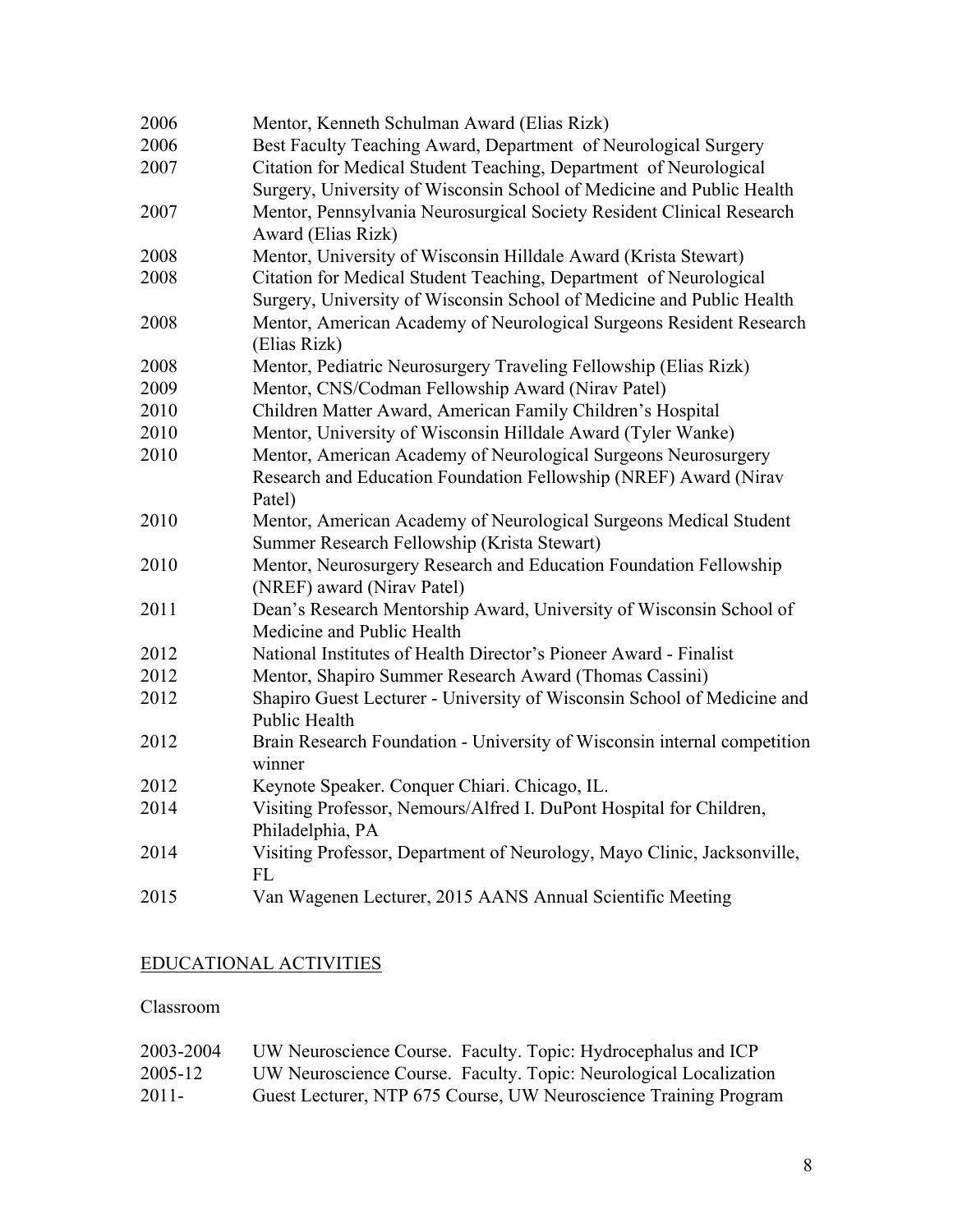# Hospital

| 1997     | Severe Head Injury Management in Children. PICU/Neurosurgery<br>conference. Part I. The management of ICP. Organized by B. Iskandar<br>and W. Perloff                |
|----------|----------------------------------------------------------------------------------------------------------------------------------------------------------------------|
| 1998     | Severe Head Injury Management in Children. PICU/Neurosurgery<br>conference. Part II. Non-ICP-related issues in pediatric head injury.<br>Organized by B. Iskandar    |
| Regional |                                                                                                                                                                      |
| 1998     | Current Treatments and Innovations in Spina Bifida. Regional conference<br>for patients with Spina Bifida and their families. Organized by B.<br>Iskandar and B. Ohm |
| 2000     | Caring for Children with Brain Tumors. Regional conference co-director                                                                                               |
| 2005     | Caring for Children with Brain Tumors. Regional conference co-director.                                                                                              |
| 2010     | Current Treatments and Innovations in Spina Bifida. Regional conference<br>for patients with Spina Bifida and their families. Conference Director                    |
| National |                                                                                                                                                                      |
| 1997     | Issues in complex pediatric spine. The tethered spinal cord. Luncheon<br>seminar. Congress of Neurological Surgeons (Invited Faculty).                               |
| 1999     | Neuroscope'99. Medtronic PS Medical Neuroendoscopy Workshop. New<br>Orleans (Invited Faculty).                                                                       |
| 1999     | First Annual Spine Symposium. American University of Beirut (Invited<br>Faculty).                                                                                    |
| 2001     | Surgery of Brain Tumors in Children. Middle East Medical Assembly.<br>Beirut (Invited Faculty)                                                                       |
| 2002     | Intracranial Endoscopy. Congress of Neurological Surgeons (Invited<br>Faculty)                                                                                       |
| 2002     | Hydrodynamics Conference. Pittspburgh, September (Invited Faculty)                                                                                                   |
| 2003     | Head Injury Breakfast Seminar. American Association of Neurological<br>Surgeons (Invited Faculty)                                                                    |
| 2003     | Session Moderator (Hydrocephalus). AANS/CNS Section on Pediatric<br>Neurological Surgery                                                                             |
| 2004     | Chiari I Breakfast Seminar. American Association of Neurological<br>Surgeons (Invited Faculty)                                                                       |
| 2004     | Breakfast Seminar Panelist. AANS                                                                                                                                     |
| 2005     | <b>Breakfast Seminar Panelist. AANS</b>                                                                                                                              |
| 2005     | Hydrocephalus Consensus Conference (Session Moderator). Bethesda.                                                                                                    |
| 2005     | AANS/CNS Section on Pediatric Neurological Surgery (Session<br>Moderator)                                                                                            |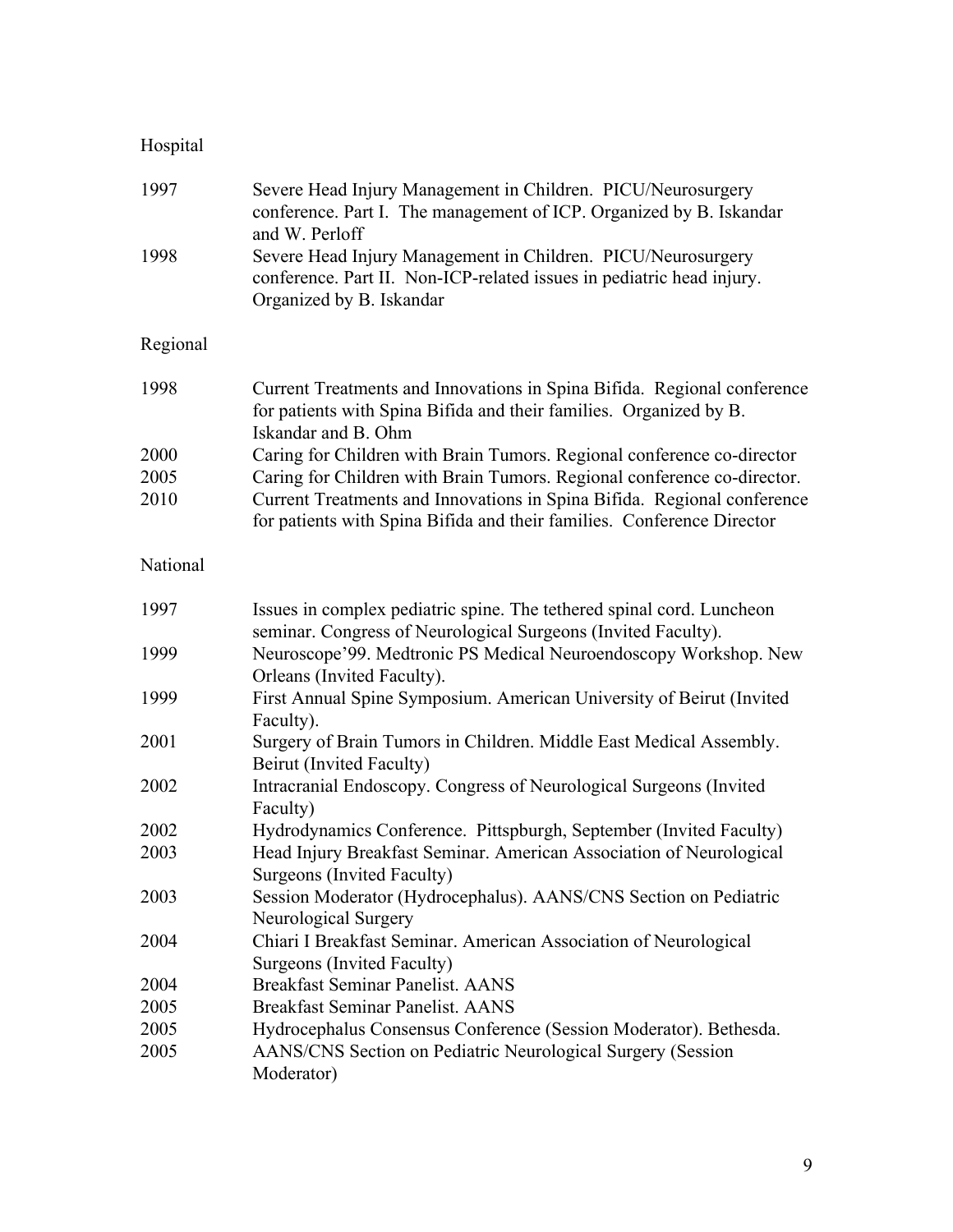| 2005      | Chiari Malformations Breakfast Seminar, American Association of        |
|-----------|------------------------------------------------------------------------|
|           | Neurological Surgeons (Invited Faculty)                                |
| 2005      | Pediatric Neurosurgery Meet the Experts Breakfast Seminar. American    |
|           | Association of Neurological Surgeons (Invited Faculty)                 |
| 2006      | Chiari Malformations Breakfast Seminar, American Association of        |
|           | Neurological Surgeons (Invited Faculty)                                |
| 2006      | Pediatric Neurosurgery Meet the Experts Breakfast Seminar. American    |
|           | Association of Neurological Surgeons (Invited Faculty)                 |
| 2006      | WALN Conference (session moderator). Beirut, Lebanon                   |
| 2006      | <b>Breakfast Seminar Panelist, AANS</b>                                |
| 2007      | AANS Breakfast Seminar panelist: Chiari Malformations                  |
| 2008      | AANS Breakfast Seminar moderator: Chiari Malformations                 |
| 2009      | AANS Breakfast Seminar panelist: Chiari Malformations                  |
| 2009      | AANS Breakfast Seminar panelist: Pediatric Hydrocephalus               |
| 2009      | American Syringomyelia and Chiari Alliance Project (ASAP) Annual       |
|           | Meeting, Local Host.                                                   |
| 2011      | AANS/CNS Section on Pediatric Neurological Surgery, Scientific Session |
|           | Moderator                                                              |
| 2013-2015 | co-Organizer and Moderator: Pediatric Sessions of the AANS and CNS     |

# Mentoring

| 1998      | Christine Schwab: Medical Scholars Program     |
|-----------|------------------------------------------------|
| 1999      | Rebecca Allen: NASA/Sharp Program              |
| 1999      | Agahan Unlu, MD: Postdoctorate Trainee         |
| 2000      | Gregory Griepentrog: Medical Scholars Program  |
| 2000      | Chenara Johnson: NASA/Sharp Program            |
| 2001      | Michael Hendrickson: Medical Scholars Program  |
| 2001      | Jessica Renee Mendellin: NASA/Sharp Program    |
| 2001-02   | Peng Gao, MD: Research Scientist               |
| 2001-02   | Aaron Nelson: UW Undergraduate Thesis          |
| 2001-02   | Julie Pawasarat: UW Directed Study of Research |
| 2002      | Michael Murphy: Medical Scholars Program       |
| 2003      | Aaron Struck: Medical Scholars Program         |
| 2002-03   | Frances Delgado: UW Undergraduate Thesis       |
| 2002-03   | Brenton Meier: UW Undergraduate Research       |
|           | and UW Med Student Research 2006-7             |
| 2004-2012 | Elias Rizk: Research Scientist                 |
| 2004      | Abigail Poyer: NASA/Sharp Program              |
| 2004      | Kate Holoyda: Medical Scholars Program         |
| 2005      | Abigail Rao. Medical Scholars Program          |
| 2005      | Aaron Struck, Shapiro award                    |
| 2005      | Kathleen Simon: UW Independent Study Course    |
| 2005      | James Davies: UW Independent Study Course      |
| 2006      | Prethy Rao: UW Independent Study Course        |
|           |                                                |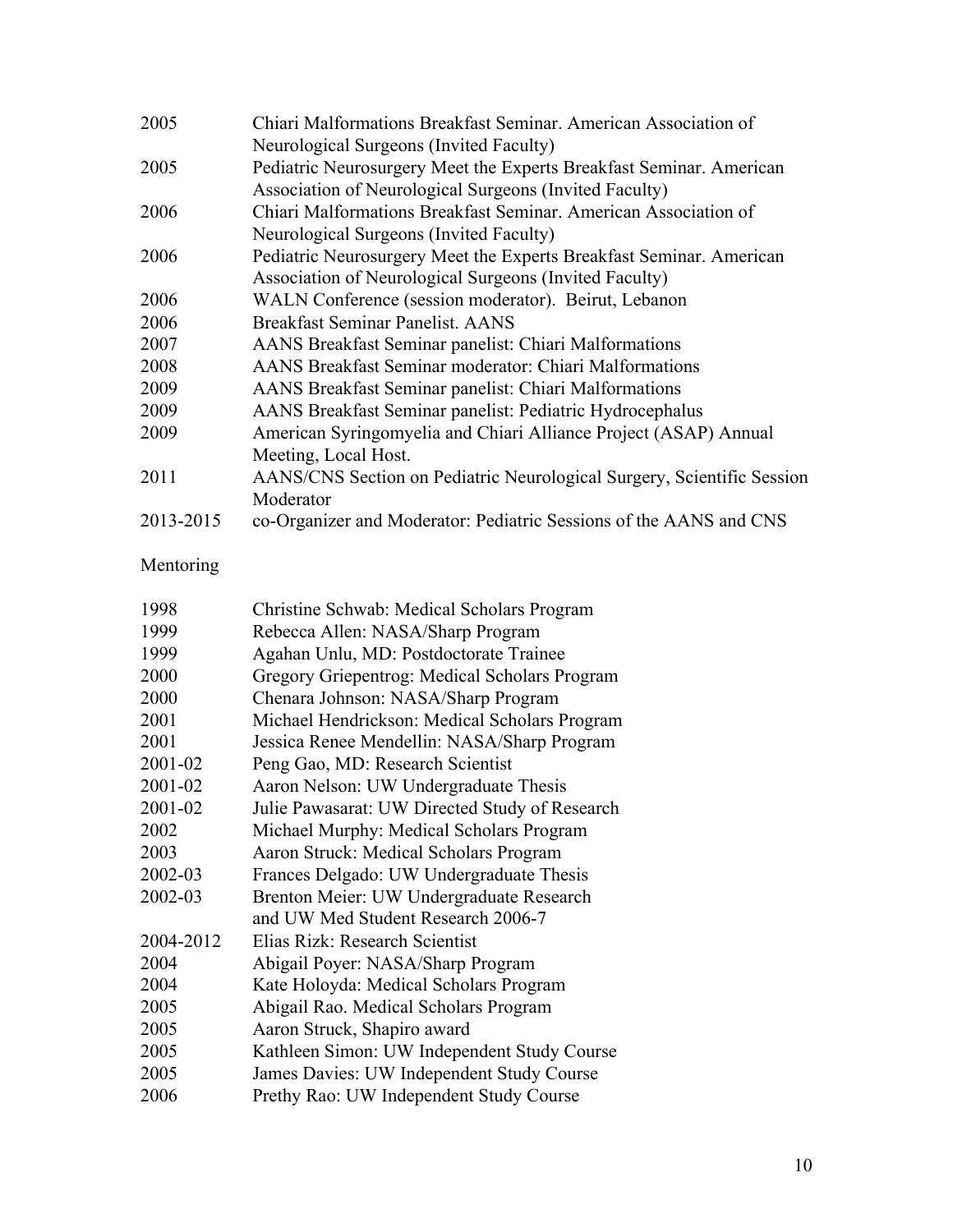| 2006         | Andrew Jacus: UW Independent Study Course                            |
|--------------|----------------------------------------------------------------------|
| 2006         | Park Byoung-Gyu: UW Independent Study Course                         |
| 2007         | Sadhana Murali: UW Directed study course                             |
| 2007-08      | Sharad Rajpal, UW Neurosurgery Resident                              |
| 2007-08      | Thesis committee member (Chicago): Bryn Martin                       |
| 2007-08      | Thesis committee member (UW): Ramya Sundaresan                       |
| 2007-09      | Krista Stewart: UW Independent Study Course                          |
| 2008, 2012   | Sarah Bassiouni: UW Independent Study Course                         |
| 2008         | Roman Ayele Aydiko: UW Independent Study Course                      |
| 2008         | Mina Zamanian: UW Independent Study Course                           |
| 2008-09      | Logan Gorges: UW Independent Study Course                            |
| 2008-11      | Nirav Patel, UW Neurosurgery Resident                                |
| 2008-13      | Andrew Bauer, UW Neurosurgery Resident                               |
| 2010-13      | Krista Stewart: AANS Medical Student Summer Research Award           |
| 2010         | Dominic Schomberg, UW Iindependent Study Course                      |
| 2010-11      | Isabel Cupino, Undergraduate Research Mentor                         |
| 2010-11      | Will Freking, Undergraduate Research Mentor                          |
| 2010-11      | Heidi Johng, Undergraduate Research Mentor                           |
| 2010-14      | Michael Mendoza, Undergraduate Research Mentor                       |
| 2010-11      | Joy Pehler, Undergraduate Research Mentor                            |
| 2010-11      | Ruhee Singh, Undergraduate Research Mentor                           |
| 2010-12      | Pascale Stiles, Undergraduate Research Mentor                        |
| 2010-13      | Brent Tuescher, Undergraduate Research Mentor                        |
| 2010-12      | Lisa Wrazidlo, Undergraduate Research Mentor                         |
| 2010-13      | Clara Ye, Undergraduate Research Mentor                              |
| 2010         | Crystal Han, Undergraduate Research Mentor                           |
| 2010-11      | Thomas Kuehn, Undergraduate Research Mentor                          |
|              |                                                                      |
| 2010-12      | Connie Wu, Undergraduate Research Mentor                             |
| 2010-12      | Tyler Wanke, UW Independent Study Course                             |
| 2010-13      | Anaita Chindhy, UW Independent Study Course                          |
| 2010-13      | Lynsey Lauderdale, Undergraduate Research Mentor                     |
| 2011         | Lama Ghazi: Research mentor for international medical student        |
| 2011         | Adam Milch, Undergraduate Research Mentor                            |
| 2011-13      | Brenna Tomczak, Undergraduate Research Mentor                        |
| 2011-14      | Emily Skarda, Undergraduate Research Mentor                          |
| 2011-present | Joslyn Strebe, Undergraduate Research Mentor                         |
| 2011-13      | Somya Adibhatla, Undergraduate Research Mentor                       |
| 2011-15      | Will Gibb, Undergraduate Research Mentor                             |
| 2011-13      | Sarah Chrabaszcz, Undergraduate Research Mentor (Indiana)            |
| 2011-present | Candace Bishop (Summer Science Institute national program for        |
|              | high schools) and sophmore/Bio 152                                   |
| 2011         | Daniel Rodriguez (Summer Science Institute national program for high |
|              | schools)                                                             |
| 2011-12      | Rita Figueiredo, MD: Visiting Fellow                                 |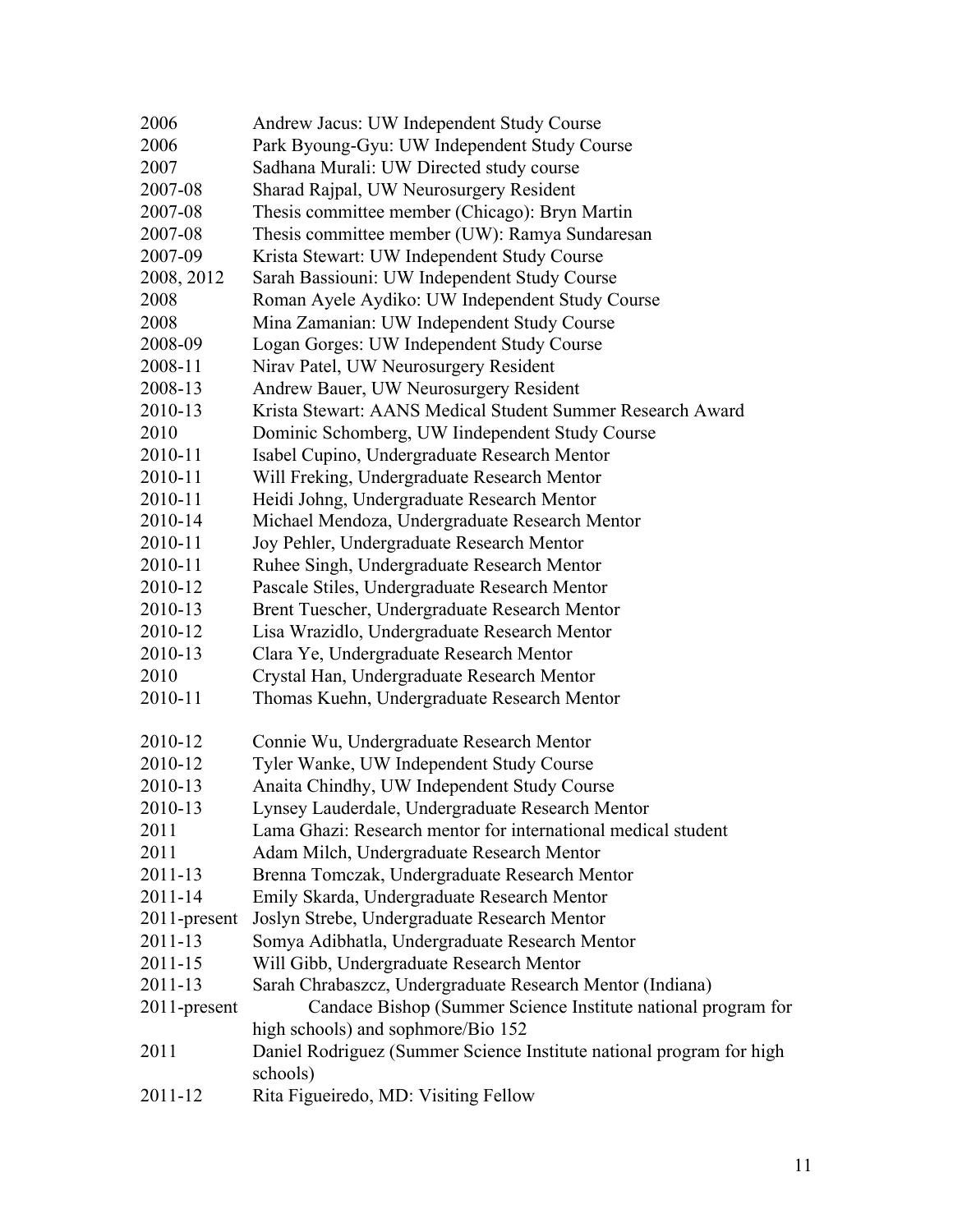| 2011-12     | Feda Makkiyah, MD: AANS/CNS International Traveling Fellow                |
|-------------|---------------------------------------------------------------------------|
| 2011-12     | Elie Ramly, Research mentor for international medical student             |
| 2011-12     | Caner Saygin, Research mentor for international medical student           |
| 2011-12     | Adrianna Jackson (UW SMPH - Spelman College Summer Research               |
|             | Program)                                                                  |
| 2011-13     | Krista Stewart: UW Med Student Research mentor                            |
| 2011-13     | Kara Weber: UW Independent Study Course, 2011-2013                        |
| 2011-12     | Logan Gorges: Shapiro Award, Summer 2012 & UW Medical student             |
|             | research mentor                                                           |
| $2011 - 15$ | Thomas Cassini: UW Med Student Research Mentor and                        |
|             | Shapiro award, Summer 2012                                                |
| 2011-13     | Rewais Hanna, Research and Clinical mentor for undergraduate student      |
| 2011-13     | Emily Hartmann, MD, UW Department of Plastic Surgery, Research            |
|             | resident faculty mentor                                                   |
| 2011-13     | Eliaz Rizk, MD, Clinical and Research external resident faculty mentor    |
| 2011-12     | Tong Yang, MD, AANS Neurosurgery Resident Mentorship Program              |
| $2011 - 14$ | Lucas Skoda, Undergraduate Research Mentor                                |
| 2012        | Rita Figueiredo, Clinical and research mentor for international visiting  |
|             | physician scientist                                                       |
| 2012        | Kevin Thomas, Summer research mentor for high school student              |
| 2012        | Nicholas Khattar, Clinical and research mentor for international visiting |
|             | medical student                                                           |
| 2012        | Abby Schuh, Clinical mentor for undergraduate student                     |
| 2012        | Alex Jedrzejczak, Research mentor for high school student                 |
| 2012        | Olga Grzelczak, Research mentor for visiting high school student,         |
| 2012        | Peter Oakes, Undergraduate Clinical and Research Mentor (Alabama)         |
| 2012        | Rajesh Nair, MD, Honorary Clinical Fellow                                 |
| 2012-13     | Sheyann Kirby, Student Observer                                           |
| 2012-2013   | James Holden, Undergraduate Research Mentor                               |
| 2012-2014   | Angela Andrea Navarrete Opazo, PhD thesis committee (Neuroscience)        |
| 2013-2014   | Marco Dela Cruz, Clinical observer, visiting undergraduate student        |
| 2013        | Meliha Gundag Papaker, Research and Clinical mentor for international     |
|             | visiting fellow                                                           |
| 2013        | Leah Resnick, Research mentor for visiting undergraduate student          |
| 2013        | Julie Cornwell, Clinical and research mentor for undergraduate student    |
| 2013        | Maria Abou Nader, Research and Clinical mentor for international          |
|             | medical student                                                           |
| 2013        | Mathilde Guibourd, Research and Clinical mentor for international         |
|             | visiting medical student                                                  |
| 2013-14     | Charlie Ward, Research and Clinical mentor for undergraduate student,     |
| 2013        | Megan Dietze, Shapiro Award                                               |
| 2013        | Mark Kraemer, Shapiro Award                                               |
| 2013        | Dan Lunetta, Research and Clinical mentor for undergratudate student      |
| 2013        | Veronica Zalesak, Clinical mentor for undergraduate student               |
| 2013        | Laurel Ohm, Research mentor                                               |
|             |                                                                           |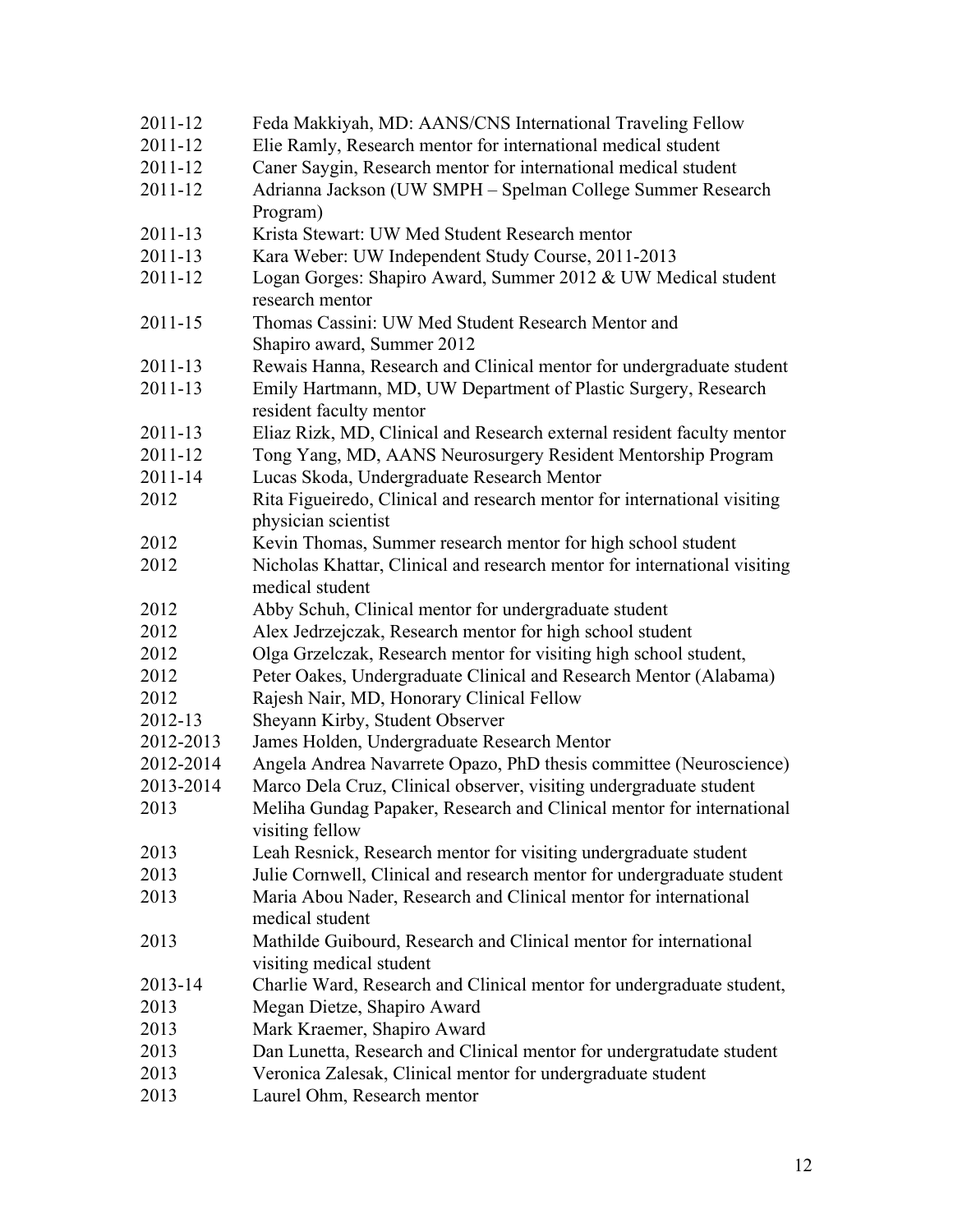| Badih Dauo, Research and Clinical mentor for international visitng student |
|----------------------------------------------------------------------------|
| Mark Letaif, Research mentor for high school student                       |
| Mia Shehadi, Clinical and research mentor for high school student          |
| Lily Shehadi, Clinical and research mentor for high school student         |
| Genna Bonfilgio, Research mentor                                           |
| Jake Poepping, Research mentor                                             |
| Kristen Wells, Research mentor                                             |
| Cedric Holden, Research mentor                                             |
| Paige Schrempp, Research mentor                                            |
| Demetrios Geanon, Research mentor                                          |
| Hannah Frank, Research mentor                                              |
| Susan Luo, Research mentor                                                 |
| Gregory Keating, Research mentor                                           |
| Brenna Tomczak, Clinical mentor for undergraduate student                  |
| Saeed Ansari, Research and Clinical mentor for honorary fellow             |
| Emily Miao, Research mentor for visiting graduate student                  |
| Clifford Chao, Research mentor for visiting undergraduate student          |
| Kevin Thomas, Research mentor for high school student<br>$2014$ -present   |
| $2014$ -present<br>Alex Thomas, Research mentor for high school student    |
| Daniel Geanon, Clinic Observer                                             |
| <b>Bradley Carlson</b>                                                     |
| Maria Olari, Research mentor                                               |
| William Pennant, Research and Clinical mentor for sub-intern               |
| James Lehman, Clinical mentor for UW medical student                       |
| Walter Duarte, Research and Clinical mentor for international visiting     |
| fellow                                                                     |
| Kaitlyn Hopfensperger, Research mentor                                     |
| Angelito Tenorio, Research mentor                                          |
| 2014-present Alex Jedrzejczak, Research mentor                             |
| Evan Maltz, Research mentor                                                |
| Charles Withington, Research mentor                                        |
|                                                                            |

### FACULTY PRESENTATIONS

### *Local and Regional*

- 1. Head Injury. PICU nurses. September 1997
- 2. Shunts. O.R. nurses. November 1997
- 3. Current trends in pediatric brain tumor management. Neurosurgery Grand Rounds. Teleconference with the Gunderson Clinic in LaCrosse, WI. November 1997.
- 4. Hydrocephalus today. Pediatrics Grand Rounds. UW. August 1997
- 5. Central nervous system regeneration. Neurosurgery research conference. September 1997.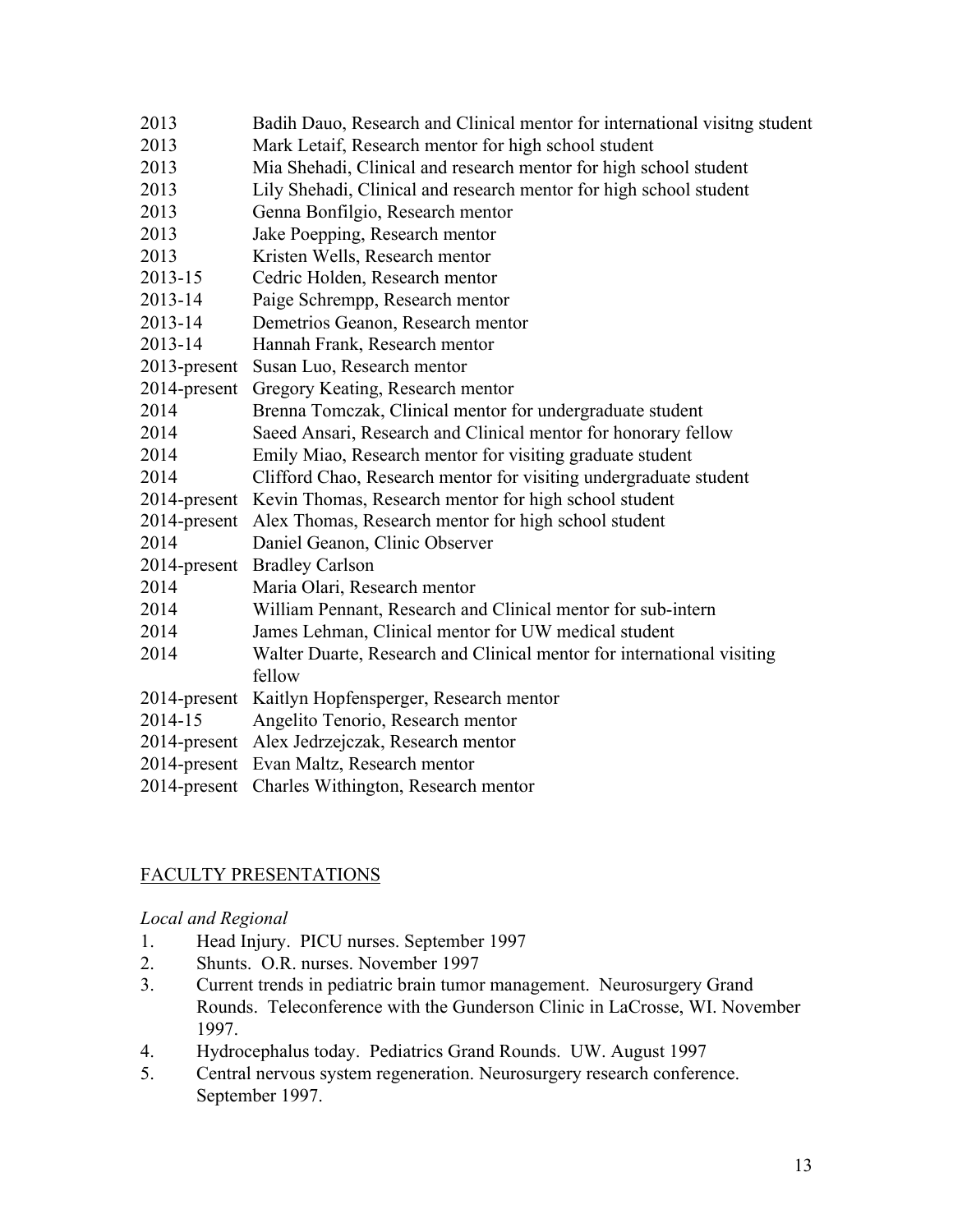- 6. Spina bifida occulta. Perinatal Conference. Meriter Hospital/Park. September 1997.
- 7. Management of pediatric head and spine injury. "Update in Pediatrics" annual conference. Wausau. October 1997.
- 8. Occult Spinal Dysraphism and the Tethered Spinal Cord. Family practice conference. Beaver Dam. October 1997.
- 9. Management of severe head injury: Conclusions and future directions. Neurosurgery/PICU Head Injury Conference. UW. November 1997.
- 10. Current Management of Hydrocephalus. Pediatric conference. Dubuque. January 1998.
- 11. What's special about the critical care of the head-injured child. Pediatric Head Injury Management Conference. Part II. UW Hospital. February 1998.
- 12. The clinical and molecular characteristics of pediatric brain tumors. UW CME series. Rockford, IL. March 1998.
- 13. The Neurological Assessment. Pediatric Basic Critical Care Course. UW Children's Hospital. March 1998.
- 14. Surgery of the brachial plexus, with emphasis on obstetric palsies. Neurology Grand Rounds, UW. May 1998.
- 15. The Chiari Malformations. "Progress in Pediatrics" annual conference, Madison, WI. May 1998.
- 16. Neurological assessment of the pediatric patient. UW Children's Hospital Basic Critical Care Course. March 1998.
- 17. Shunts and shunt problems. Weekly pediatric resident conference. UW. April 1998.
- 18. Pediatric Head Trauma Management. Dubuque, Iowa. June 1998.
- 19. Hydrocephalus. Department of Rehabilitation conference. June 1998.
- 20. Craniosynostosis. Pediatric Grand Rounds. UW. July 1998.
- 21. Obstetric Plexus palsies. Pediatric department. Greenbay. July 1998.
- 22. Craniosynostosis. Neurosurgery/Neurology Grand Rounds. AUB. August 1998.
- 23. Craniosynostosis. Updates in Pediatrics. Appleton. October 1998.
- 24. Shunts and Intracranial Pressure problems. Medical student pilot neuroscience course. October and December 1998.
- 25. Hydrocephalus today: CME Wisconsin Radio Teleconference. November 1998.
- 26. Current Trends in Myelomeningocele Treatment. Neonatology Grand rounds. Meriter Hospital. January 1999.
- 27. Spina Bifida Management. Urology Grand Rounds. UW. February 1999.
- 28. Chiari Malformations and the Tethered Spinal Cord. UW OR nursing conference. May 1999.
- 29. Management of Shunts and Shunt Infections. Pediatric Residents Conference, UW, May 1999.
- 30. Current Trends in the Management of Pediatric Head Injury. Pediatric Trauma/Management Conference. Kids First with Dr. C. Everett Koop. Greenbay. May 1999.
- 31. New Trends in Pediatric Neurosurgery. Anesthesia Grand Rounds. June 1999.
- 32. Craniosynostosis. WI State Society of Neurosurgery, June 1999.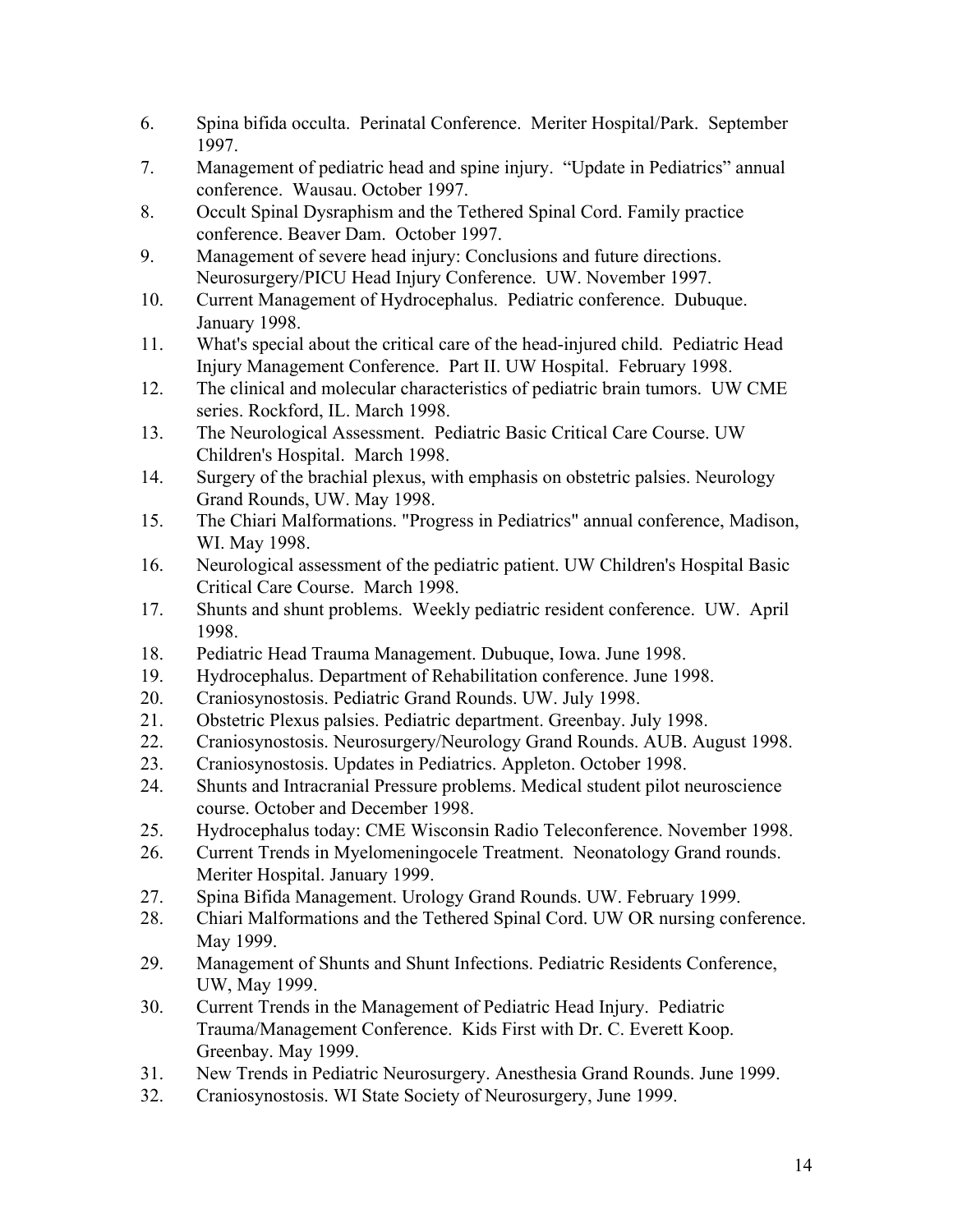- 33. Management of Brachial Plexus Lesions. Neurosurgery residents conference. July 1999.
- 34. Upper Cervical Spine Fractures. First Annual Spine Symposium. AUB, June 1999.
- 35. Pediatric Spine Trauma. First Annual Spine Symposium. AUB, June 1999.
- 36. CNS Regeneration: Genetics vs. Environment. Neurosurgery Grand Rounds/Research Conference, August 1999.
- 37. Pediatric Head Injury. Fond-du-Lac Pediatrics Conference, September 1999.
- 38. Spina Bifida: Nature vs. Nurture. UW Pediatric Grand Rounds. August 1999.
- 39. Obstetric Plexus Palsies. Perinatology/Neonataology Conference. January 2000.
- 40. Management of the Shunted Patient. Pediatric Residents Conference. February 2000.
- 41. PDS Course. January 24 and January 31, 2000.
- 42. Caring for Children with Spina Bifida. Surgical Care of Infants and Children: an update. Monona Terrace, Madison, WI, March 2000.
- 43. Pediatric Head and Spine Trauma. Pediatric Critical Care course, UW, Madison. May 2000.
- 44. The Role of Surgery in Pediatric Brain Tumor Management. Caring for Children with Brain Tumors conference. September 2000.
- 45. Modern Epilepsy Surgery. Pediatric Grand Rounds. August 2000.
- 46. Managing Neonates with Spina Bifida. Meriter Neonatology Conference. September 2000.
- 47. Syringomyelia: I don't get it. Neurosurgery Grand Rounds. November 2000.
- 48. Epilepsy. Fond-Du-Lac Community meeting. November 2000.
- 49. Neonatal hemorrhage. Meriter Neonatology/Perinatology Conference, January 2001.
- 50. Hydrocephalus and shunts. UW Department of Rehabilitation Resident Conference. February 15, 2001.
- 51. Neuroanatomy for medical students. UW medical student talk, March 2001.
- 52. Brain embryology, Part II. UW Neurosurgery Residents' Conference, March 2001.
- 53. Pediatric neurosurgical critical care.UW pediatric critical care course**.** April 2001
- 54. Brain embryology, Part I. UW Neurosurgery Residents' Conference, January 2001.
- 55. Intracranial Pressure and Hydrocephalus. UW Neuroscience Pilot Course. May 2001.
- 56. The Role of Folic Acid in CNS Regeneration. UW Neurosurgery Grand Rounds, May 2001.
- 57. YEPSA Medical Student Examinations. June 2001.
- 58. The Management of Encephaloceles and Chiari Malformations, UW Neonatology/Perinatology conference, June 2001.
- 59. Surgery of the Brachial Plexus. UW Plastic Surgery Grand Rounds, June 2001.
- 60. Cranial Shape Abnormalities. Peidatric Grand Rounds. Dubuque, Sept 2001.
- 61. Hydrocephalus. UW Pediatric Residents Conference. December 2001.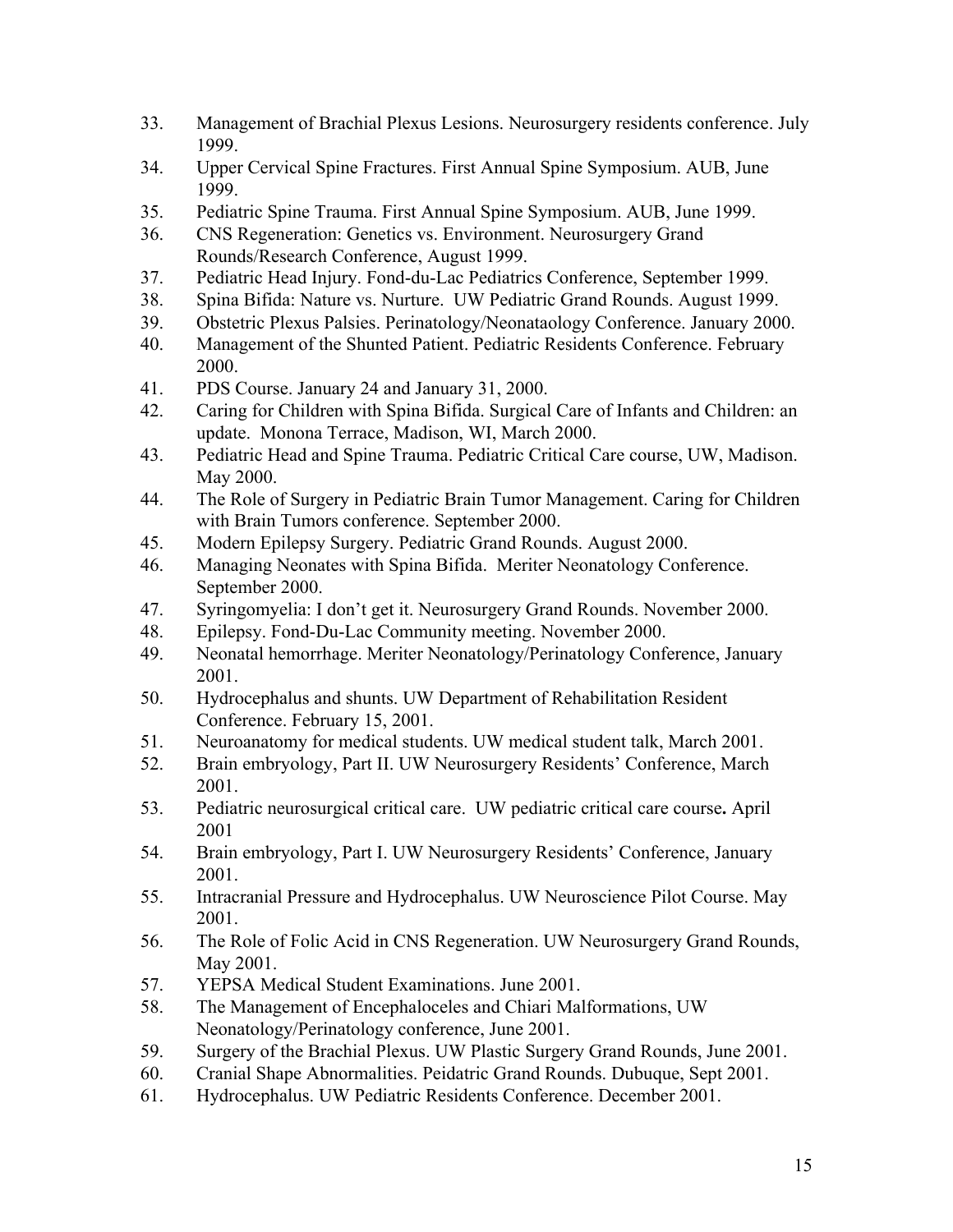- 62. Hydrocephalus. Pediatric Residents Conference December 2001
- 63. Brachial Plexus Surgery. Mercy Medical Grand Rounds. Oshkosh WI, February 2002.
- 64. Research in Clinical Practice. UW Neuroscience Society. UW, February 2002.
- 65. Cranial Shape Anomalies. Surgical Care of Infants and Children:2002. Fluno Center, Madison WI, February 2002.
- 66. Embryology of the Brain and Brain Malformations. UW Neurosurgery Resident Conference, February 2002.
- 67. Embryology of the Brain and Brain Malformations. UW Neurosurgery Resident Conference, April 2002.
- 68. Embryology of the Spine and Spinal Malformations. UW Neurosurgery Residents Conference, June 2002.
- 69. Hydrocephalus. UW Medical Student Neuroscience Course. August 2002.
- 70. Neurological Problems in Critical Care Nursing. Critical Care Nursing (Regional) Conference. Madison WI, September 2002.
- 71. Hydrocephalus. Pediatric Residents Conference, November 2002.
- 72. Hydrocephalus. UW Medical Student Neuroscience Course. November 2002.
- 73. Brain Embryology. Neurosurgery Residents Conference. January 2003.
- 74. Hydrocephalus. UW Medical Student Neuroscience Course. February 2003.
- 75. Pediatric Head Trauma Management. UW Trauma Conference. March 2003.
- 76. Care of the Pediatric Neurosurgical Patient. Pediatric Intensive Care Conference. UW, April 2003.
- 77. Hydrocephalus. UW Medical Student Neuroscience Course. April 2003.
- 78. Brainstem Anatomy. UW Medical Student Neuroanatomy Course. April 2003.
- 79. Flat Heads: When to Worry, What to Do. AAP Regional conference. April 2003.
- 80. Spine Embryology. Neurosurgery Residents Conference. May 2003.
- 81. Hydrocephalus. UW Medical Student Neuroscience Course. May 2003.
- 82. Surgery for Brachial Plexus Injuries. UW Plastic Surgery Grand Rounds. June 2003.
- 83. Hydrocephalus. UW Medical Student Neuroscience Course. July 2003 to June 2004.
- 84. Folic Acid in CNS Repair. SCIRP meeting. UW School of Veterinary Medicine. August 2003.
- 85. Hydrocephalus. Pediatric Resident Conference. October 2003.
- 86. Lumps, Bumps, and Holes: Windows to the Spine. Pediatric Grand Rounds. November 2003.
- 87. The Folate Pathway in CNS Repair. SCIRP meeting. UW School of Veterinary Medicine. February 2004.
- 88. Cranial Shape Anomalies. UW Pediatric Residents Conference. March 2004.
- 89. Pediatric Head Injury. Pediatric Critical Care Conference. March 2004.
- 90. Congenital Hydrocephalus. Neonatology/Perinatology Conference. Meriter Hospital. March 2004.
- 91. Surgery for Hydrocephalus. UW Anesthesia Grand Rounds. March 2004.
- 92. Spina Bifida. Spina Bifida Family Network. May 2004.
- 93. Hydrocephalus. UW OR Nurses. May 2004.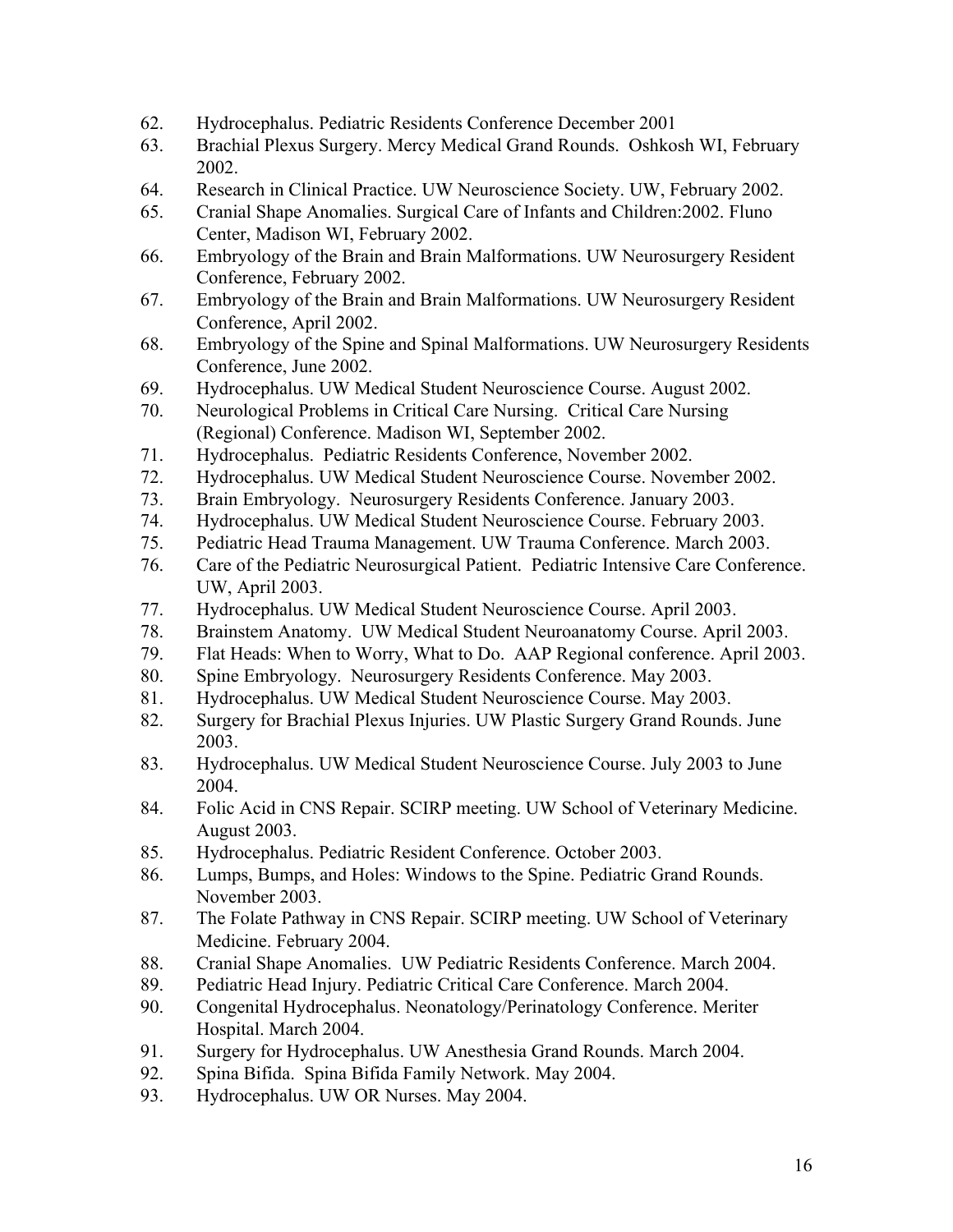- 94. Brachial Plexus Surgery. Plastic Surgery Grand Rounds. June 2004.
- 95. Neuroanatomy of the Brainstem. Pediatric Resident Conference. August 2004.
- 96. Spina Bifida Occulta. Dean Pediatrics Conference. September 2004.
- 97. Shunt Management. Learning Science Center talk series. October 2004.
- 98. Spinal Anomalies. Seminars in Pediatrics. Madison. October 2004.
- 99. Hydrocephalus. UW Neurosurgery Grand Rounds. January 2005.
- 100. Neuroembryology. UW Pediatric Resident Conference. July 2005.
- 101. Surgery for Pediatric Brain Tumors. Caring for Children with Brain Tumors regional conference. Sept. 2005.
- 102. Spina Bifida Occulta. UW regional pediatric conference. St. Elizabeth Hospital, Appleton, WI. October 2005.
- 103. Shunt Issues with Pseudotumor cerebri. Department of Ophthalmology Grand Rounds. January 2006.
- 104. Pediatric Neurosurgery in Uganda. UW Neurosurgery Grand Rounds. May 2006.
- 105. UW Pediatric Residents Conference. May 2006.
- 106. The Sodium Potassium ATPase Pump in CNS Regeneration. UW Neurosurgery Research Seminar. September 2006.
- 107. CNS Regeneration: An Update. Dr. Vemuganti's Neuroscience Course. UW Madison. December 2006.
- 108. More on the Folate Pathway and CNS Repair. UW Neurosurgery Grand Rounds. September 2007.
- 109. The Folate Pathway and CNS Repair. UW Neurology Grand Rounds. September 2007.
- 110. Review in CNS Regeneration & Article Review. Neuroscience NTP 675 UW Course. October 2007.
- 111. The Role of the Folate Pathway in CNS Regeneration and Repair. Neurosurgery Research Day. October 2007.
- 112. Cervical Spinal Cord Injury in Neonates. UW Perinatology Conference. October 2007.
- 113. Hydrocephalus: Care Perspectives. Appleton Perinatology Conference. November 2007.
- 114. Lumps Bumps and Holes: Window to the Spine. Appleton Perinatology Conference. November 2007.
- 115. Pediatric Neurosurgery: The Specialty. AFCH. November 2007.
- 116. Brachial Plexus Surgery. UW Plastic Surgery Grand Rounds. August 2008.
- 117. Going Beyond Survival: How we Improve Quality of Life in Children and Adults with Spina Bifida. UW Pediatric Grand Rounds. August 2009.
- 118. Brachial Plexus Injuries. UW Plastic Surgery Grand Rounds. August 2009.
- 119. The Key Neurosurgical Problems in Spina Bifida: Hydrocephalus and Shunts. Current Treatments and Innovations in Spina Bifida. October 2010. Madison, WI.
- 120. General Prevention and Treatment of Spina Bifida: Clinical and Basic Science Research. October 2010. Madison, WI.
- 121. Going Beyond Survival: Improving Quality of Life in Spina Bifida. UW School of Nursing. June 2011. Madison, WI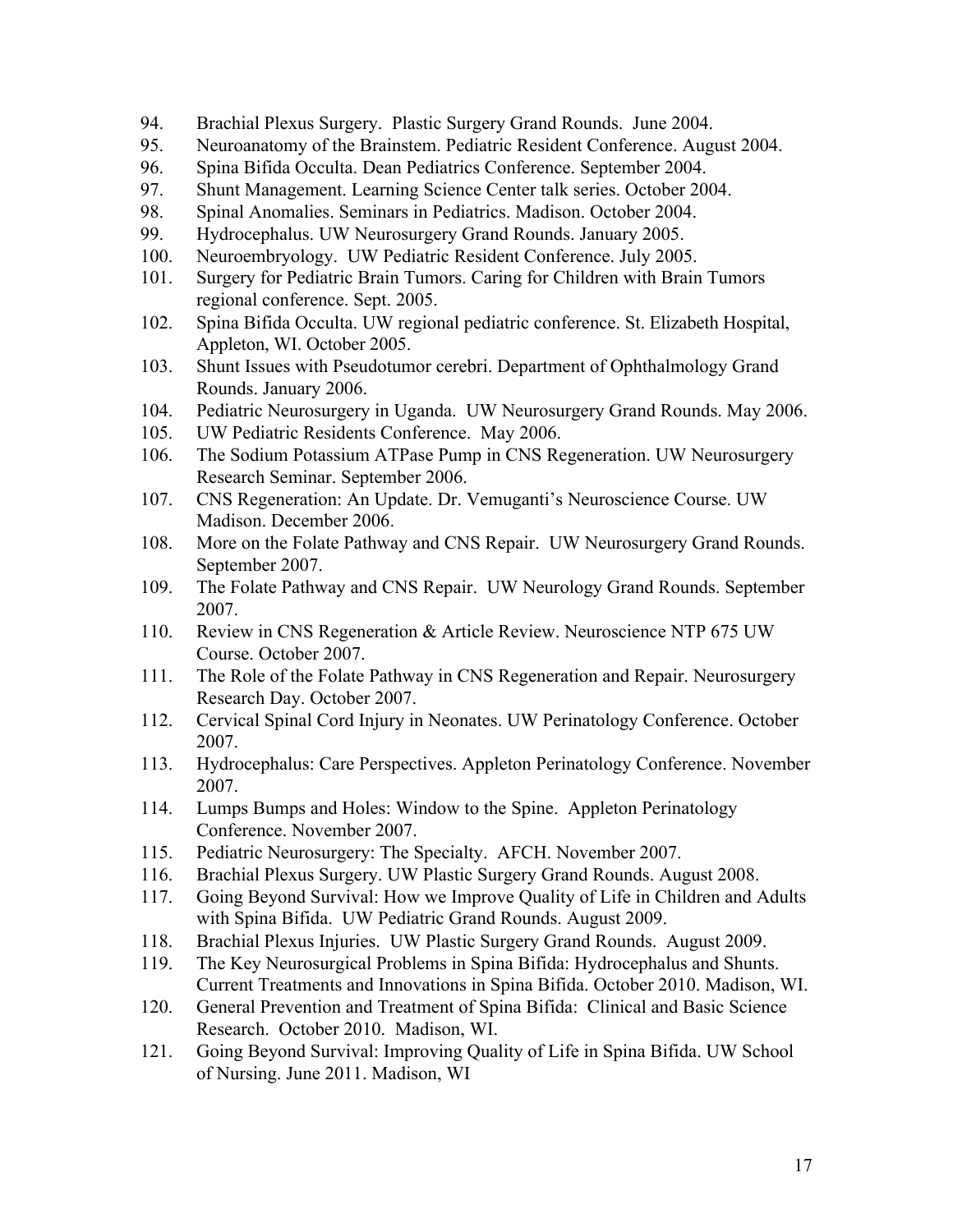- 122. Pediatric Brain Tumors. UW Neurology Resident's Conference. September 2011. Madison, WI.
- 123. Folate-Mediated Repair of the Central Nervous System through Epigenetic Pathways. Neuroscience Training Program Undergraduate Neurobiology Seminar course (Neuro 500) . UW Madison, September 2011.
- 124. Intracranial Neuroendoscopy. UW Neuroanatomy Skull base and Neuroendoscopy Course. October 2011. Madison, WI.
- 125. Epigenetic pathways modulate repair of the injured CNS: The biphasic curve. UW Neurosurgery Research Day. Madison, December 2011.
- 126. Research in Medicine. 2012 Shapiro Guest Lecture. Madison, January 2012.
- 127. Folate-Mediated Repair of the CNS through the Folate Pathway. Seminar in Nutritional Sciences. UW Madison. February 2012.
- 128. Hydrocephalus and VP shunts and nursing considerations. UW Neurosurgery Nursing. April 2012. Madison, WI.
- 129. Review of CNS Regeneration. UW NTP 675 course. Madison, April. 2012.
- 130. Hydrocephalus and VP shunts and nursing considerations. UW Neurosurgery Nursing. Madison, April 2012.
- 131. Disclosure of unanticipated outcomes. UW-SMPH Core Day Skills Lecture. Madison, May 2012.
- 132. Folate-mediated repair of the CNS through epigenetic pathways. Seminar in Nutritional Sciences. Madison, WI. September 2012.
- 133. Pediatric Brain Tumors. UW Neurology Resident's Conference. Madison, WI. October 2012.
- 134. Folate, Epigenetics, and CNS Repair. UW Neurosurgery Grand Rounds. Madison, WI. October 2012.
- 135. Folate, Epigenetics, and Central Nervous System Repair. Seminar in Neuromotor Control. UW Veterinary School. Madison, December 2012.
- 136. Brachial Plexus Surgery. UW Plastic Surgery Grand Rounds. Madison, March 2013.
- 137. Review of Modern Hydrocephalus and Shunt Care. Hamilton Middle School. Madison, March 2013.
- 138. Pediatric and Neonatal Brain Tumors. Perinatology Conference. Meriter Hospital. Madison, April 2013.
- 139. Folate, Epigenetics, and CNS Repair. First Annual UWSMPH Functional Recovery Symposium. Madison, April 2013.
- 140. Brachial Plexus Injury in Infants. Peripheral Nerve Symposium. UW Department of Neurological Surgery. October 2013.
- 141. Intracranial pressure monitoring. NICU Nurses Conference, January 2014.
- 142. Surgery for brachial plexus palsy. UW Neuroradiology Fellows Conference, May 2014.
- 143. Chiari I: Syndrome or malformation. UW Neuroscience Radiology Conference. May 2014.
- 144. Modern treatment of hydrocephalus. Pediatric Nurses Conference, June 2014.
- 145. Spina Bifida/Tethered Cord pathophysiology, diagnosis, and treatment. Urology Grand Rounds, October 2014.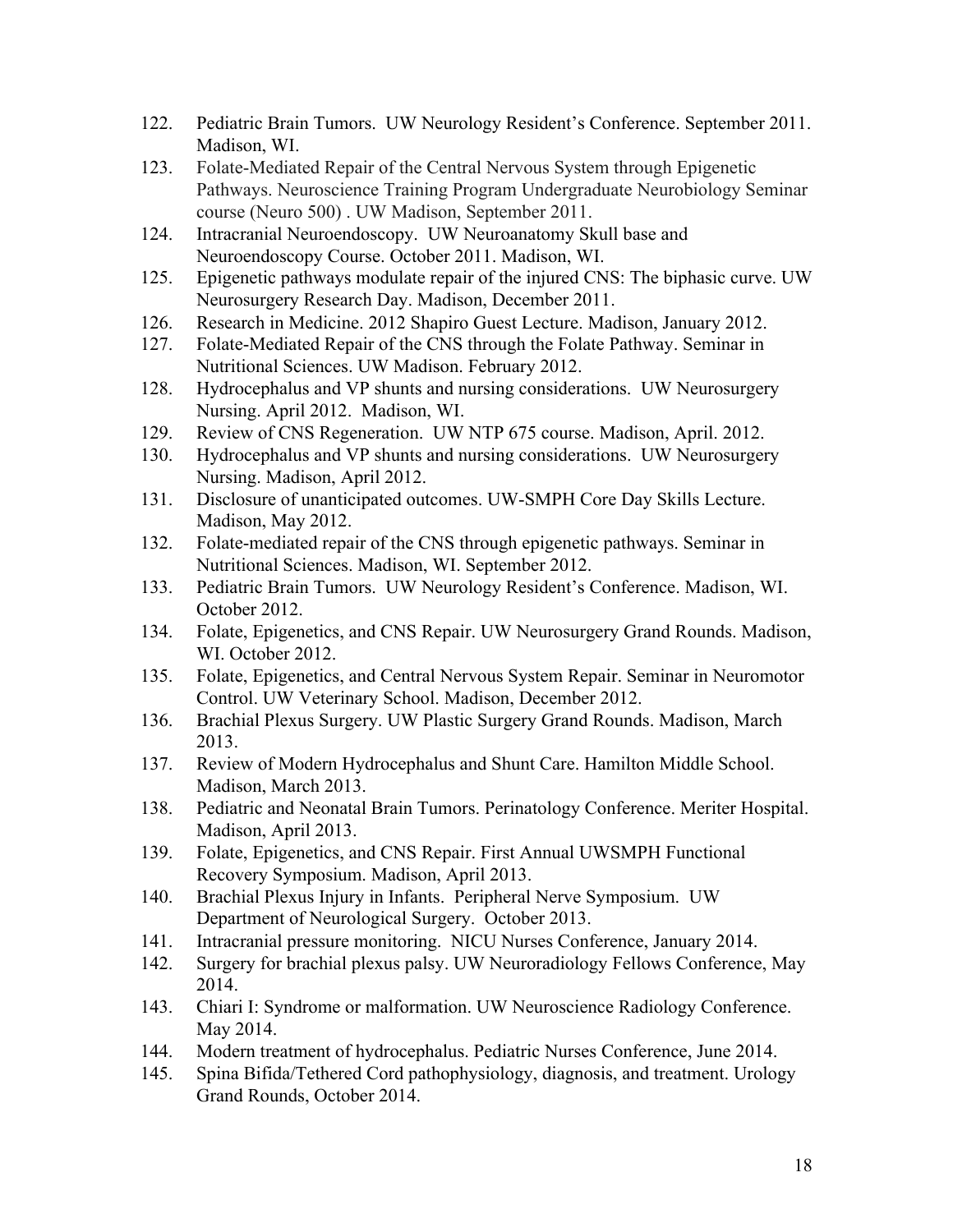### *National*

- 1. Issues in complex pediatric spine. The tethered spinal cord. Luncheon seminar. Congress of Neurological Surgeons, October 1997
- 2. The Chiari Zero malformation. Pediatric Section of the AANS, December 5, 1997
- 3. Split Cord Malformations in Myelomeningocele Patients. Pediatric Section of the AANS, December 5, 1997
- 4. Spina Bifida in Modern Times: Nature vs. Nurture. Educational Teleconference Network, March 2000.
- 5. Closing Large Myelomeningoceles. Congress of Neurological Surgeons Luncheon Seminar. Faculty Speaker. September 2000
- 6. Spinal cord pulsations as a determinant of pathological pressure within a syrinx. AANS/CNS Pediatric Section, December 2000
- 7. Folic acid supplementation enhances CNS regeneration. AANS. Toronto, April 2001
- 8. Idiopathic Sryingomyelia. Congress of Neurological Surgeons. San Diego, October 2001
- 9. Folic Acid in CNS Regeneration. AANS/CNS Joint Section of Pediatric Neurosurgery. December 2001
- 10. Cranial Shape Problems and Positional Molding: WAPNAP. October 2001
- 11. Endoscopic Resection of Colloid Cysts. Congress of Neurological Surgeons. Philadelphia PA, September 2002
- 12. CSF Flow Studies in Patients with Chiari I Malformation. Hydrodynamics Conference. Pittspburgh, September 2002
- 13. Folate antagonists in CNS Regeneration. American College of Surgeons. San Francisco CA October 2002
- 14. Folic acid enhances repair mechanisms in the CNS. American Academy of Neurological Surgeons. Phoenix AZ, October 2002
- 15. CSF flow dynamics in the foramen magnum of children with Chiari I malformations ASAP. New York City, July 2003
- 16. Diagnostic Pitfalls in Hydrocephalus. Weekend Course on Hydrocephalus (Invited Faculty). Congress of Neurological Surgeons. Denver, October 2003
- 17. Session Moderator (Hydrocephalus). AANS/CNS section on pediatric neurological surgery. December 2003
- 18. Chiari Flow Studies. American Society of Pediatric Neurosurgeons. Costa Rica. February 2004
- 19. Chiari I Malformation. AANS Breakfast Seminar. May 2004
- 20. Folic acid in CNS Repair. Neuroscience. July 2004
- 21. The Sodium Potassium ATPase Pump is essential in CNS regeneration (AANS/CNS Section on Pediatric Neurosurgery, Orlando 2005)
- 22. The role of DNA methylation in CNS regeneration (Neural Tube Defects meeting 2005)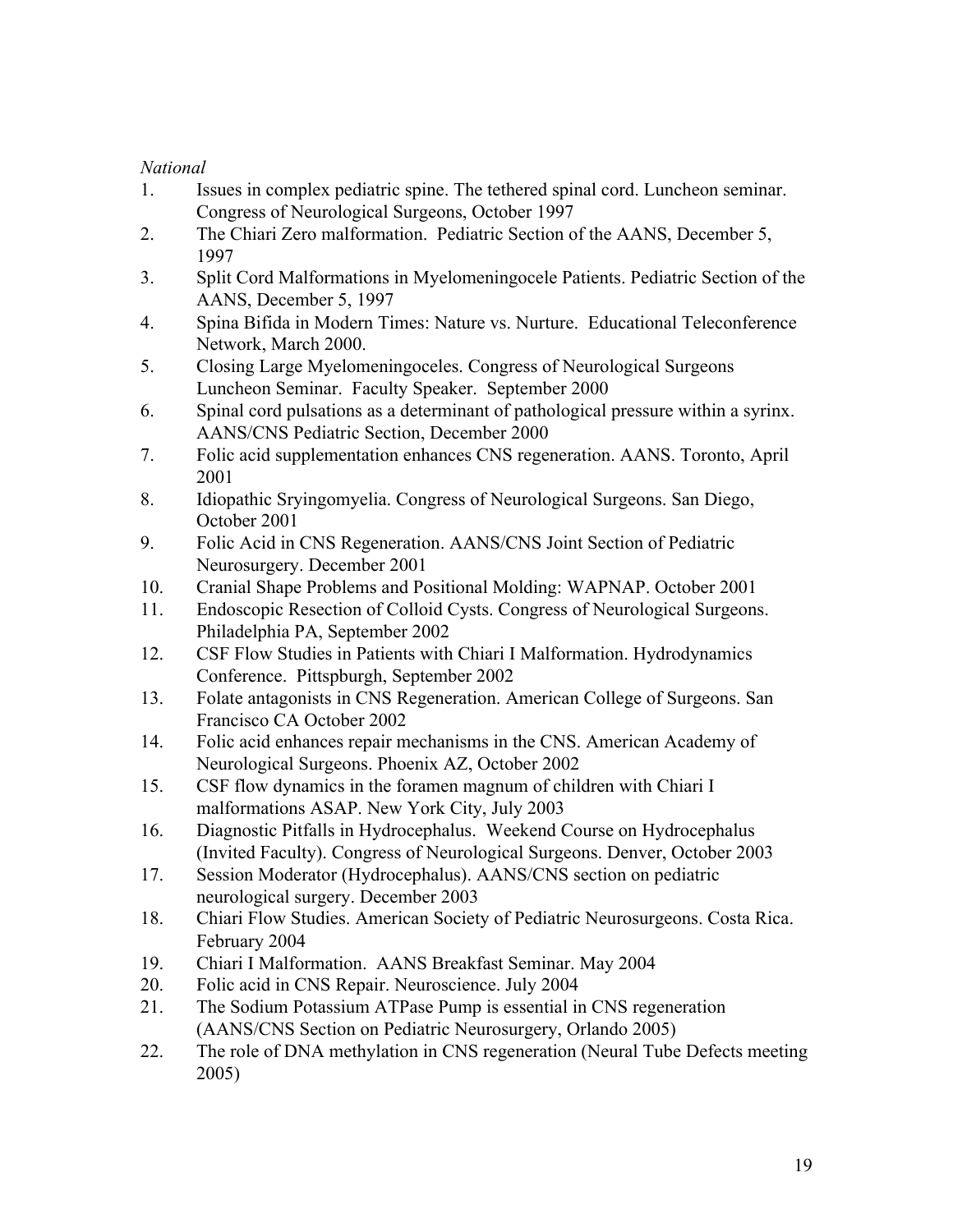- 23. The role of DNA methylation in CNS regeneration. American Academy of Neurological Surgeons, San Francisco 2005.
- 24. Session Moderator. NIH Hydrocephalus consensus conference. Fall 2005
- 25. Pediatric Neurosurgical Cases. AANS Breakfast Seminar: Meet the Experts. AANS. San Francisco. April 2006
- 26. Chiari I: Syndrome or Malformation. AANS Breakfast Seminar: The Chiari Malformation. AANS. San Francisco. April 2006
- 27. American Syringomyelia Alliance Project research web-based presentation. May 2006
- 28. The Folate Pathway, DNA Methylation, and CNS Repair. FASEB. Palm Springs. August 2006
- 29. Non-quantitative CSF flow imaging in Chiari I malformation. American Syringomyelia Alliance Project. Denver. July 2006
- 30. Multi-Center Chiari Trial Update. American Syringomyelia Alliance Project. Seattle. July 2007
- 31. Understanding the Folate Pathway in CNS Repair. American Academy of Neurological Surgery. Las Vegas. October 2007
- 32. The methyltransferases in CNS Regeneration after Injury. AANS/CNS Pediatric Section. Miami. December 2007
- 33. Nitrous Oxide Inhibits Neuronal Elongation in Culture. AANS/CNS Pediatric Section. Miami. December 2007
- 34. The Association of Faint Midline Lumbar Cutaneous Hemangioma with Occult Spinal Dysraphism. AANS/CNS Pediatric Section. Miami. December 2007
- 35. The Chiari Malformations: Diagnosis and Controversies. AANS Breakfast Seminar (panelist). Chicago. April 2008
- 36. Folate and the CNS. Society of Neurological Surgeons. Madison. May 2008
- 37. Invited Speaker: American Syringomyelia Alliance Project: Phone Seminar. October 2008.
- 38. Chiari Malformations. AANS/CNS Breakfast Seminar. San Diego. May 2009.
- 39. Hydrocephalus. AANS/CNS Breakfast Seminar. San Diego. May 2009.
- 40. Syringomyelia: Definitions, Concepts and Treatment. ASAP Annual Meeting, Madison, WI. July 2009.
- 41. The Role of Folate Pathway in Repair of the Injured Central Nervous System. Neural Tube Defects Annual Meeting, Burlington, VT. September 2009.
- 42. Surgical Management of Chiari and Syringomyelia. CNS Annual Meeting. New Orleans. LA. October 2009.
- 43. Folic Acid Supplementation Enhances CNS Regeneration in Vitro. The American Academy of Neurological Surgery. Palm Beach. FL. October 2009.
- 44. Epigenetic regulation of CNS regeneration and repair. Duke University. Durham. NC. November 2009.
- 45. Supplementing methyl donor groups in the rat diet increases neural regeneration after spinal cord injury. AANS/CNS Section on Pediatric Neurological Surgery. Boston. MA. December 2009.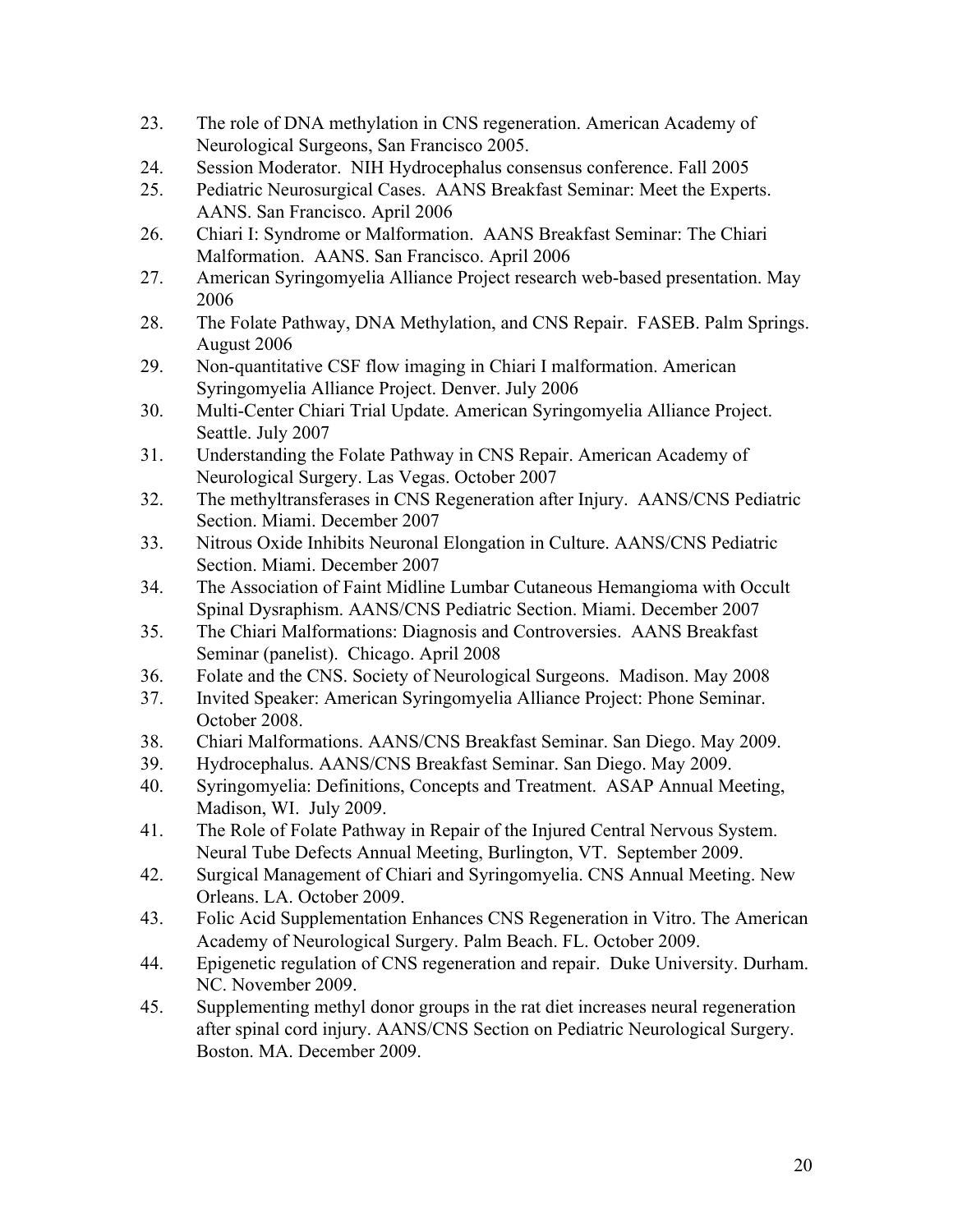- 46. Trends in Surgical Management of Chiari I/Syringomyelia in North America. AANS/CNS Section on Pediatric Neurological Surgery. Boston. MA. December 2009.
- 47. Evaluation of the Child with a CSF Shunt. AANS Annual Meeting. Philadelphia, PA. May 2010.
- 48. Chiari Malformations and Syringomyelia: Basic Definiations and Concepts. American Syringomyelia and Chiari Alliance Project Annual Meeting. Austin, TX. July 2010.
- 49. ASAP Sponsored Research: Outcomes and Study Update. American Syringomyelia and Chiari Alliance Project Annual Meeting. Austin, TX. July 2010.
- 50. Occult Spinal Dysraphism and the Tethered Cord Syndrome. American Syringomyelia and Chiari Alliance Project Annual Meeting. Austin, TX. July 2010.
- 51. Folate Supplementation. Faseb Summer Research Conference: Folic Acid, Vitamin B12, and One Carbon Metabolism, Carefree Resort, Carefree, Arizona, August 2010.
- 52. Chiari Controversies. Conquer Chiari Research Conference (moderator). Chicago, November 2010.
- 53. Congenital Scientific Session. AANS/CNS Section on Pediatric Neurosurgery Annual Meeting (moderator). Cleveland, OH. November-December 2010.
- 54. Pediatric Neurosurgery Board Review. AANS/CNS Webinar, April 2011.
- 55. Participant, CSF Think Tank Meeting, Denver, CO, April 2011.
- 56. Participant, Syringomyelia Research Consortium Investigator Meeting, Dallas, TX, April 2011.
- 57. Folate Mediated Repair of the Central Nervous System through Epigenic Pathways. Trauma and Neurocritical Care Symposium, West Palm Beach, FL, May 2011.
- 58. Controversial Topics 2: Choice of Treatment for Syringomyelia Associated with Chiari I Malformation and Enlarged Central Canal. American Syringomyelia and Chiari Alliance Project Annual Meeting, Denver, CO, July 2011.
- 59. Outcomes in Patients Undergoing Surgical Intervention for Chiari Type 1 Malformation with Syringomyelia. American Syringomyelia and Chiari Alliance Project Annual Meeting, Denver, CO, July 2011.
- 60. Epigenetic Pathways Modulate Repair of the injured Central Nervous System. American Academy of Neurological Surgeons Annual Meeting. Scottsdale, October 2011
- 61. The Chiari Malformations in Humans. American College of Veterinary Internal Medicine (ACVIM) 2012 Forum, New Orleans, LA, June 2012.
- 62. Neuroendoscopy in the Treatment of Human Hydrocephalus and Other Anomalies. Neurology Keynote Speaker. The American College of Veterinary Internal Medicine (ACVIM). New Orleans, LA, June 2012.
- 63. ASAP Sponsored Research: Outcomes and Study Update. American Syringomyelia and Chiari Alliance Project Annual Meeting. Washington DC. July 2012.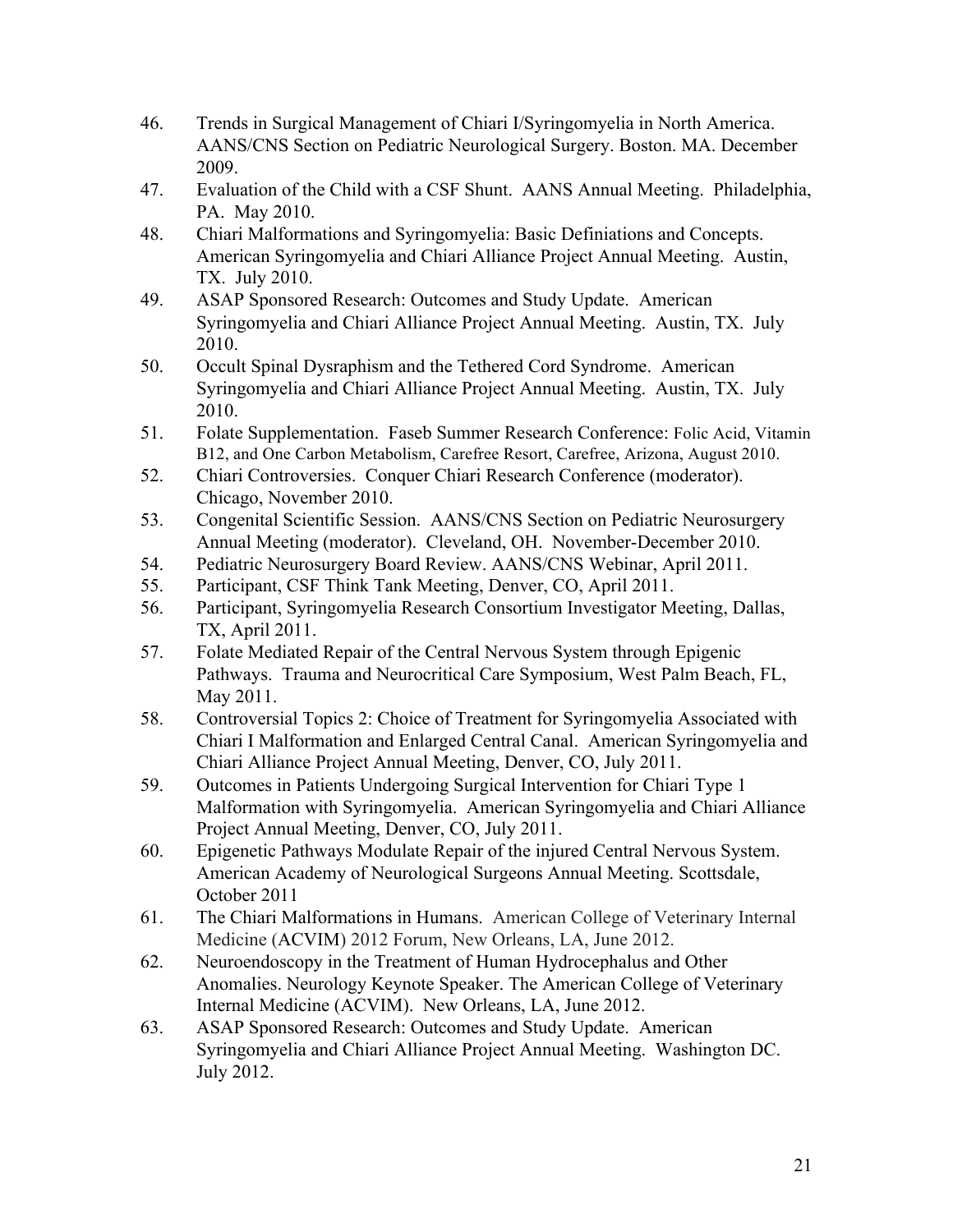- 64. Syringomyelia. American Syringomyelia and Chiari Alliance Project Annual Meeting. Washington DC. July 2012.
- 65. Central Nervous System Repair. Keynote Speaker. Conquer Chiari. Chicago, IL, November 2012.
- 66. Chiari 0. American Syringomyelia and Chiari Alliance Project Annual Meeting, Los Angeles, CA, July 2013.
- 67. ASAP Chiari and Syringomyelia Research Update. American Syringomyelia and Chiari Alliance Project Annual Meeting, Los Angeles, CA, July 2013.
- 68. Surgery for obstructive non-tumoral posterior fossa problems.  $42<sup>nd</sup>$  Annual Meeting of the AANS/CNS Section on Pediatric Neurological Surgery, Toronto, Ontario, December 2013.
- 69. General Overview of Surgical Aspects of Pediatric Chiari with Focus on Chiari I and Syringomyelia. American Syringomyelia and Chiari Alliance Project Annual Meeting, Princeton, NJ, July 2014.
- 70. ASAP Chiari and Syringomyelia Research Update. American Syringomyelia and Chiari Alliance Project Annual Meeting, Princeton, NJ, July 2014.
- 71. Folate, Epigenetics, and Central Nervous System Repair. Translational Science Research Seminar Series, Nemours/Alfred I duPont Hospital for Children, Wilmington, DE, September 2014 (Visiting Professor).
- 72. Neuroendoscopy. Grand Rounds. Jefferson University Department of Neurosurgery. September 2014 (Visiting Professor).

### *International*

- 1. The current management of pediatric brain tumors. American University of Beirut Neurology and Neurosurgery Grand Rounds. December 1998.
- 2. Spina Bifida Occulta. Neurology/Neurosurgery Grand rounds. American University of Beirut. December 1998.
- 3. Ventricle size and CT scan reports. WALN Second Homecoming Meeting. Beirut June 1999.
- 4. Shunt Deaths in the 1990s. WALN Second Homecoming Meeting. Beirut June 1999.
- 5. New Observations in Syringomyelia. Pan Arab Neurosurgical Society. October 2000.
- 6. Pediatric Brain Tumors. Middle East Medical Assembly. Beirut, May 2001
- 7. The folic acid effect is not limited to the embryonic CNS: Recent data from the injured adult CNS. 3rd International Neural Tube Defects Conference. Charleston, SC. September 2003.
- 8. Hydrocephalus: To shunt or not to shunt. WALN. Beirut. July 2004.
- 9. The role of DNA methylation in CNS regeneration.  $4<sup>th</sup>$  International Neural Tube Defects Conference. Indian Wells, CA. September 2005.
- 10. Folate, DNA Methylation, and CNS Repair. WALN. Beirut. Lebanon. June 2006.
- 11. The Role of the Folate Pathway in CNS Regeneration and Repair.  $5<sup>th</sup>$  International NTD Research Conference. Monterey. September 2007.
- 12. Folate and CNS Repair. WALN. Beirut. Lebanon. June 2009.
- 13. Epigenetics. WALN. Beirut. Lebanon. June 2009.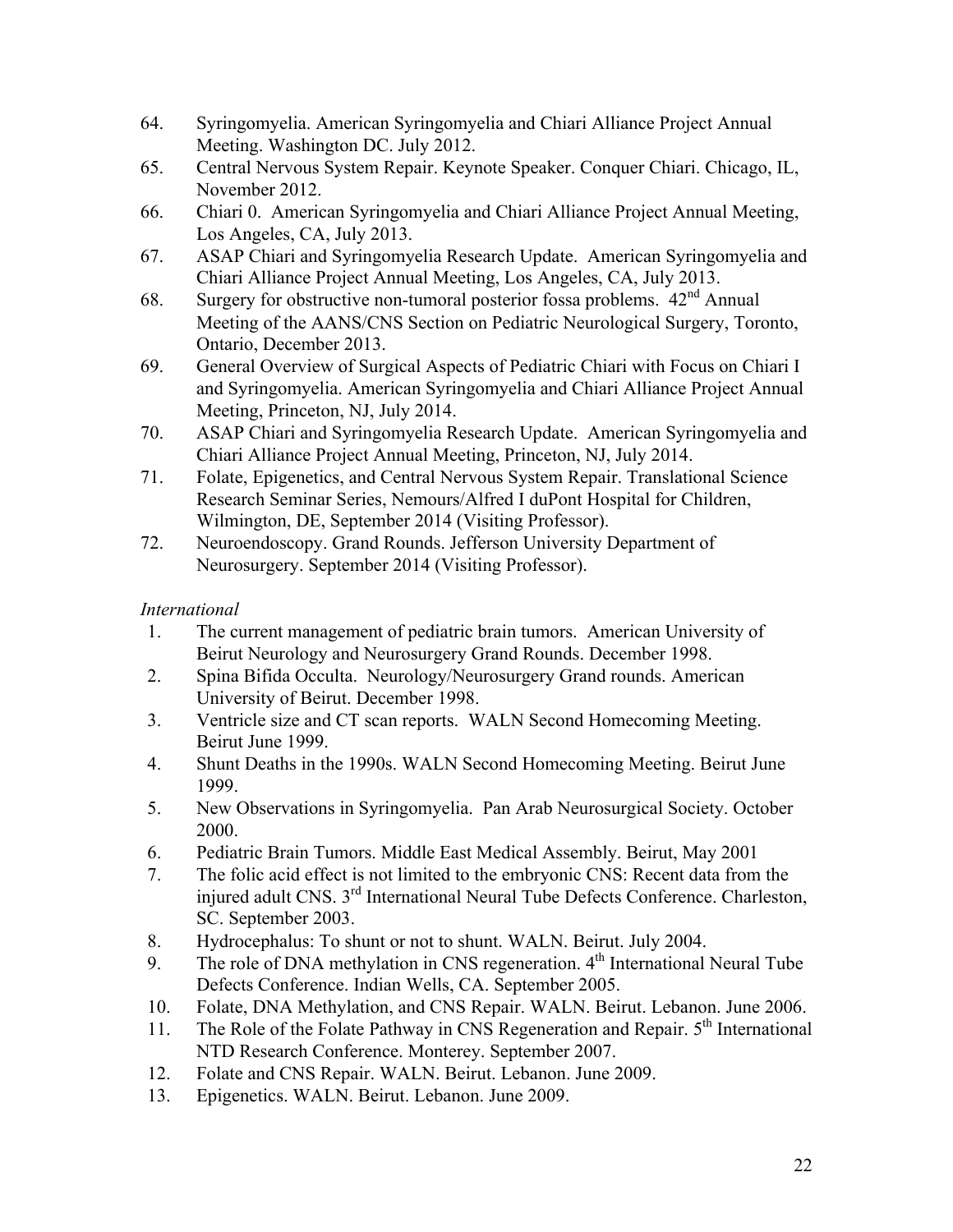- 14. Endoscopy for Hydrocephalus. WALN. Beirut. Lebanon. June 2009.
- 15. Management of Tethered Cord Syndrome in adults. World Congress of Neurological Surgery Annual Meeting. Boston. MA. August-September 2009.
- 16. Myelomeningocele Closures. World Congress of Neurological Surgery Annual Meeting. Boston. MA. August-September 2009.
- 17. The role of the folate pathway in repair to the injured Central Nervous System.  $6<sup>th</sup>$ International NTD Conference. Burlington. VT. September 2009.
- 18. Pediatric Neuroendoscopy. 4<sup>th</sup> World Congress for Endoscopic Surgery of the Brain, Skull Base and Spine. Pittsburgh, PA. April 2010.
- 19. Folate Promotes Endogenous Axonal Regeneration by Epigenetic Mechanisms. 8<sup>th</sup> International Conference on Homocysteine Metabolism, Lisboa, Portugal, June 2011.
- 20. Folic Acid Exerts Direct Effects on Spinal Cord Neurons to Enhance Axonal Regrowth after Injury: *in vitro,* 7th International Conference on Neural Tube Defects, Austin, TX, November 2011.
- 21. Transgenerational Epigenetic Enhancement of CNS Axon Regeneration through Folate Supplementation. The American Society of Pediatric Neurosurgeons 35<sup>th</sup> Annual Meeting, San Juan, Puerto Rico, February 2012.
- 22. Parameters of Folate-mediated Tissue Regeneration and Fairy Tale Heroines, FASEB Summer Research Conference Crete, July 2012.
- 23. Vein of Galen Malformation: Case Report. In, Great Saves and Great Complications. The World Association of Lebanese Neurosurgeons. Beirut, Lebanon. June 2013.
- 24. Intraventricular Neuroendoscopy: A Personal Experience. The World Association of Lebanese Neurosurgeons. Beirut, Lebanon. June 2013.
- 25. Transgenerational Epigenetic Inheritance of a Therapeutic Trait Methyl Supplementation. 8<sup>th</sup> International Conference on Neural Tube Defects. October 2013.
- 26. Spina bifida. Present challenges and future prospects. Invited Presentation. The American Society of Pediatric Neurosurgeons 37<sup>th</sup> Annual Meeting, Guanacaste, Costa Rica, January 2014.

## CLINICAL TRIALS

- 1. Endoscopic Shunt Insertion Trial. Multi-center trial based in Vancouver, Canada (local PI) - completed
- 2. Genetic Study of Neural Tube Defects. Multi-Center trial based at Duke University Medical Center, Durham, NC (local PI) - ongoing
- 3. Shunt Infection Trial. Multi-center trial based in Utah (local PI) completed
- 4. Folic acid in Pediatric Head Injury: A randomized controlled trial (PI) completed
- 5. CSF Flow Studies in Chiari I malformation (PI) completed
- 6. American Syringomyelia and Chiari Alliance Project: Chiari/syringomyelia surgery multi-center trial (Study PI) – accrual completed
- 7. Park Reeves Consortium Registry and Data Use Agreement, University of Washington (local PI) - ongoing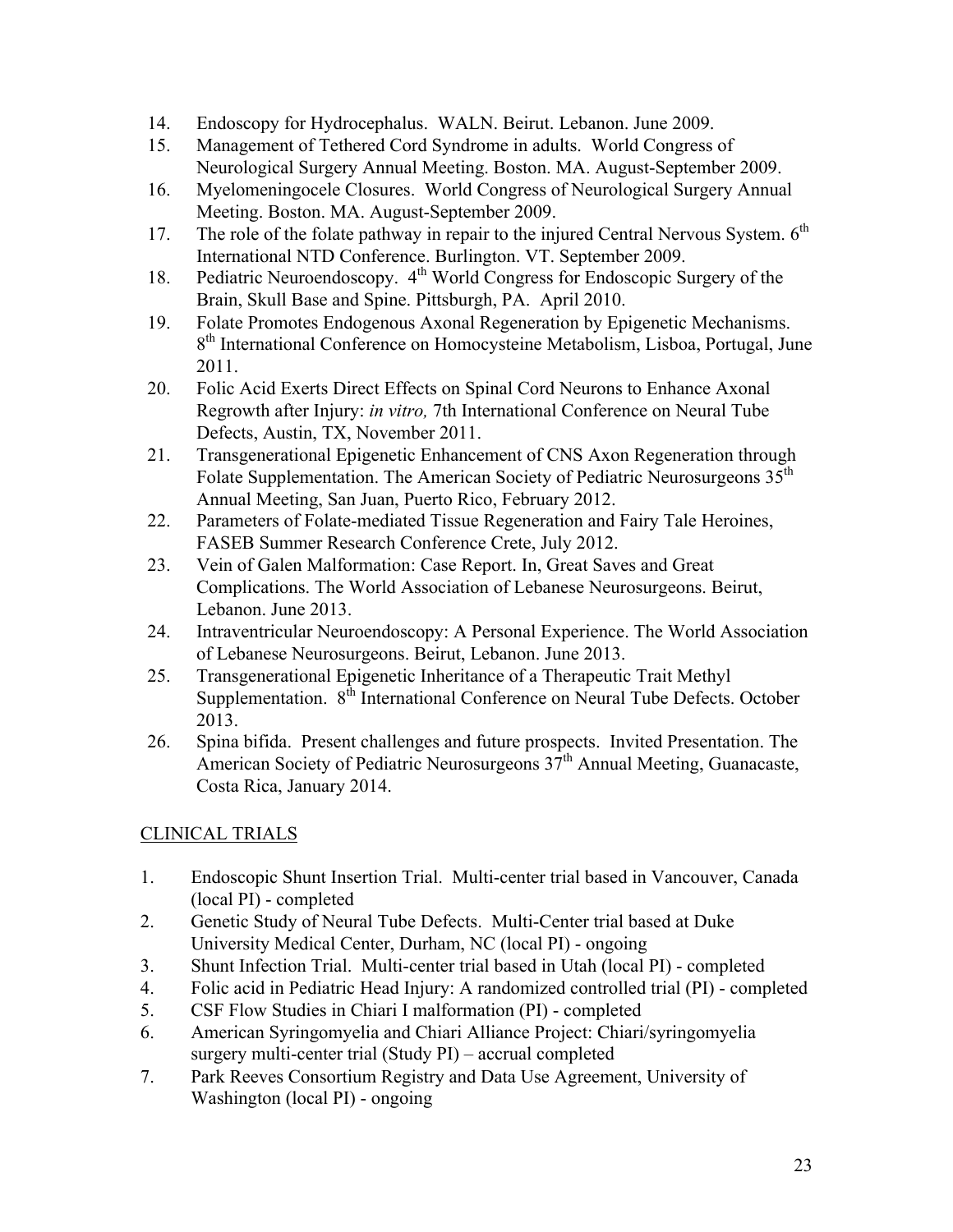#### RESEARCH SUPPORT

Current

1. Theodore W. Batterman Family Foundation (1/1/13-12/31/15 no cost extension to 12/31/16), \$406,808 Title: Wisconsin Hydrocephalus Overshunting Project Effort: .24 Calendar Role: PI

2. American Syringomyelia Alliance Project (5/1/2007-4/30/2015), \$203,704 Title: Outcomes in Patients Undergoing Surgical Intervention for Chiari Type I Malformation with Syringomyelia Multi-Center Chiari Clinical Trial Effort: .6 Calendar Role: PI

3. Washington University (5/18/2011- ) Title: Park Reeves Syringomyelia Registry and Data Use Agreement Effort: 1% (clinical Trial) Role: Local PI

4. March of Dimes Gene Discovery and Translational Research Grant (6/1/2014- 5/31/2017) \$275,000 Title: Epigenetic inheritance of a therapeutic trait. Effort: 25% Role: PI

Completed

1. Howard Hughes Medical Investigator UW Pilot Project (2003-2005), \$50,000 Title: Folate antagonists in the injured adult CNS The goal of this study is to identify the effect of select folate antagonists on CNS

regeneration and recovery after injury. This study is providing the preliminary data needed for the in-depth study of the mechanism by which the folate pathway participates in CNS repair, as proposed in this application.

Role: PI Effort: 25%

2. CreFF awardee from UW-GCRC supported by NIH-M01 RR03186 (expired)

Title: Randomized, placebo-controlled, double-blind, parallel group study to determine the efficacy and safety of intravenous folic acid in pediatric patients following severe traumatic brain injury: A pilot study.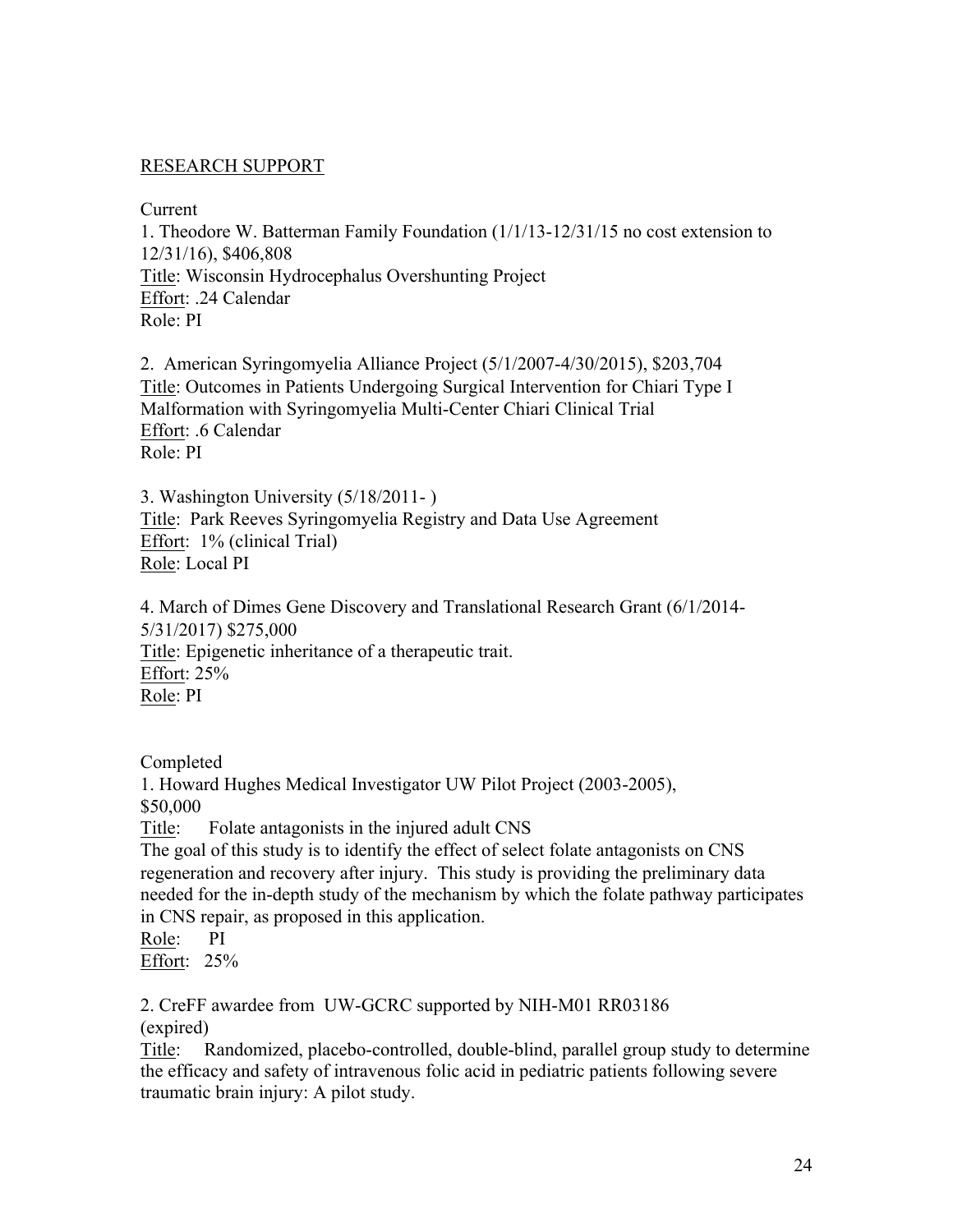The goal of this study is to examine the efficacy and safety of folic acid in children who have suffered a sever head injury within 6 hours of the traumatic event.

Role: PI Effort: 10%

3. American Syringomyelia Alliance Project \$50,000 (Completed)

Title: Spatial and Temporal CSF flow patterns in Chiari I malformation and the development of syringomyelia.

The objective of this pilot study is to examine the temporal and spatial dynamics at the foramen magnum of normal individual and patients with Chiari I malformation, with the long range goal of guiding therapy. My role is to provide the clinical population and help with the interpretation of the results in specific clinical settings. This study is providing preliminary data for submission of the NIH proposal below.

Role: PI

Effort: 5%

5. Med School Research Committee: \$15,000 (PI)

6. Sponsor: American Association of Neurological Surgeons (7/2010-6/2011), \$40,000 Title: Folic Acid Increases Spinal Cord Regeneration Across Multiple Generations-Fellowship for Nirav Patel Role: Mentor

8. NIH 3R01HD047516-04S1 ARRA Supplement (9/2009-9/2011) \$281,108 Title: Folic acid enhances repair in the adult CNS. Role: PI Effort: 20% in conjunction with 1R01HD047516-01

9. 1R15NS071455-01 NIH R15 (5/2010-4/2012) \$486,116 Title: Clinical Utility of MR based Hydrodynamic Parameters in Chiari Malformation. Role: Collaborator (PI Frank Loth) Effort: 0%

11. Kohl for Kids \$50,000 Title: Think First Injury Prevention Program-Madison chapter Role: Chapter Sponsor

12. NIH 1R01HD047516-01 (2006-2012) \$878,672

Title: Folic acid enhances repair in the adult CNS.

The objective of this study is to identify the mechanism of action of the folate and methionine-methylation pathway in CNS regeneration and recovery from injury. Role: PI

Effort: 25%

13. Sponsor: UW Graduate School Fall Competition (7/12/12-6/30/13) \$34,939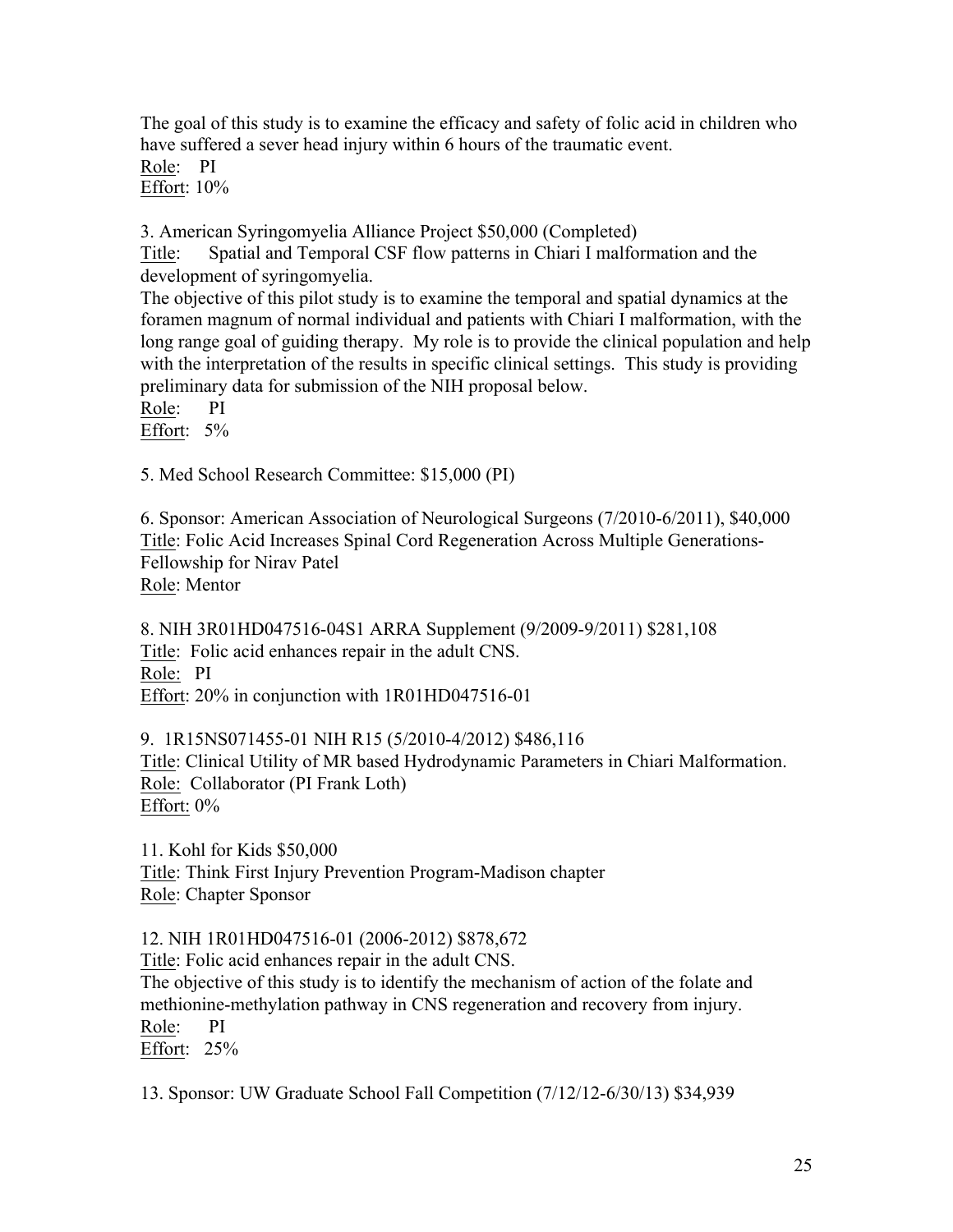Title: Transgenerational effects of folate on CNS repair Role: PI

14. CSF Flow and CFD Studies for Chiari Malformation. Conquer Chiari. \$75,000 (co-PI with Frank Loth, PhD)

### PATENTS APPROVED OR PENDING

- 1. P01334US: Electrosurgical drill for endoscopic craniosynostosis (expired)
- 2. Activation of axon repair by defined gene combinations CAP23/GAP43 (expired)

3. 5-methyltetrahydrofolic acid as therapy for tissue injury. Patent 61/075, 650 filed June 25, 2008 (expired).

## PUBLICATIONS:

### *Peer-reviewed*

- 1. **Iskandar BJ**, Oakes WJ, McLaughlin C, Osumi A, and Tien RD: Terminal Syringohydromyelia and Occult Spinal Dysraphism. J Neurosurg 81(4):513-519, 1994 (with cover illustration).
- 2. **Iskandar BJ**, Nashold BS Jr: History of functional neurosurgery. Neurosurgery Clinics of North America 6(1):1-25, 1995.
- 3. Ovelmen-Levitt J, Gorecki J, Nguyen B, **Iskandar BJ**, Nashold BS Jr: Spontaneous and Evoked Dysesthesias Observed in the Rat after Spinal Cordotomies. *Journal of Stereotactic and Functional Neurosurgery* 65 (1-4):157- 60, 1995.
- 4. **Iskandar BJ**, McLaughlin C, Mapstone TB, Grabb PA, Oakes WJ: Pitfalls in the diagnosis of ventricular shunt dysfunction: Radiology reports and ventricular size. *Pediatrics* 101(6): 1031-1036, 1998.
- 5. **Iskandar, BJ**, Hedlund G, Grabb PA, Oakes WJ: The resolution of syringomyelia after posterior fossa decompression*. J Neurosurg* 89(2):212-216, 1998.
- 6. **Iskandar BJ**, Fulmer B, Hadley M, Oakes WJ: Congenital tethered spinal cord in adults. *J Neurosurg* 88:958-961, 1998.
- 7. **Iskandar BJ**, Tubbs S, Mapstone T, Grabb PA, Bartolucci AA, Oakes WJ: Shunt Deaths in the 1990s. *Pediatric Neurosurgery* 28:173-176, 1998
- 8. **Iskandar BJ:** Current trends in the management of hydrocephalus, in *Picture of Health* television series,1998.
- 9. Rauzzino MJ, **Iskandar B**, Oakes WJ: Occult Spinal Dysraphism. *Contemporary Neurosurgery* 20(22):1-6, 1998.
- 10. **Iskandar BJ**, McLaughlin C, Oakes WJ: Split Cord Malformations in Myelomeningocele Patients. *British Journal of Neurosurgery* 14(3):200-3, 2000
- 11. Binder DK, **Iskandar BJ:** Modern neurosurgery for psychiatric disorders. *Neurosurgery* 47(1): 9-23, 2000.
- 12. **Iskandar BJ**, Grabb P, Oakes WJ: Chiari Zero: The resolution of syringomyelia after posterior fossa decompression. *Neurosurgical Focus* 8(3): article 5, 2000.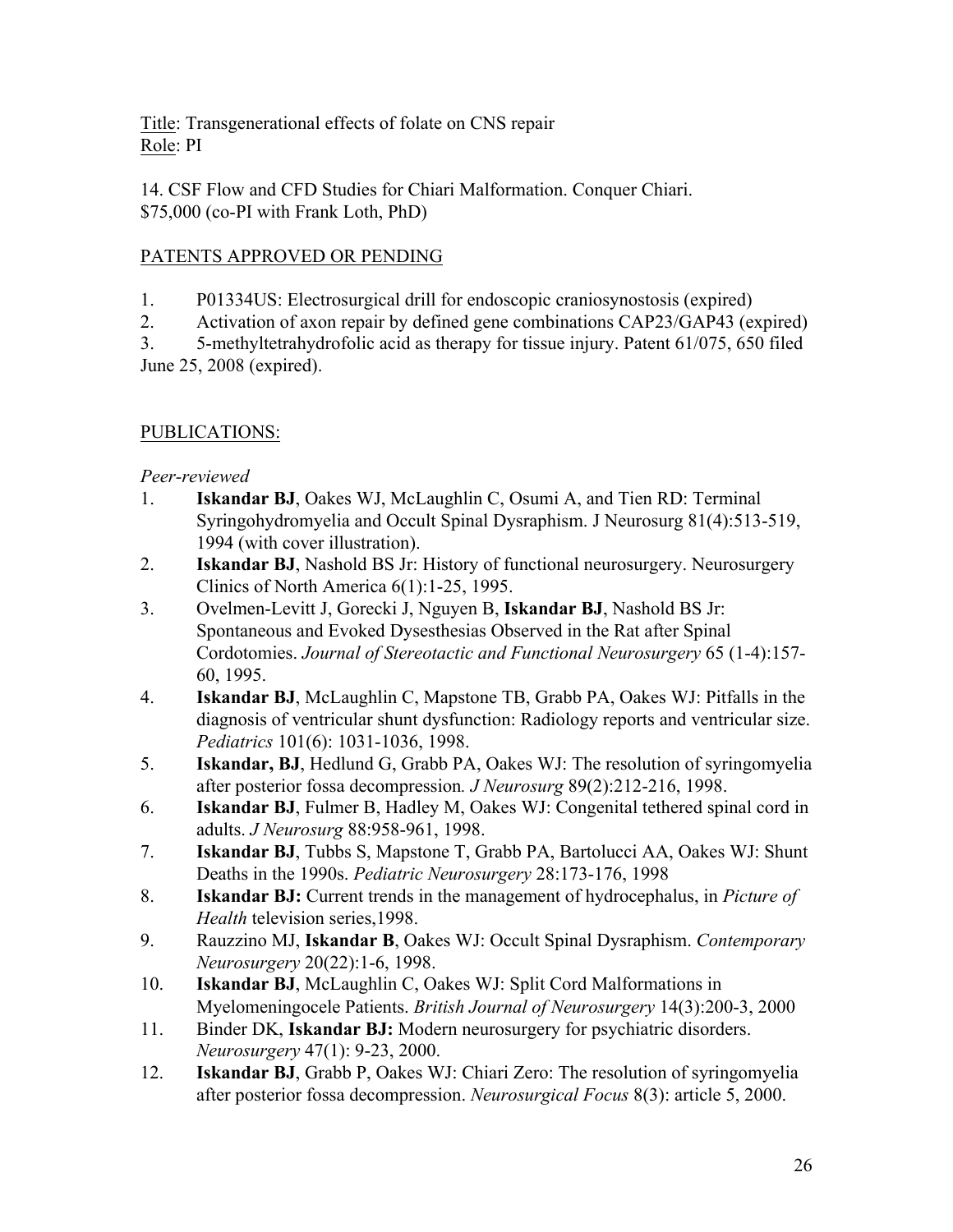- 13. Bomze HM, Bulsara KR, **Iskandar BJ,** Caroni P, Skene JHP**:** Activation of spinal axon regeneration by replacing two growth cone proteins in adult neurons. *Nature Neuroscience* 4(1):38-43, 2001.
- 14. **Iskandar BJ,** Ramirez L: An illustrated guide to epilepsy surgery. *Seminars in Pediatric Neurology* 7(3):224-240, 2000.
- 15. Melvin EC, George TM, Worley G, Franklin A, Mackey J, Viles K, Shah N, Drake CR, Enterline DS, McLone D, Nye J, Oakes WJ, McLaughlin C, Walker ML, Peterson P, Brei T, Buran C, Aben J, Ohm B, **Iskandar BJ,** Qumsiyeh M, Vance J, Perlcak-Vance MA, Speer MC and the NTD Collaborative Group: Genetic Studies in Neural Tube Defects. *Pediatr Neurosurg* 32:1-9, 2000.
- 16. Bulsara KR, **Iskandar BJ,** Villavicencio AT, Skene JHP. A New Millenium for Spinal Cord Regeneration: Growth Associated Genes. Spine 27:1946-1949, 2002.
- 17. Unlu A, Hariharan N, **Iskandar BJ:** Spinal cord regeneration induced by a voltage-gated calcium channel agonist. Neurological Research 24:639-642, 2002.
- 18. Haughton V, Korosek F, Medow J, Dolar M, **Iskandar BJ:** Peak systolic and diastolic CSF velocity in the foramen magnum in adult Chiari I patients and normal subjects AJNR 24:168-176, 2003.
- 19. Swartz KR, Resnick DK, **Iskandar BJ**, Wargowski D, Brockmeyer D, Opitz JM: Craniocervical Anomalies in Dubowitz Syndrome. Three Cases and a Literature Review. Pediatric Neurosurgery 38:238-243, 2003.
- 20. Maganti R, Rutecki P, Bell B, Woodard A, Jones J, Ramirez L, **Iskandar B:** Epilepsy Surgery Outcome Among United States Veterans *Epilepsy and Behavior*  4(6):723-8, 2003.
- 21. Dolar MTV, Haughton VM, **Iskandar BJ**, Quigley M. Effect of suboccipital craniectomy on CSF flow velocity in patients with Chiari I malformations *AJNR* 25:142-145, 2004.
- 22. **Iskandar BJ**, Mount D: Flat Heads: When to Worry, What to Do. *The WIsper* November 2003.
- 23. Lapsiwala S, **Iskandar BJ**: Congenital tethered cord presenting in adulthood: A review *Neurological Research 26:735-40, 2004* .
- 24. **Iskandar BJ:** Comments: Russell Silver Syndrome and Tethered Spinal Cord. *Child's Nervous System* 20 (7): 480-82, 2004.
- 25. Tubbs RS, Wellons JC 3rd, **Iskandar** BJ, Oakes WJ. Isolated flat capillary midline lumbosacral hemangiomas as indicators of occult spinal dysraphism. *Journal of Neurosurgery-Pediatrics. 100(2):86-9, 2004.*
- 26. Tubbs RS, Oakes WJ, **Iskandar** BJ. Response: Isolated flat capillary midline lumbosacral hemangiomas as indicators of occult spinal dysraphism. *Journal of Neurosurgery-Pediatrics. 100(2):81-2, 2004.*
- 27. **Iskandar BJ,** Sansone JM, Medow J, & Rowley H: The Use of "Quick-Brain" MRI in the Evaluation of Shunted Hydrocephalus. *J Neurosurg-Pediatrics 101:147-151,2004*
- 28. **Iskandar BJ**, Quigley M, Haughton V: Effect of posterior fossa decompression on CSF flow pattern in the foramen magnum of children with Chiari I malformations. *J Neurosurgery-Pediatrics 101:169-178,2004*.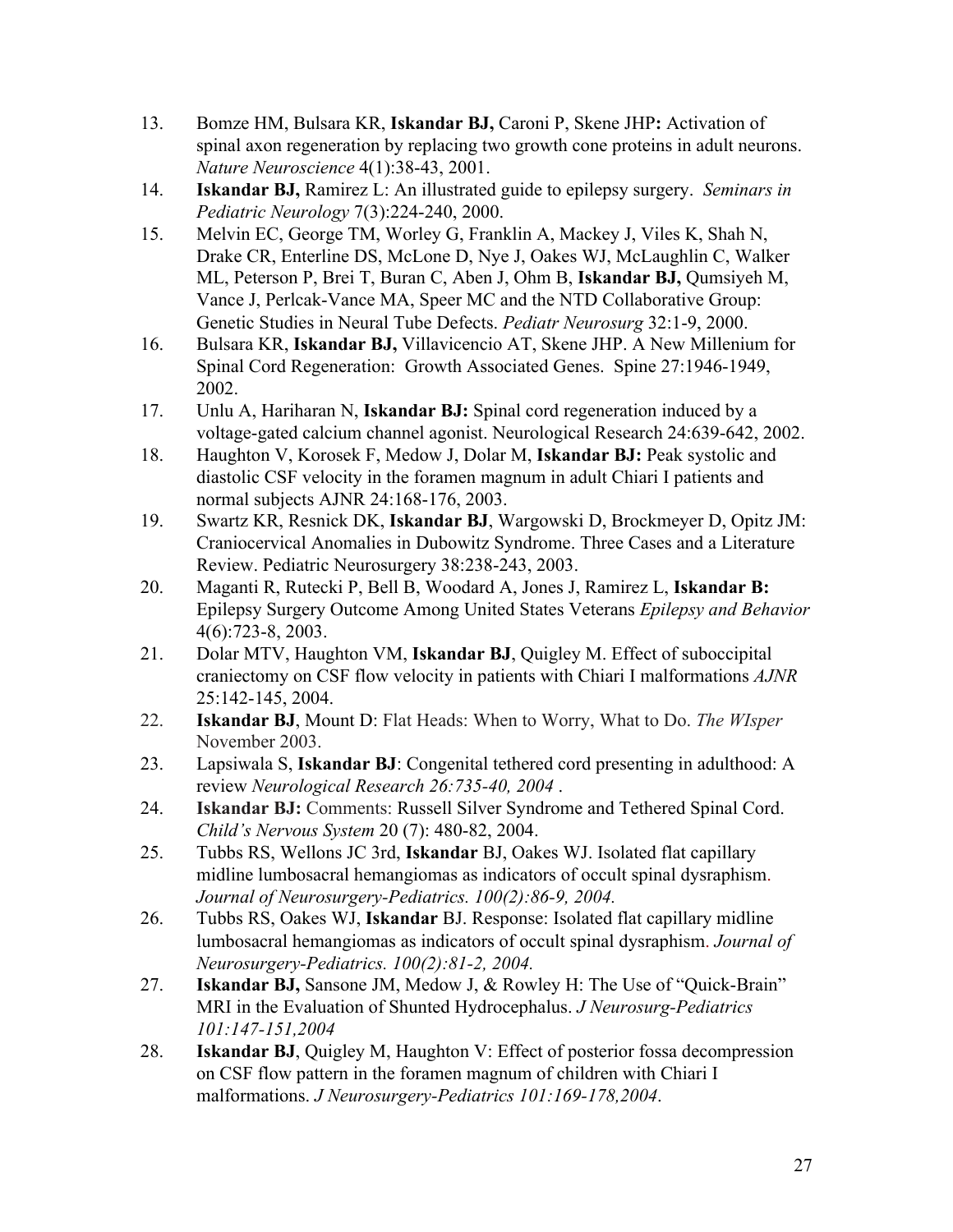- 29. **Iskandar BJ,** Nelson A, Resnick DK, Skene JHP, Gao P, Johnson C, & Hariharan N**:** Folic acid supplementation enhances repair mechanism in the adult CNS. *Annals of Neurology 56:221-227,2004*.
- 30. Quigley MF, **Iskandar BJ,** Mistretta CA, Haughton VM. Spatial and Temporal Characterization of CSF flow in the foramen magnum in normal subjects and patients with Chiari I malformations. *Radiology 232:229-236,2004.*.
- 31. Tubbs S, **Iskandar BJ**, Bartolucci AA, Oakes WJ: A Critical Analysis of the Chiari 1.5 Malformation. *J Neurosurg-Pediatrics 101:179-183,2004*.
- 32. Turk A, Iskandar BJ, Haughton V, Consigny D. Recording CSF pressure with a transducer-tipped wire in an animal model of Chiari I. AJNR Am J Neuroradiol 27(2):354-5, 2006.
- 33. Sansone J, Mann D, Noonan K, McLeish D, **Iskandar BJ**: Rapid Progression of Scoliosis Following Insertion of Intrathecal Baclofen Pump. *Journal of Pediatric Orthopedics* 26(1):125-128, 2006.
- 34. **Iskandar BJ,** Haughton V. Peak CSF Velocities in the Foramen Magnum Vary with Age. J Neurosurg (6 Suppl Pediatrics) 103:508–511, 2005
- 35. Sansone J, **Iskandar BJ.** Endoscopic Cerebral Aqueductoplasty: A Trans-Fourth Ventricle Approach. J Neurosurg: Peds. 103:388-92, 2005 (Cover Picture).
- 36. **Iskandar BJ,** Sansone J. Editorial Response. Endoscopic Cerebral Aqueductoplasty: A Trans-Fourth Ventricle Approach. J Neurosurg: Peds 103, 2005.
- 37. Moftakhar R, Salamat S, Sahin S, **Iskandar BJ.** Endoscopically-assisted resection of a choroid plexus vascular malformation traversing the cerebral aqueduct. Neurosurgery 59 (ONS Suppl 1):ONS-161, 2006.
- 38. Halanski MA, **Iskandar BJ,** Nemeth B, Nounan KJ. The Coconut Condyle: occipital condylar dysplasia causing torticollis and leading to C1 fracture. J Spinal Disord Tech 19(4):295-8, 2006.
- 39. Rusbridge C, Greitz D, **Iskandar BJ**. Syringomyelia: Current concepts in pathogenesis, diagnosis and treatment. J Vet Intern Med 20:469–479, 2006.
- 40. Struck AF, Murphy MJ, **Iskandar BJ**. Spontaneous development of a de novo suprasellar arachnoid cyst. Case Report. J Neurosurg:Pediatrics 104**:**426–428, 2006.
- 41. Turk Q, **Iskandar B,** Haughton V, Consigny D. Recording CSF Pressure with a Transducer-tipped Wire in an Animal Model of Chiari I. AJNR Am J Neuroradiol 27:354 –355, 2006.
- 42. Boyles AL, Enterline DS, Hammock PH, Siegel DG, Slifer SH, Mehltretter L,Gilbert JR, Hu-Lince D, Stephan D, Batzdorf U, Benzel E, Ellenbogen R, Green BA,Kula R, Menezes A, Mueller D, Oro JJ, **Iskandar BJ**, George TM, Milhorat TH, Speer MC. Phenotypic definition of Chiari type I malformation coupled with high-density SNP genome screen shows significant evidence for linkage to regions on chromosomes 9 and 15. Am J Med Genet 140(24):2776-85 2006.
- 43. Tubbs RS, Shoja MM, Acakpo-Satchivi L, Wellons JC 3rd, Blount JP, Oakes WJ, **Iskandar BJ**. Exposure of the V1-V3 segments of the vertebral artery via the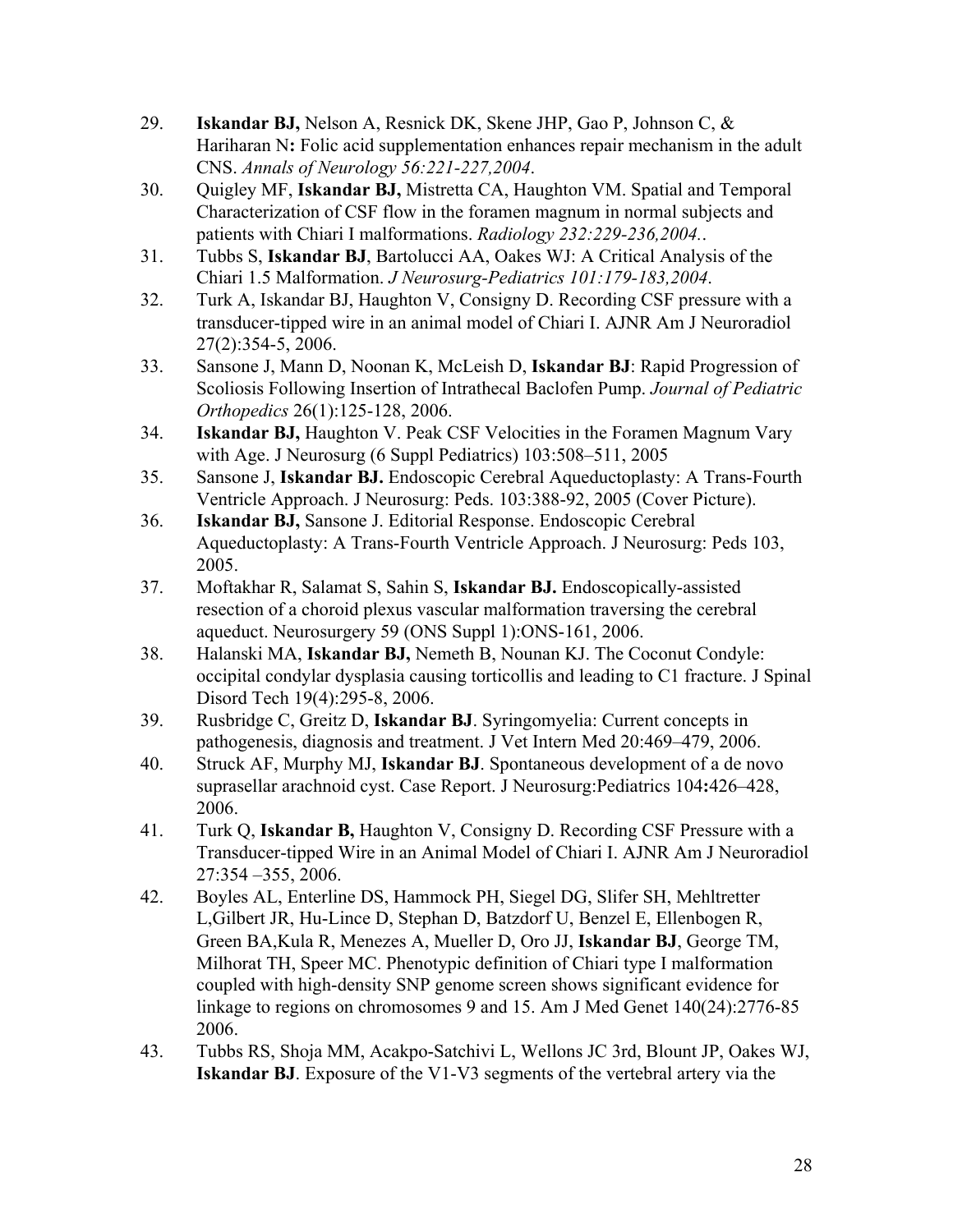posterior cervical triangle: a cadaveric feasibility study. J Neurosurg Spine 5(4):320-3 2006.

- 44. Griepentrog GJ, Aagaard-Kienitz B, Kushner BJ, **Iskandar BJ**, Strother CM, Gamm DM. Dural Arteriovenous Fistula Presenting as Unilateral Upper Lid Sw elling and Ptosis in an Infant. Arch Ophthalmol 124(9):1359-61, 2006.
- 45. Rajpal S,Tubbs RS, George TM, Oakes JW, Hadley MN, **Iskandar BJ.** Congenital tethered cord in adults: Retrospective analysis of 61 cases*. J Neurosurg Spine* 6(3):210-5, 2007.
- 46. Sahin S, Shaaban AF, **Iskandar BJ**. Recurrent pneumoniae caused by transdiaphragmatic erosion of VP shunt into the lung. J Neurosurg. 2007 Aug;107(2):156-158.
- 47. Rajpal S, Salamat S, Tubbs RS, Oakes JW, **Iskandar BJ.** Tethering Tracts in Spina Bifida Occulta: Revisiting an Established Nomenclature. *J Neurosurg: Spine.* 2007 Sep;7(3):315-22.
- 48. Hofkes S, **Iskandar BJ**, Turski PA, Gentry L, McCue J, Haughton VM. Differentiation of symptomatic Chiari I malformation from asymptomatic tonsilar ectopia by CSF flow imaging–an initial estimate of the accuracy of imaging. *Radiology*. 2007 Nov;245(2):532-40.
- 49. Acakpo-Satchivi L, Shannon CN, Tubbs RS, Wellons JC 3rd, Blount JP, Iskandar BJ, Oakes WJ. Death in shunted hydrocephalic children: a follow-up study. Childs Nerv Syst. 2008 Feb;24(2):197-201. Epub 2007 Jun 27.
- 50. Rocque B, Lapsiwala S, **Iskandar BJ.** Ventricular Shunt Tap as a Predictor of Proximal Shunt Malfunction in Children: a Prospective Study *J Neurosurg Pediatrics*. 2008 Jun;1(6):439-43.
- 51. Kiehn MW, Derrick AJ, and **Iskandar BJ**. Two Unusual Anatomic Variations Create a Diagnostic Dilemma in Distal Ulnar Nerve Compression. Clinical Anatomy 21(6):592-7, 2008.
- 52. Deak KL, Siegel DG, George TM, Gregory S, Ashley-Koch A, Speer MC; NTD Collaborative Group. Further evidence for a maternal genetic effect and a sexinfluenced effect contributing to risk for human neural tube defects. Birth Defects Res A Clin Mol Teratol 82(10):662-9, 2008.
- 53. Martin BA, Royston TJ, Oshinski JN, **Iskandar B,** Loth F. Spinal Canal Pressure Measurements in an In Vitro Stenosis Model: Implications on Syringomyelia Theories. J Biomechan Eng 132(11): 111007, 2010.
- 54. **Iskandar BJ,** Rizk E, Meier B, et al. Folate Regulation of CNS Regeneration through DNA Methylation. *The Journal of Clinical* Investigation 120(5):1603- 1616, May 2010.
- 55. Rocque BG, George TM, Kestle J, Iskandar BJ. Treatment Practices for Chiari I Malformation with Syringomyelia: Results of a Survey of the American Society of Pediatric Neurosurgeons. *J Neurosurg Pediatr* 8(5):430-7, 2011.
- 56. Chen X, Harter J, Iskandar BJ, Salamat MS. Growing Mammary Choristoma Masquerading as a Lumbosacral Lipomyelomeningocele in a Pubertal Girl. *J Neurosurg Pediatr* 8(3):321-4, 2011.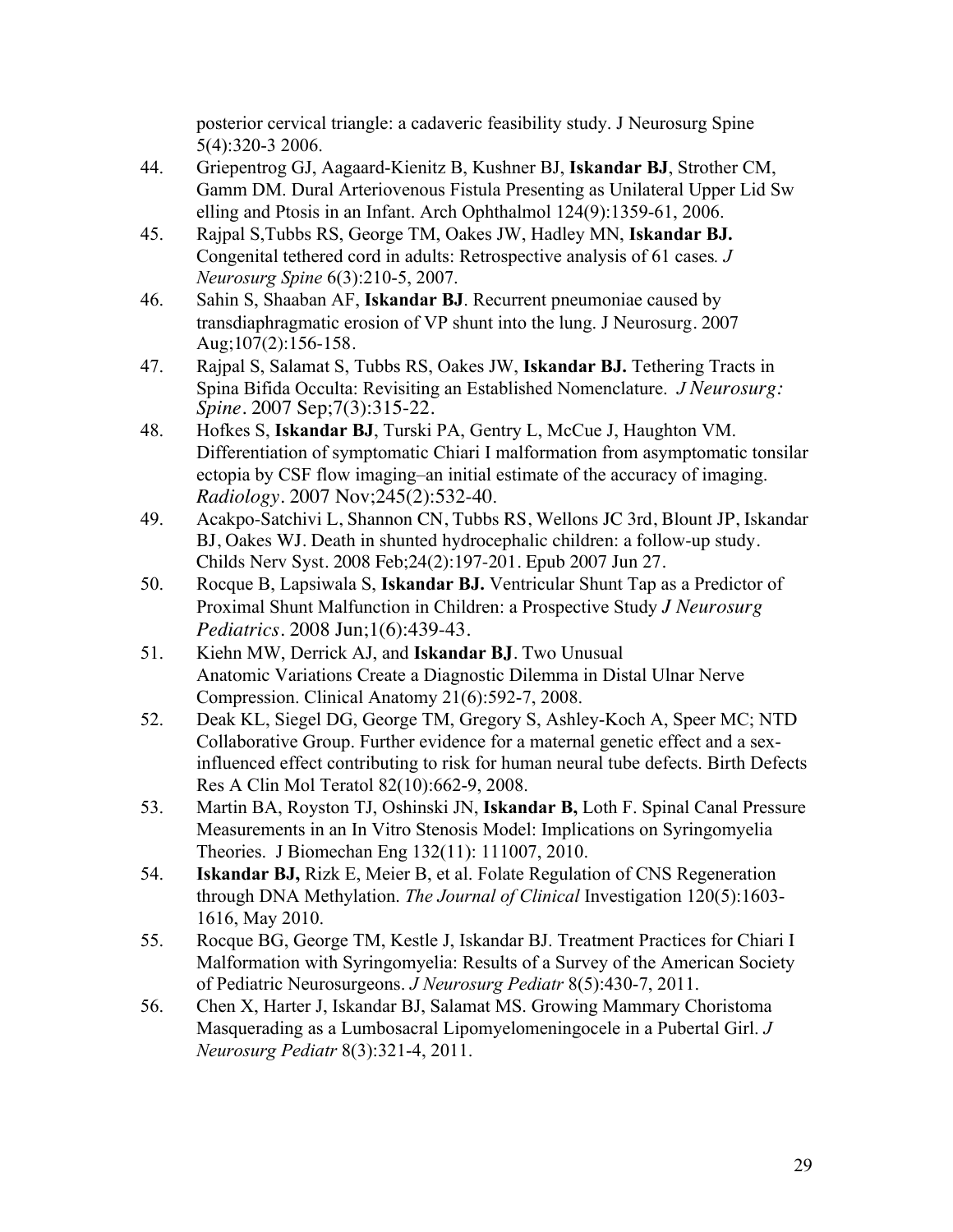- 57. Hardefeldt LA, Rylander H, **Iskandar BJ**, Ellison M, Peek SF. Diagnosis and surgical treatment of an intracranial cyst in an alpaca cria. J Am Vet Med Assoc. 2012 Jun 15;240(12):1501-6.
- 58. Markunas CA, Tubbs RS, Moftakhar R, Ashley-Koch AA, Gregory SG, Oakes WJ, Speer MC, and **Iskandar BJ**. Clinical, radiologic, and genetic similarities between patients with Chiari 1 and 0 Malformations. J Neurosurg:Peds 9(4):372- 8, 2012.
- 59. Puccetti D, Patel N, Kennedy T, Bradley K, Howard S, Salamat S, Iskandar B. Radiation-Induced Second Malignancies in Two Long-Term Survivors of Medulloblastoma: Case Report and Review of the Literature. Neuro-Oncology 14, Supplement 6:vi113, 2012.
- 60. Tubbs RS, Hattab E, Loukas M, Chern JJ, Wellons M, Wellons JC, **Iskandar BJ**, Cohen-Gadol AA. Histological Analysis of the Third Ventricular Floor in Hydrocephalic and Non Hydrocephalic Brains: Application to Neuroendocrine Complications Following Third Ventriculostomy Procedures. J Neurosurg:Peds 9(2):178-81, 2012.
- 61. Bhatia R, Rowley HD, Mosher JC, Alsheik NH, Aagaard-Kienitz B, Diamond CD, **Iskandar BJ**, Peters A, Boriosi JP, Patel NJ. Extensive sinovenous thrombosis and hemorrhagic infarction during therapy for T-cell acute lymphoblastic leukemia. Pediatr Emerg Care 29(1):93-7, 2013.
- 62. Meethal SV, Hogan KJ, Mayanil CS, and **Iskandar BJ**. Folate and epigenetic mechanisms in neural tube development and defects. *Childs Nerv Syst* 2013 29(9): 1427-1433. PMID: 24013316.
- 63. Shaffer N, Martin BA, Rocque B, Madura C, Wieben O, Iskandar BJ, Dombrowski S, Luciano M, Oshinski MN, Loth F. Longitudinal impedance to cerebrospinal fluid flow: relationship to cerebellar tonsil herniation in type I
- Chiari malformation. J Biomech Eng. 2013 Dec. (Publ ahead of print). 64. Shaffer N, Martin BA, Rocque B, Madura C, Wieben O, Iskandar BJ, Dombrowski S, Luciano M, Oshinski JN, and Loth, F. Cerebrospinal fluid flow impedance is elevated in Type I Chiari malformation. *Journal of biomechanical engineering*, *136*(2), 2014, 021012.
- 65. Iruretagoyena JI, Heiser T, Iskandar B, Shah D. A Rare Malignant Fetal Brain Tumor. Fetal Diagn Ther. 2015 Jun 5. [Epub ahead of print] PubMed PMID: 26044034.

*Reviews and Book Chapters*

- 1. **Iskandar BJ**, Kapp JP: Nonseptic venous occlusive disease. In Wilkins RH, Rengachary SS (eds.): *Neurosurgery*. Second edition, McGraw Hill, New York, NY.
- 2. **Iskandar BJ**, Graham DG: Intracranial lipomas. In Wilkins RH, Rengachary SS (eds.): *Neurosurgery*. Second edition, McGraw Hill, New York, NY.
- 3. **Iskandar BJ**, Nashold BS Jr: Spinal and Trigeminal DREZ Lesions. In Gildenberg PL, Tasker RR (eds.): *Textbook of Stereotactic and Functional Neurosurgery*. McGraw Hill, New York, NY.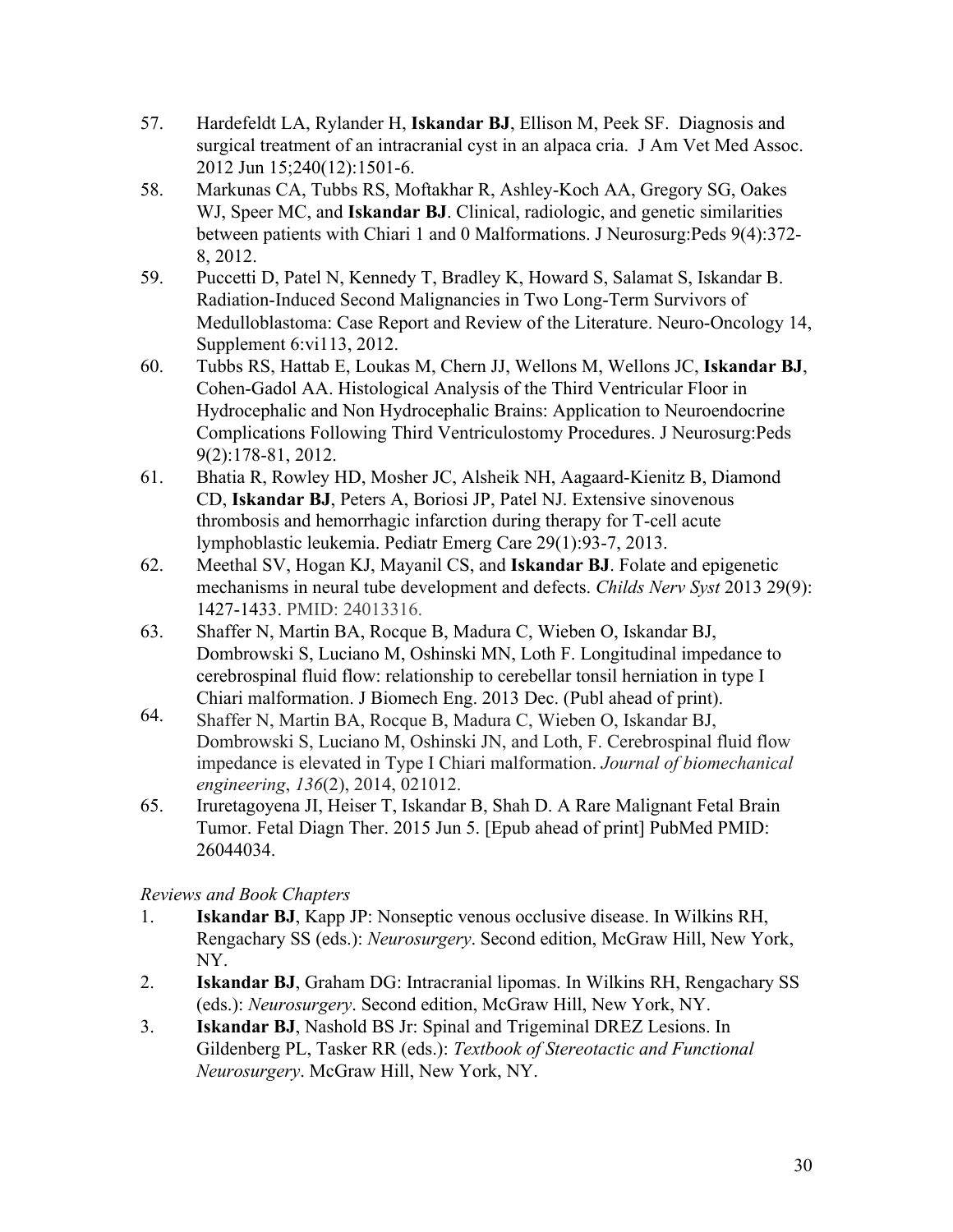- 4. **Iskandar BJ**, Oakes WJ: Occult Spinal Dysraphism. In Albright AL, Pollack IF, Adelson PD (eds.): *Principles and Practice of Pediatric Neurosurgery*. Thieme Thieme Medical Publishers, New York, NY (1999).
- 5. **Iskandar BJ**, Oakes WJ: The Chiari Malformations. In Albright AL, Pollack IF, Adelson PD (eds.): *Principles and Practice of Pediatric Neurosurgery*. Thieme Medical Publishers, New York, NY (1999).
- 6. **Iskandar BJ**, Oakes WJ: Anomalies of the Spine and Spinal Cord. In McLone D (ed.): *Pediatric Neurosurgery,* W.B.Saunders, Philadelphia, PA.
- *7.* Nguyen P, **Iskanda)r BJ:** Congenital intracranial cysts. *YourDoctor.com* (chapter for web based book.
- *8.* Sheth R, **Iskandar BJ:** Craniosynostosis. *eMedicine Neurology*  http://www.emedicine.com/neuro/index.shtml, (chapter for web based book), 2000.
- *9.* Medow J, Sansone J, **Iskandar BJ**: Syringomyelia and Hydromyelia. In Albright AL, Pollack IF, Adelson PD (eds.): *Principles and Practice of Pediatric Neurosurgery*. 2nd ed. Thieme Medical Publishers, New York, NY.
- 10. Rajpal S, **Iskandar BJ**: Posterior Fossa Tumors in Children. In Badie B (ed.) *Neurosurgical Operative Atlas: Neurooncology.* Thieme Medical Publishers, New York, NY 2006.
- 11. Ahmed A, **Iskandar BJ.** Lumboperitoneal Shunt Placement. In Wolfla CE and Resnick DK. *Neurosurgical Operative Atlas: Spine and Peripheral Nerves.*  Thieme Medical Publishers, New York, NY 2006.
- 12. Rajpal S, **Iskandar BJ**: Posterior Fossa Tumors in Children. In Badie B (ed.) Neurosurgical Operative Atlas: Neurooncology. Thieme Medical Publishers, New York, NY 2006.
- 13. **Iskandar BJ** (Book Editor): Pediatric Neurosurgery Supplement for Pan-Arab Journal of Neurosurgery, 2008.
- 14. Rajpal S, **Iskandar BJ**. Non-Tumor Neurondoscopy. In Iskandar BJ (ed.) Pediatric Supplement to Pan Arab Journal of Neurosurgery, 2008.
- 15. Bauer A, **Iskandar BJ**. The Chiari Malformations and Syringomyelia. In Neurosurgery-on-call, CNS 2008.
- 16. Rajpal S, **Iskandar BJ:** Lipomyelomeningocele. In Winn R (editor). Youmans Neurological Surgery, 6th edition, 2011.
- 17. Rajpal S, **Iskandar BJ**. Non-Tumor Neurondoscopy. In Iskandar BJ (ed.) Pediatric Supplement to Pan Arab Journal of Neurosurgery (invited chapter).
- 18. Bauer A, **Iskandar BJ**. The Chiari Malformations and Syringomyelia. In Neurosurgery-on-call (invited chapter).
- 19. Bauer A, **Iskandar BJ**. The Chiari Malformations. In: The Guide (ISPN)
- 20. Bauer A, **Iskandar BJ**. Syringomyelia. In: The Guide (ISPN)
- 21. **Iskandar BJ:** Adult Tethered Cord associated with Spina Bifida Occulta. In Yamada S (ed): Tethered Cord Syndrome, Second Edition. Thieme Medical Publishers, New York, NY 2009.
- 22. Rizk E, **Iskandar BJ.** The Role of Folate Supplementation in Spina Bifida Occulta. In, Yamada S (Ed.): The Tethered Cord Syndrome, Second Edition. Thieme Publishing. 2009.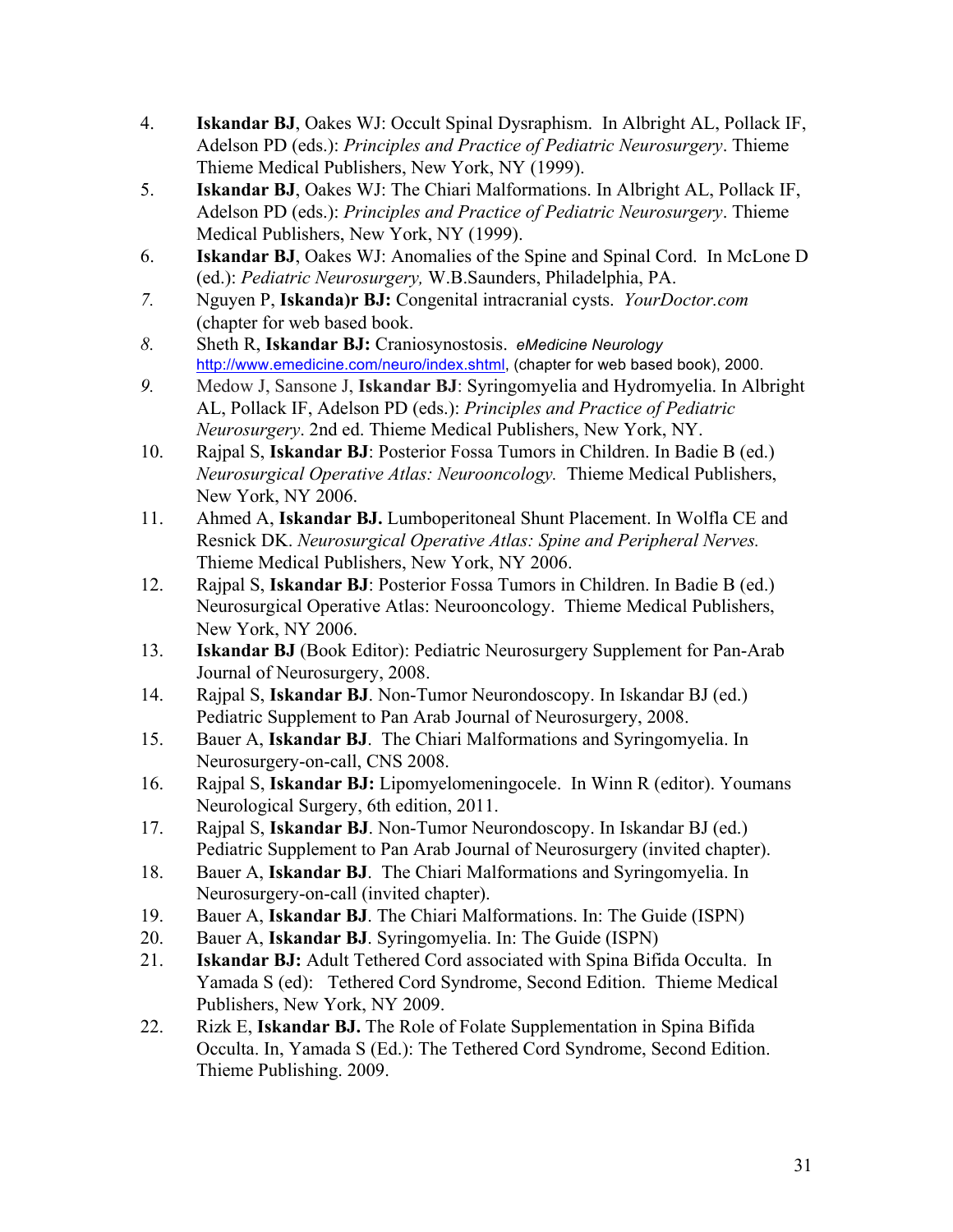- 23. Rajpal S, Lapsiwala SB, **Iskandar BJ.** Tethered Cord Syndrome in Adults with Spina Bifida Occulta. In, Yamada S (Ed.): The Tethered Cord Syndrome, Second Edition. Thieme Publishing. 2009.
- 24. **Iskandar BJ**. Chiari I. Educational Section. CSF Web Page. 2010.
- 25. **Iskandar BJ**. Syringomyelia. Educational Section. CSF Web Page. 2010.
- 26. **Iskandar BJ**. Chiari II. Educational Section. CSF Web Page. 2010.
- 27. Ondoma S, **Iskandar BJ**. Research Update on Repair and Regeneration of the injured Central nervous system. Physician Education Section. CSF Web Page. 2010.
- 28. Bauer AM, **Iskandar BJ.** Pleomorphic xanthoastrocytoma (PXA). In (Keathing, Goodrich, Packer (ed): Tumors of the Pediatric Central Nervous System. 2011.
- 29. **Iskandar BJ.** Surgical Management of Tethered spinal cord: Lipoma, Fatty Filum. In, Quinones-Hinojosa, A (ed): Comprehensive Multimedia Atlas of Neurosurgery: Techniques and Outcomes (pending).
- 30. Bragg T, **Iskandar BJ**. Surgical Management of Tethered spinal cord: Lipoma, Fatty Filum. Quinones, et al. (Eds.). Comprehensive Multimedia Atlas of Neurosurgery: Nuances of Technique and Complication Avoidance.
- 31. **Iskandar BJ**. Cutaneous Manifestations of Occult Spinal Dysraphism. In, Dias MS, Partington M, Bauer RS, **Iskandar BJ**, McLone DG, Mancano F, Oakes WJ, Sarwark J, Tyler-Kabara E, Yamada S. Congenital Brain and Spinal Cord Malformations and Their Associated Cutaneous Markers:A Clinical Report from the Section on Neurological Surgeons (SONS) of the American Academy of Pediatrics, 2013.
- 32. Rocque B, Medow J, Iskandar BJ: Syringomyelia and Hydromyelia. In Albright AL, Pollack IF, Adelson PD (eds.): *Principles and Practice of Pediatric Neurosurgery*. 3rd ed. Thieme Medical Publishers, New York, NY, 2012.
- 33. Sandoval-Garcia C, Iskandar BJ: Research on the pathophysiology of Chiari Irelated symptoms and syringomyelia, with emphasis on dynamic MRI techniques. In, Oakes WJ, Tubbs S (eds.): *The Chiari Malformations: a Comprehensive Text.*  1<sup>st</sup> ed. Elsevier, New York, NY, 2013.
- 34. Madura C, Iskandar BJ: Spinal Tethering Tracts. In, Cohen A (ed): *Pediatric Neurosurgery: Tricks of the Trade*, Thieme, New York, NY (in press).
- 35. Iskandar BJ, Hamilton K: Lumboperitoneal Shunt. In, Wolfla C, Resnick D (eds): Neurosurgical Operative Atlas: Spine and Peripheral Nerves, 3<sup>rd</sup> Edition, Thieme, New York, NY (in preparation)
- 36. Rizk E, Iskandar BJ: Surgical Approaches to Prediatric Midline Posterior Fossa Tumors. In, (Chen M, Jandial R, Badie B (eds): Neurosurgical Operative Atlas: Neuro-Oncology, 3rd Edition, Thieme, New York, NY (in preparation)

*Books and Edited Publications*

- 1. **Iskandar BJ** (ed.) Physician Education Website. Chiari and Syringomyelia Foundation.
- 2. **Iskandar BJ,** Fiegen G (eds.) Congenital Section. The International Society of Pediatric Neurosurgeons (ISPN) Guide.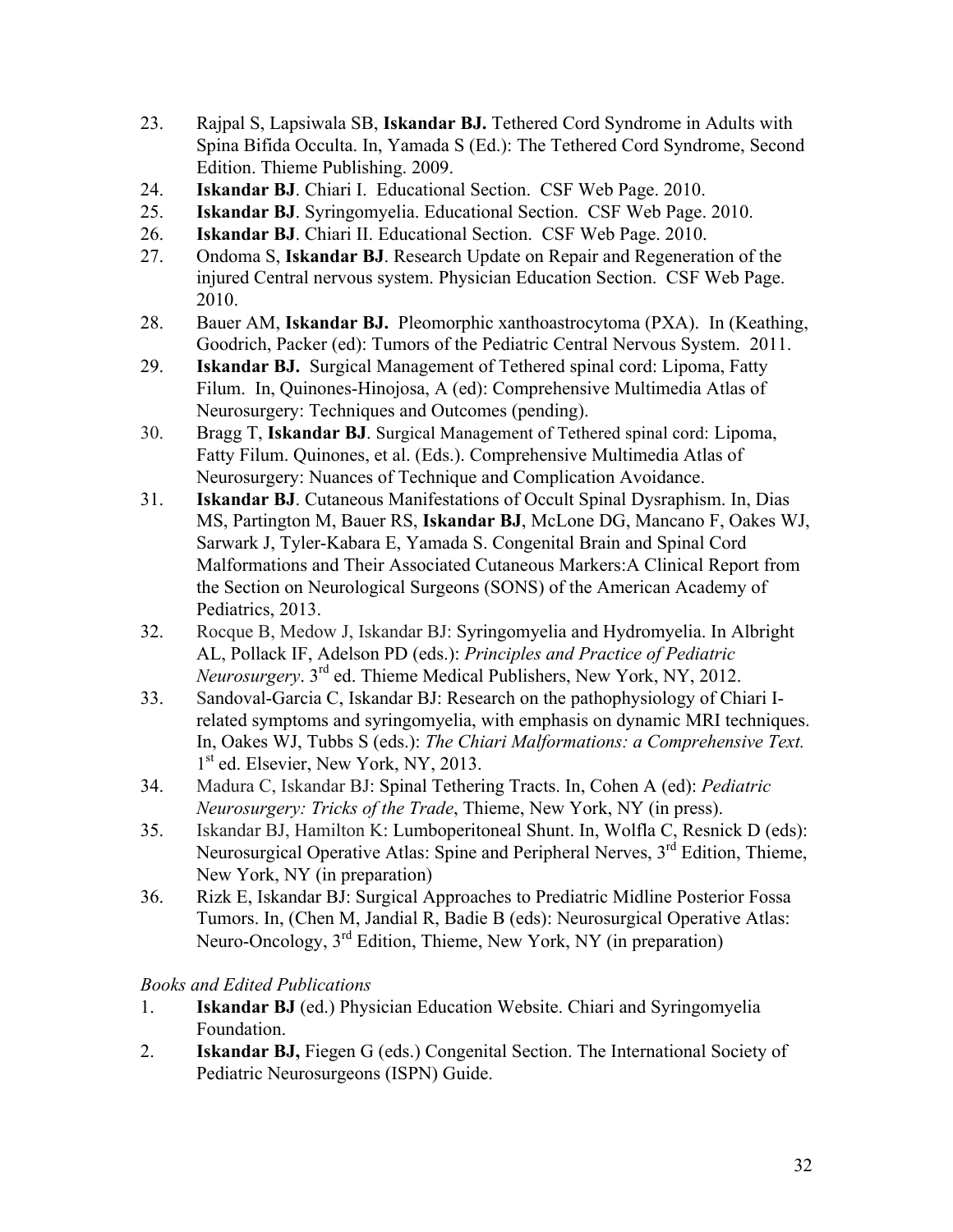3. **Iskandar BJ** (ed.) Pediatric Neurosurgery Supplement for Pan-Arab Journal of Neurosurgery.

### *Published Abstracts*

- 1. **Iskandar B,** Rossitch E Jr, Ovelmen-Levitt J, and Nashold BS Jr: The effects of prior local anesthesia on the expression of the deafferentation syndrome following C5-T2 ganglionectomies in the rat. Society for Neuroscience 18:385, 1992.
- 2. **Iskandar BJ,** Oakes WJ, McLaughlin C, Osumi A, and Tien RD: Terminal Syringohydromyelia. Section on Pediatric Neurological Surgery of the American Association of Neurological Surgeons, Vancouver, B.C., Canada, December 1992.
- 3. Harris T, Ovelmen-Levitt J, **Iskandar BJ,** Rossitch E Jr, Levitt M, Urban B, Nashold BS Jr: Does injury discharge initiate the deafferentation syndrome following C5-T2 ganglionectomies in the rat? Society for Neuroscience 19:519, 1993.
- 4. Ovelmen-Levitt J, Harris T, **Iskandar B,** Rossitch E Jr, Urban B, Nashold BS Jr: Effects of topical and systemic Bupivacaine on the development of the deafferentation syndrome in the rat. International Pain Meeting, Seventh World Congress on Pain (Paris). Pain (Suppl 6), 1993.
- 5. Ovelmen-Levitt J, Harris T, Nguyen B, **Iskandar B,** Gorecki J, Nashold BS Jr: Postcordotomy spontaneous dysesthesias in the rat. North Carolina Society for Neuroscience, 1994 (abstract #11).
- 6. **Iskandar BJ,** McLaughlin C, Mapstone TB, Grabb PA, Oakes WJ: Pitfalls in the diagnosis of ventricular shunt dysfunction: Radiology reports and ventricular size. Presented at the Joint Section of Pediatric Neurosurgeons, Charleston, SC, 1996.
- 7. **Iskandar BJ,** Tubbs SA, Mapstone TB, Grabb PA, Oakes WJ: Shunt deaths in the 1990s. Presented at the American Society of Pediatric Neurosurgeons, 1997.
- 8. **Iskandar, BJ,** Hedlund G, Grabb PA, Oakes WJ: The Chiari zero malformation *.* Presented at the Joint Section of Pediatric Neurosurgeons, New Orleans, 1997.
- 9. **Iskandar BJ,** Fulmer B, Hadley M, Oakes WJ: Congenital tethered spinal cord in adults. Presented at the American Association of Neurological Surgeons, Denver, CO, 1997.
- 10. **Iskandar BJ,** McLaughlin C, Oakes WJ: Split Cord Malformations in Myelomeningocele Patient. Presented at the Joint Section of Pediatric Neurosurgeons, New Orleans, 1997.
- 11. Quigely MA, Cordes D, Arfanakis K, Meyerand ME, **Iskandar B,** Turski PA, Haughton VM: Comparison of activation maps prepared by ICA and by conventional methods in patients with focal lesions. 1999.
- 12. **Iskandar BJ,** Witwer B, Unlu A, Hariharan N, Javid M, Skene JHP: The role of fast axonal proteins in spinal cord regeneration. Society of Neuroscience. October 1999.
- 13. **Iskandar BJ:** New Observations in Syringomyelia. Pan Arab Neurosurgical Society. October 2000.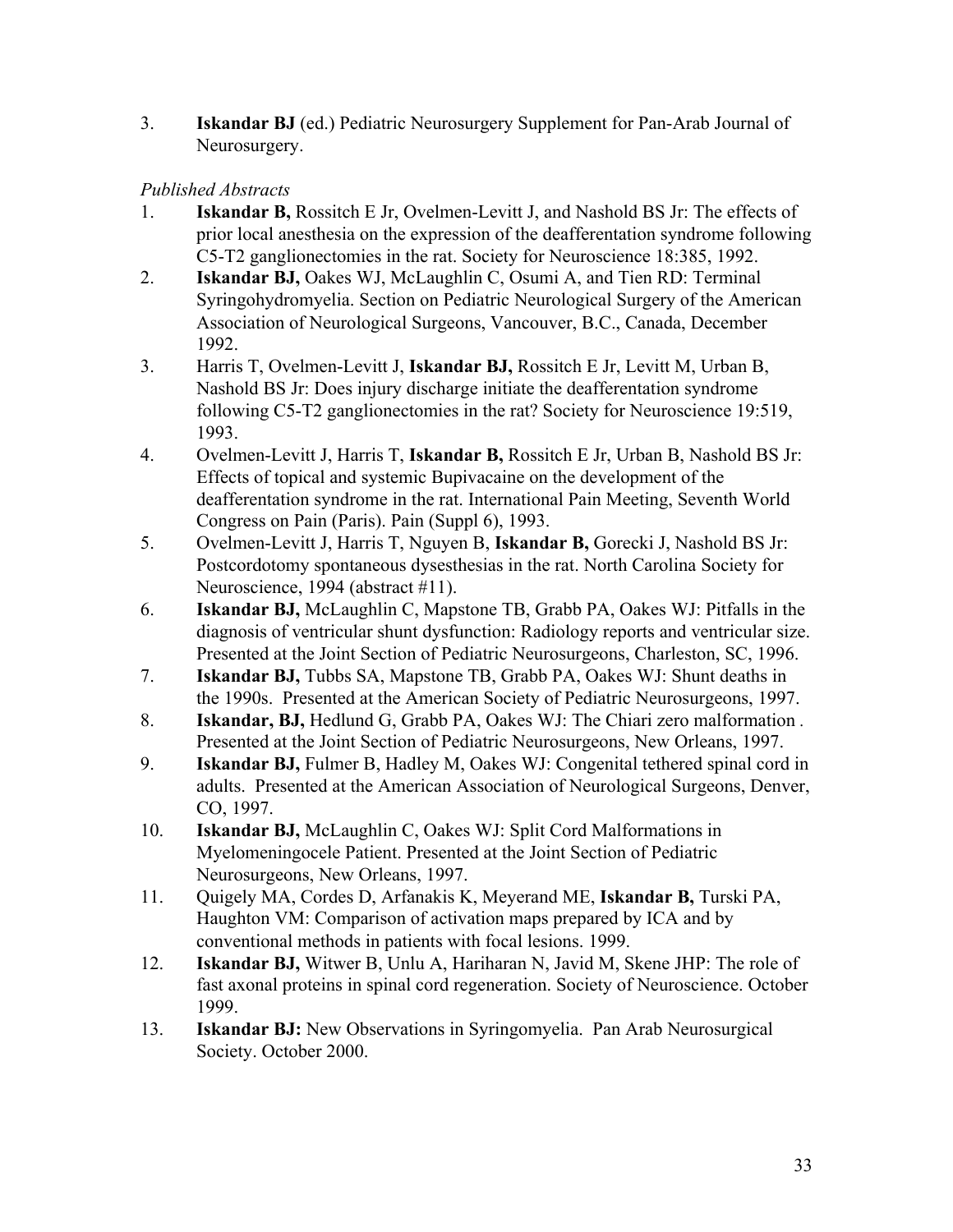- 14. **Iskandar BJ:** Spinal cord pulsations as a determinant of pathological pressure within a syrinx. AANS/CNS Joint Section of Pediatric Neurosurgery. December 2000.
- 15. **Iskandar BJ:** Folic acid supplementation enhances central nervous system regeneration. American Association of Neurological Surgeons. Toronto, April 2001.
- 16. Lapsiwala S, Rusy D, Medow J, **Iskandar BJ:** Intraoperative monitoring during tethered cord release in children. Congress of Neurological Surgeons. October 2001.
- 17. **Iskandar BJ,** Resnick DK, Gao P, Skene JHP, Nelson A, Johnson C, Cechvala C & Hariharan N**:** Folic acid enhances regeneration and recovery from spinal cord injury. Society for Neuroscience, November 2001.
- 18. **Iskandar BJ,** Resnick DK, Gao Peng, Skene JHP, Nelson A, Johnson C, Cechvala C & Hariharan N**:** Folic acid enhances regeneration and recovery from spinal cord injury. AANS/CNS Joint Section on Pediatric Neurosurgery, December 2001.
- 19. Dolar MTV, Haughton VM, Korosec FR, Medow JE, **Iskandar BJ**. Effect of suboccipital craniectomy on CSF flow velocity in patients with Chiari malformations. Annual Meeting of the American Society of Neuroradiology, Vancouver. May 13-17, 2002
- 20. V Haughton, M. Dolar, F Korosek, J Medow, **B Iskandar** Peak systolic CSF velocity in patients with Chiari malformations and in normal subjects. Western Neuroradiologic Society Meeting, Santa Barbara, CA, October 6 and 7, 2001
- 21. Haughton V, Dolar M, Korosek F, Quigley M, **Iskandar B.** Peak systolic CSF velocity in patients with Chiari malformations and in normal subjects. Nordic Neuroradiologic Society Meeting, Reyjkavik, June 2002
- 22. Quigley MF, **Iskandar BJ,** Mistretta CA, Haughton VM. Spatial and Temporal Characterization of CSF flow in the foramen magnum in normal subjects and patients with Chiari I malformations.
- 23. Puccetti D, Nguyen PH, Salamat S, **Iskandar B** and Norton L. Rapidly Growing Embryonal Carcinoma Arising in the Mesencephalon of a Young Child: A Case Report**.** 10th International Symposium of Paediatric Neuro-Oncology. June 2002
- 24. Puccetti D, **Iskandar B**, Osenga K, and Schloegel D. False positive surveillance MR images in a young male with medulloblastoma Puccetti D, Iskandar B, Osenga K, and Schloegel D. 10th International Symposium of Paediatric Neuro-Oncology. June 2002.
- 25. **Iskandar BJ**, Nelson A, Gao P, Pawasarat J, Hariharan N. The Effect of Folate Antagonists on CNS Regeneration. JACS 195(3):S35, 2002.
- 26. Nelson A, **Iskandar BJ.** Folate Receptor Expression in CNS Injury and Regeneration. AANS/CNS Joint Section of Pediatric Neurosurgery, December 2002.
- 27. Medow J, **Iskandar BJ.** Quick-Brain MRI instead of CT in Shunted Hydrocephalus. AANS/CNS Joint Section of Pediatric Neurosurgery, December 2002.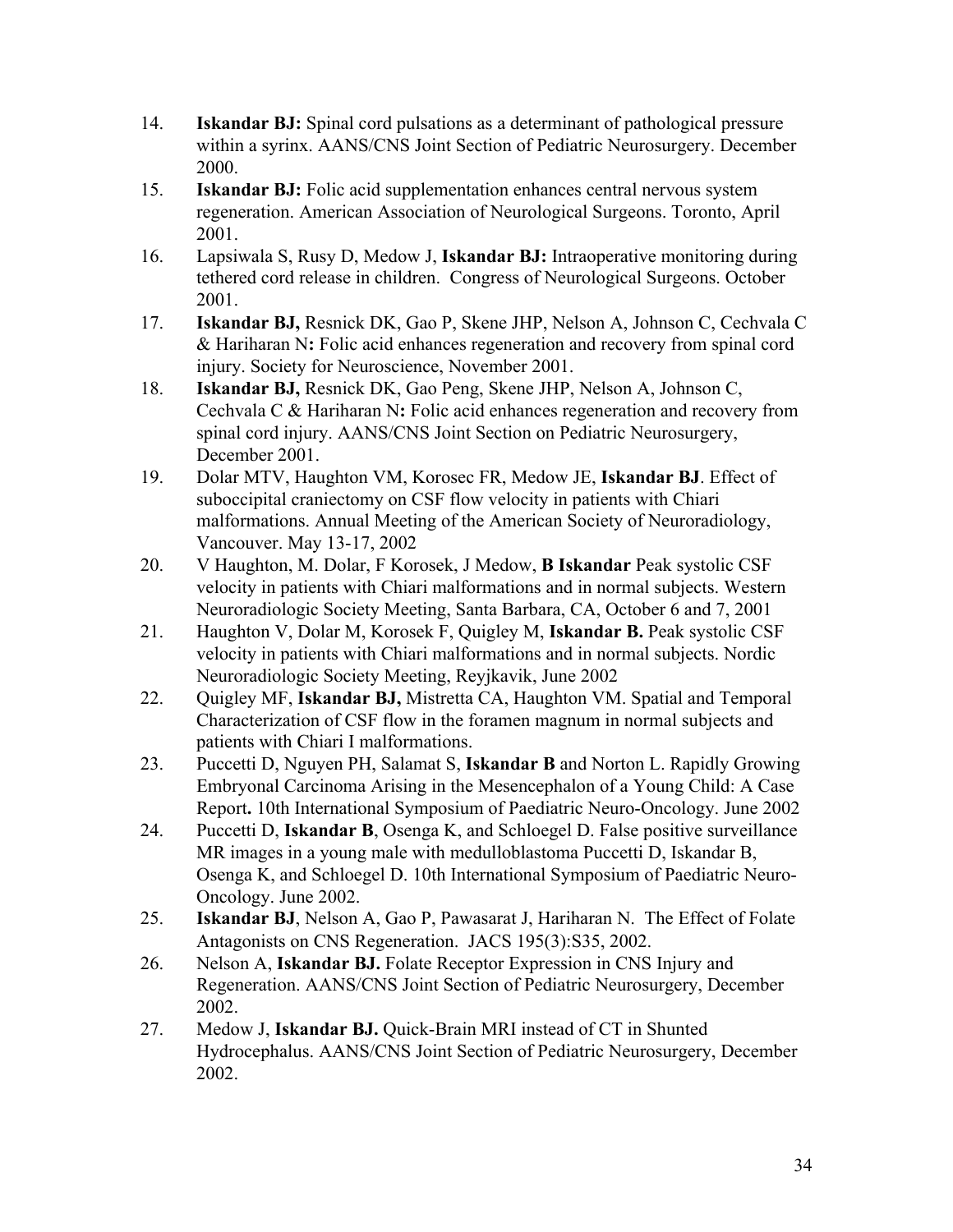- 28. Dziurzynski K, **Iskandar BJ.** Foramen Magnum Placement of Baclofen Pump Catheters. AANS/CNS Joint Section of Pediatric Neurosurgery, December 2002.
- 29. Medow J, Haughton V, **Iskandar BJ**. Elevation of peak systolic CSF velocity in patients with Chiari malformations compared to normal subjects. Congress of Neurological Surgeons, September 2002
- 30. **Iskandar BJ,** Nelson A, Skene JHP, Gao P, Johnson C, Resnick DK, Hariharan N**:** Folic acid enhances repair mechanisms in the central nervous system. American Society of Pediatric Neurosurgeons, February 2003.
- 31. **Iskandar BJ**, Quigley M, Haughton V: Effect of posterior fossa decompression on CSF flow pattern in the foramen magnum of children with Chiari I malformations. American Association of Neurological Surgeons, April 2003.
- 32. **Iskandar BJ.** The folic acid effect is not limited to the embryonic CNS: Recent data from the injured adult CNS. 5<sup>th</sup> International Neural Tube Defects Conference. Charleston, SC. September 2005.
- 33. Osenga K, Puccetti D, **Iskandar BJ**: Coagolopathies in childhood brain hemorrhages. Congress of Neurological Surgeons, October 2003.
- 34. **Iskandar BJ,** Dhodda VK, Unlu A, Vemuganti R, Hariharan N**:** The use of Genechip microarray analysis to differentiate between regeneration and injury signals in the injured adult mammalian CNS. Society of Neuroscience, November 2003.
- 35. **Iskandar BJ,** Nelson A, Resnick DK, Skene JHP, Gao P, Johnson C, Hariharan N**:** Folic acid enhances regeneration and recovery after central nervous system injury. Cervical Spine Research Society, December 2003.
- 36. Sansone J, **Iskandar BJ.** A novel approach to cerebral aqueductoplasty. AANS/CNS Section on Pediatric Neurological Surgery. December 2003.
- 37. Turk Q, Haughton V, **Iskandar BJ,** Quigley M. Effect of relative obstruction at the foramen magnum on CSF velocity: studies in an experimental model. ASNR 2004.
- 38. Sansone J, Mann D, Noonan K, McLeish D, **Iskandar BJ**: Rapid Progression of Scoliosis Following Insertion of Intrathecal Baclofen Pump (Pediatric Orthopedics meeting).
- 39. **Iskandar BJ**, Speer M: Familial relationship between Chiari I and Chiari 0. ASAP Conference, Miami 2004
- 40. Hong TS, Puccetti D, **Iskandar BJ**, Salamat S, and Mehta MP. Combined Modality Therapy in the Management of Disseminated Primary Anaplastic Ependymoma of the Spinal Cord. Neurooncology Conference 2004.
- 41. Turk Q, Haughton V, **Iskandar BJ,** Quigley M. Effect of relative obstruction at the foramen magnum on CSF velocity: studies in an experimental model. ASNR 2004.
- 42. Haughton V, **Iskandar BJ,** Quigley M. CSF flow velocity in the foramen magnum of normal subjects in relation to age. ASNR 2004.
- 43. Moftakhar R, Speer M, Tubbs RS, Oakes WJ, **Iskandar BJ**: Familial relationship between Chiari I and Chiari 0. AANS/CNS Pediatric Section, San Francisco, December 2004.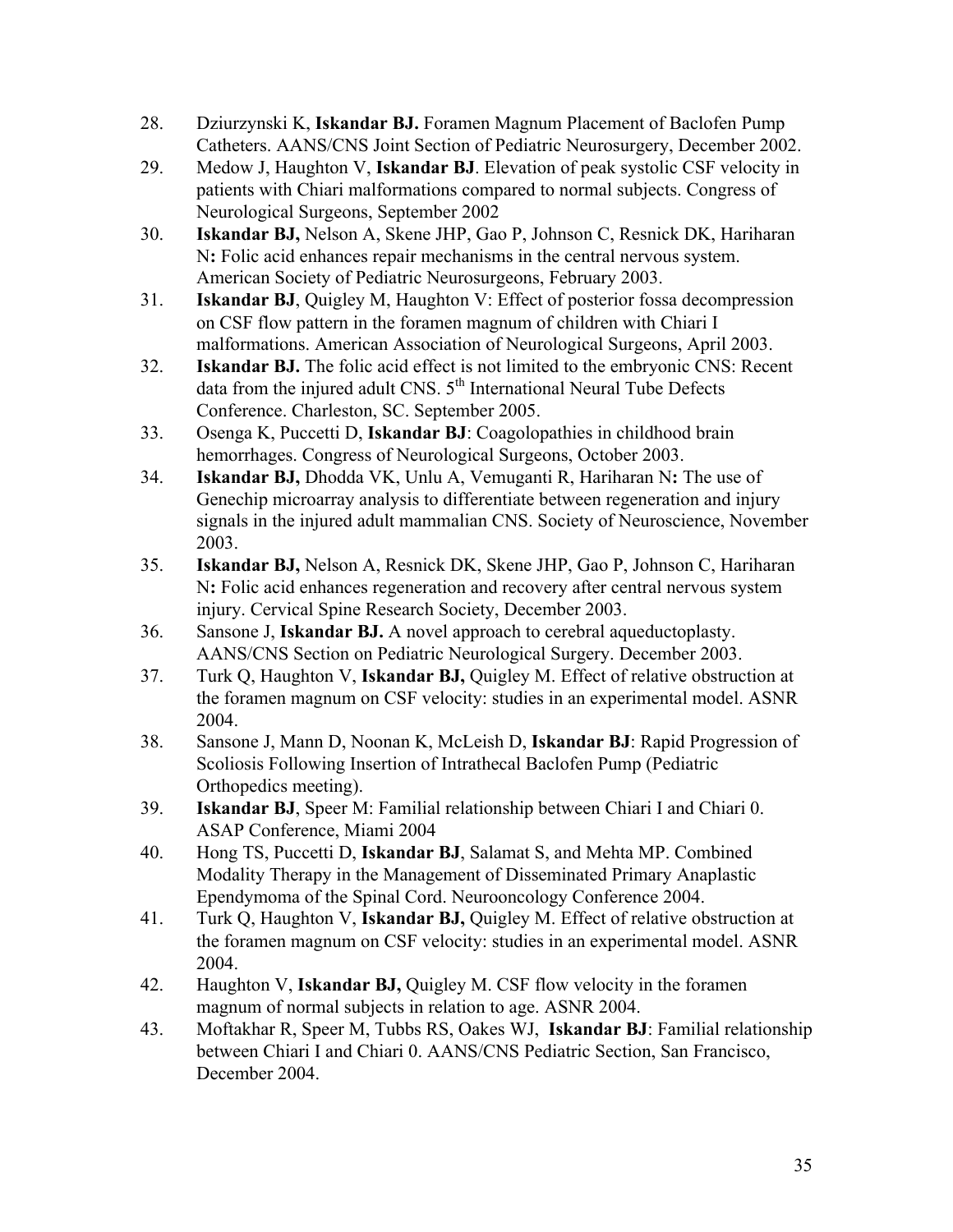- 44. Rajpal S, Tubbs RS, George T, Oakes WJ, Hadley M, Iskandar BJ: Congenital tethered cord syndrome in adults. AANS, New Orleans, 2005.
- 45. Rizk E, Simon K, Jarrard D, Hariharan N, **Iskandar BJ**. The Role of DNA Methylation in Central Nervous System Regeneration. Neurotrauma Society, Washington DC, 2005.
- 46. **Iskandar BJ.** The role of DNA methylation in CNS regeneration. Neural Tube Defects Conference. Indian Wells, CA. September 2005.
- 47. Rajpal S, Tubbs S, Salamat S, Oakes WJ, **Iskandar BJ.** Spinal cutaneous tracts in spina bifida occulta: Reclassification. (AANS/CNS Section on Pediatric Neurosurgery, Orlando 2005.
- 48. Medow J, **Iskandar BJ**. Transcutaneous Inductive Pressure (TIP) Monitor: Prototype for a Permanently Implanted ICP Device. AANS/CNS Section on Pediatric Neurosurgery, Orlando 2005.
- 49. **Iskandar BJ**, Rizk E, Unlu A, Sun D, Vemuganti R, Turyen K, Hariharan N. The Sodium Potassium ATPase Pump is essential in CNS regeneration. AANS/CNS Section on Pediatric Neurosurgery, Orlando 2005.
- 50. Moftakhar R, Salamat S, **Iskandar BJ.** Endoscopically-assisted resection of a choroid plexus vascular malformation traversing the cerebral aqueduct. AANS/CNS Section on Pediatric Neurosurgery, Orlando 2005.
- 51. Dziurzynski K, **Iskandar BJ.** The development of osmolar therapy at the University of Wisconsin. AANS/CNS Section on Pediatric Neurosurgery, Orlando 2005.
- 52. Rizk E, Simon K, Jarrard D, Hariharan N, **Iskandar BJ**. DNA methylation plays a significant role in folate-related CNS regeneration. AANS/CNS Section on Pediatric Neurosurgery, Orlando 2005.
- 53. Rizk E, Moftakhar R, Medow JE, Hariharan N, **Iskandar BJ**. Phenytoin decreases the ability of the CNS to repair after injury. Congress of Neurological Surgeons, Boston, 2005.
- 54. **Iskandar BJ.** The role of DNA methylation in CNS regeneration. American Academy of Neurological Surgeons, San Francisco Fall 2005; and Neurotrauma meeting Washington DC Fall 2005.
- 55. **Iskandar BJ.** Pediatric Neurosurgical Cases. AANS Breakfast Seminar: Meet the Experts. AANS. San Francisco. April 2006.
- 56. **Iskandar BJ.** Chiari I: Syndrome or Malformation. AANS Breakfast Seminar: The Chiari Malformation. AANS. San Francisco. April 2006.
- 57. **Iskandar BJ.** Accuracy of CSF flow imaging in the differentiation of symptomatic Chiari I malformation from asymptomatic incidental tonsilar ectopia. American Syringomyelia Alliance Project. Denver. July 2006.
- 58. **Iskandar BJ.** The folate pathway, DNA methylation and CNS repair. FASEB. Palm Springs. August 2006.
- 59. **Iskandar BJ.** DNA Methylation and CNS Repair. Society of Neuroscience. Atlanta. September 2006.
- 60. Rocque B, Lapsiwala S, **Iskandar BJ**. Shunt Tap as a Predictor of Proximal Shunt Function in Patients with Suspected Shunt Malfunction: a Prospective Study. AANS/CNS Section on Pediatric Neurosurgery, Denver. December 2006.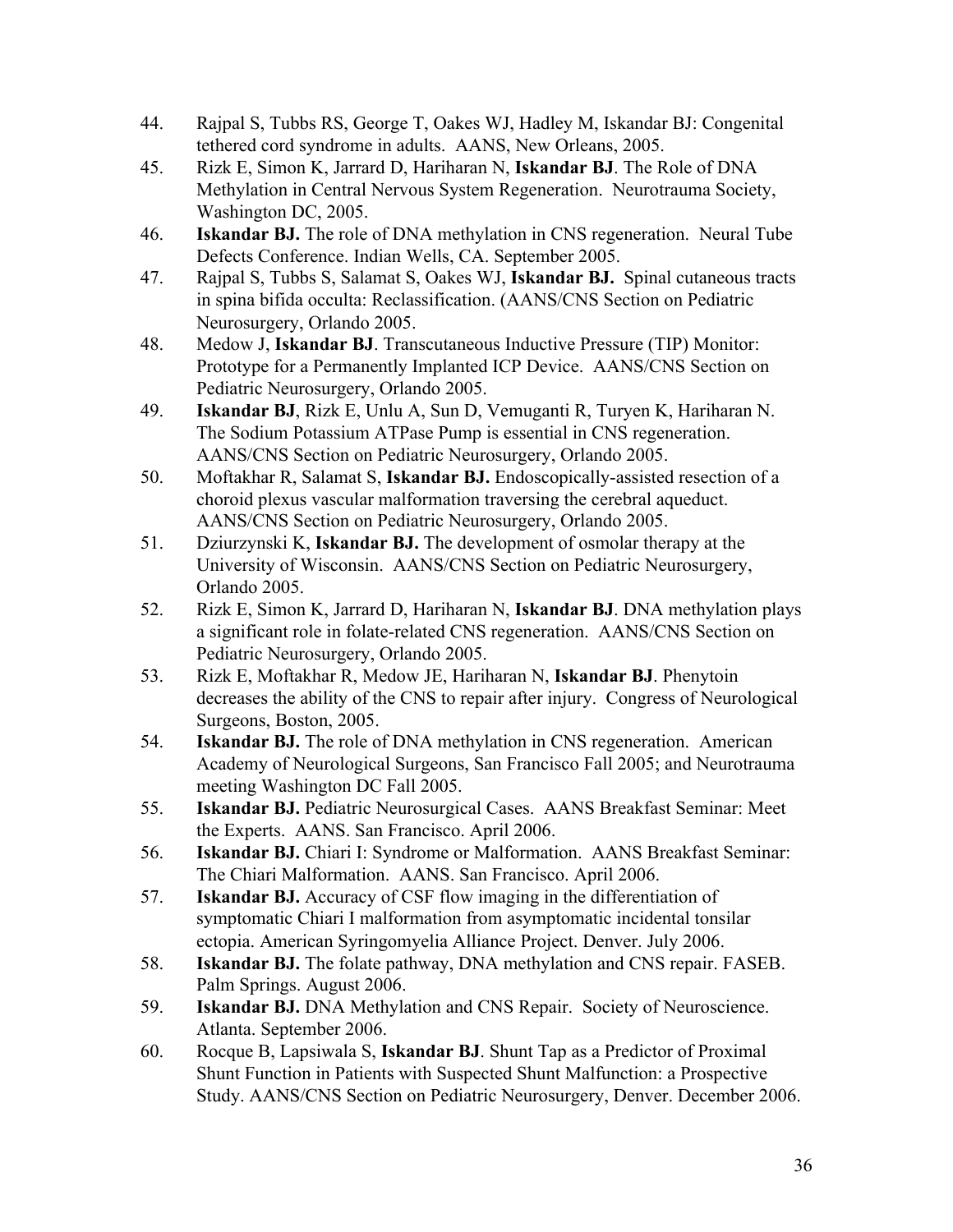- 61. Rizk E, **Iskandar BJ**. The Folate Receptors in CNS Repair. AANS/CNS Section on Pediatric Neurosurgery, Denver. December 2006.
- 62. Rizk E, **Iskandar BJ**. The methyltransferases in CNS Regeneration after Injury. AANS/CNS Pediatric Section. Miami. December 2007.
- 63. Meier B, **Iskandar BJ.** Nitrous Oxide Inhibits Neuronal Elongation in Culture. AANS/CNS Pediatric Section. Miami. December 2007.
- 64. Patel N, **Iskandar BJ**. The Association of Faint Midline Lumbar Cutaneous Hemangioma with Occult Spinal Dysraphism. AANS/CNS Pediatric Section. Miami. December 2007.
- 65. **Iskandar BJ.** Understanding the Folate Pathway in CNS Repair. American Academy of Neurological Surgery. Las Vegas. October 2007.
- 66. **Iskandar BJ.** The Role of the Folate Pathway in CNS Regeneration and Repair. NTD Research Meeting. Monterey. Septermber 2007
- 67. Patel N, Iskandar BJ: ICP Monitoring in patients with spasticity prior to Baclofen pump placement. AANS/CNS Joint Section on Pediatric Neurosurgery. Washington. December 2008.
- 68. Stewart K, Iskandar BJ: The effect of folic acid on CNS regeneration in vitro. AANS/CNS Joint Section on Pediatric Neurosurgery. Washington. December 2008.
- 69. Rizk E, **Iskandar BJ**: Update on the The Folate Pathway and CNS Repair. American Academy of Neurological Surgeons. September 2008 (presented in absentia by Dr. Rizk).
- 70. Rizk E, **Iskandar BJ**: The role of the NaK ATPase Pump in CNS regeneration. American Academy of Neurological Surgery. Arizona. September 2008 (presented by Dr. Rizk).
- 71. Martin BA, Labuda R, Royston TJ, Oshinski JN, **Iskandar B,** Loth F. Pathological biomechanics of cerebrospinal fluid pressure in syringomyelia: Fluid structure interaction of an in vitro coaxial elastic tube system. ASME 2009 Summer Bioengineering Conference.
- 72. **Iskandar BJ**, Banerjee R, Bottiglieri T, Finnell R, Hogan K. The role of the folate pathway in repair of the injured central nervous system, NTD Conference, Burlington, Vermont, Septebmer 2009.
- 73. **Iskandar BJ**, Stewart K, Meier B, Rizk E, Hariharan N. Folic Acid Supplementation Enhances CNS Regeneration in Vitro. American Academy of Neurological Surgery, West Palm Beach, Florida, October 2009.
- 74. **Iskandar BJ**, Patel N. Supplementing methyl donor groups in the Rat diet, increases neural regeneration after spinal cord injury. AANS/CNS Joint Section on Pediatric Neurosurgery, Boston, Massachusetts, December 2009.
- 75. **Iskandar BJ**. Folate Mediated Repair of the Central Nervous System through Epigenetic Pathways. Trauma and Neurotrauma Critical Care Symposium. Palm Beach, May 2010.
- 76. Patel NJ, Diamond CA, Salamat MS, Bradley K, Gondi V, Kennedy TA, Keller L, **Iskandar BJ**, Puccetti D. A case of malignant rhabdoid tumor in the epidural space of the spine. *J Neurooncology*, 14th International Symposium on Pediatric Neuro-Oncology (ISPNO), Vienna, Austria, June 2010.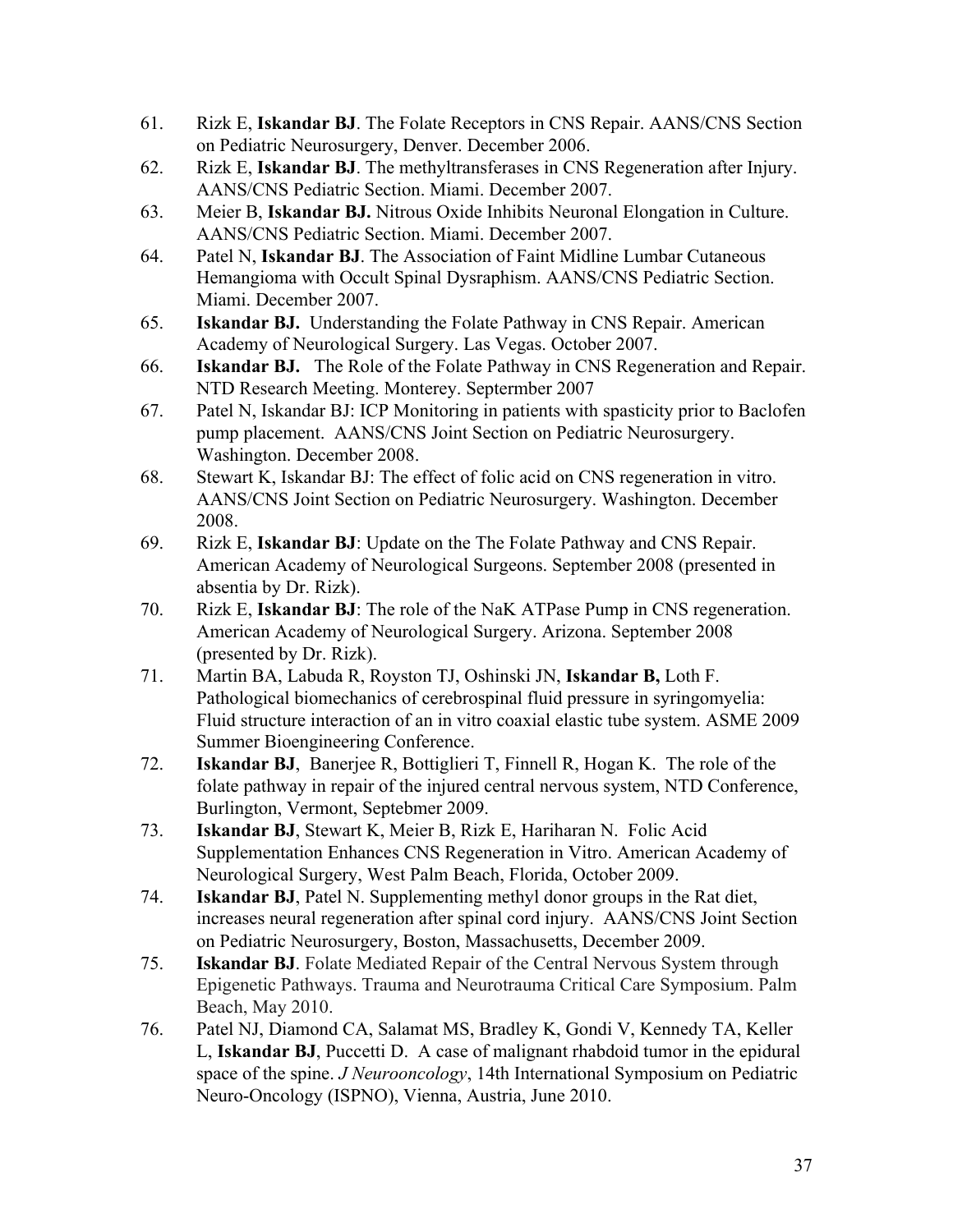- 77. Patel NJ, Salamat MS, Puccetti DM, Gondi V, Bradley K, Keller L, Casey K, Kennedy TA, **Iskandar BJ**. Primitive neuroectodermal tumor of the spine in a patient with a long lasting history of hydrocephalus. *J Neurooncology* , 14th International Symposium on Pediatric Neuro-Oncology (ISPNO), Vienna, Austria, June 2010.
- 78. Puccetti DM, Patel NJ, **Iskandar BJ**, Ward M, Casey K, Salamat MS, Kennedy TA. A child with disseminated primary spinal cord oligodendroglioma*. J Neurooncology*, 14th International Symposium on Pediatric Neuro-Oncology (ISPNO), Vienna, Austria, June 2010.
- 79. Meier B, Stewart K, **Iskandar BJ**, Rizk E, Hogan K, et al. Nitrous Oxide Impairs Axonal Regenration. (Submitted), American Society of Anesthesiologists Annual Meeting, San Diego, CA, October 2010.
- 80. Stewart K, **Iskandar BJ**. Folic Acid Supplementation Enhances CNS Regeneration *In Vitro* on Inhibitory CNS Myelin. AANS/CNS Section on Pediatric Annual Meeting, Austin, TX, December 2010.
- 81. **Iskandar, BJ**. Folate promotes endogenous axonal regeneration by epigenetic mechanisms. 8th International Conference on Homocysteine Metabolism, Portugal 2011.
- 82. Nicholas Shaffer, Francis Loth, Oliver Wieben, Brandon Rocque, **Bermans Iskandar**, John Oshinski. Impedance to cerebrospinal fluid flow in the spinal canal is dominated by geometric complexity. ASME 2011. Framington, PA.
- 83. Hogan KJ, Rizk EB, Hariharan N, **Iskandar BJ**. *In Utero* Nitrous Oxide Exposure Impairs Murine Agouti Signal Protein Expression. American Society of Anesthesiologists Annual Meeting 2011.
- 84. **Iskandar BJ**. Controversial topics 2: Chiari I: Syndrome or Malformation? American Chiari and Syringomyelia Alliance Project. Denver 2011.
- 85. **Iskandar BJ**. Outcomes in Patients Undergoing Surgical Intervention for Chiari Type 1 Malformation with Syringomyelia. American Chiari and Syringomyelia Alliance Project. Denver 2011.
- 86. **Iskandar BJ**. Epigenetic Pathways Modulate Repair of the injured Central Nervous System. American Academy of Neurological Surgeons Annual Meeting, Fall 2011.
- 87. **Iskandar BJ**. Trangenerational epigenetic enhancement of CNS axon regeneration through folate supplementation. ASPN. Puerto Rico, January 2012.
- 88. **Iskandar BJ**. The Chiari Malformations in Humans. Neurology Keynote Speaker. The American College of Veterinary Internal Medicine – New Orleans, May 2012.
- 89. **Iskandar BJ**. Neuroendoscopy in the Treatment of Human Hydrocephalus and Other Anomalies. Neurology Keynote Speaker. The American College of Veterinary Internal Medicine – New Orleans, May 2012.
- 90. Puccetti DM, Salamat S, Kennedy T, Fangusara J, Patel N, Bradley K, Casey K, **Iskandar B**. Gliamatosis cerebri in a nine year old boy: Case review and review of the literature. 15<sup>th</sup> Internation Symposium on Pediatric Neuro-Oncology (ISPNO), Toronto, Canada, June 2012.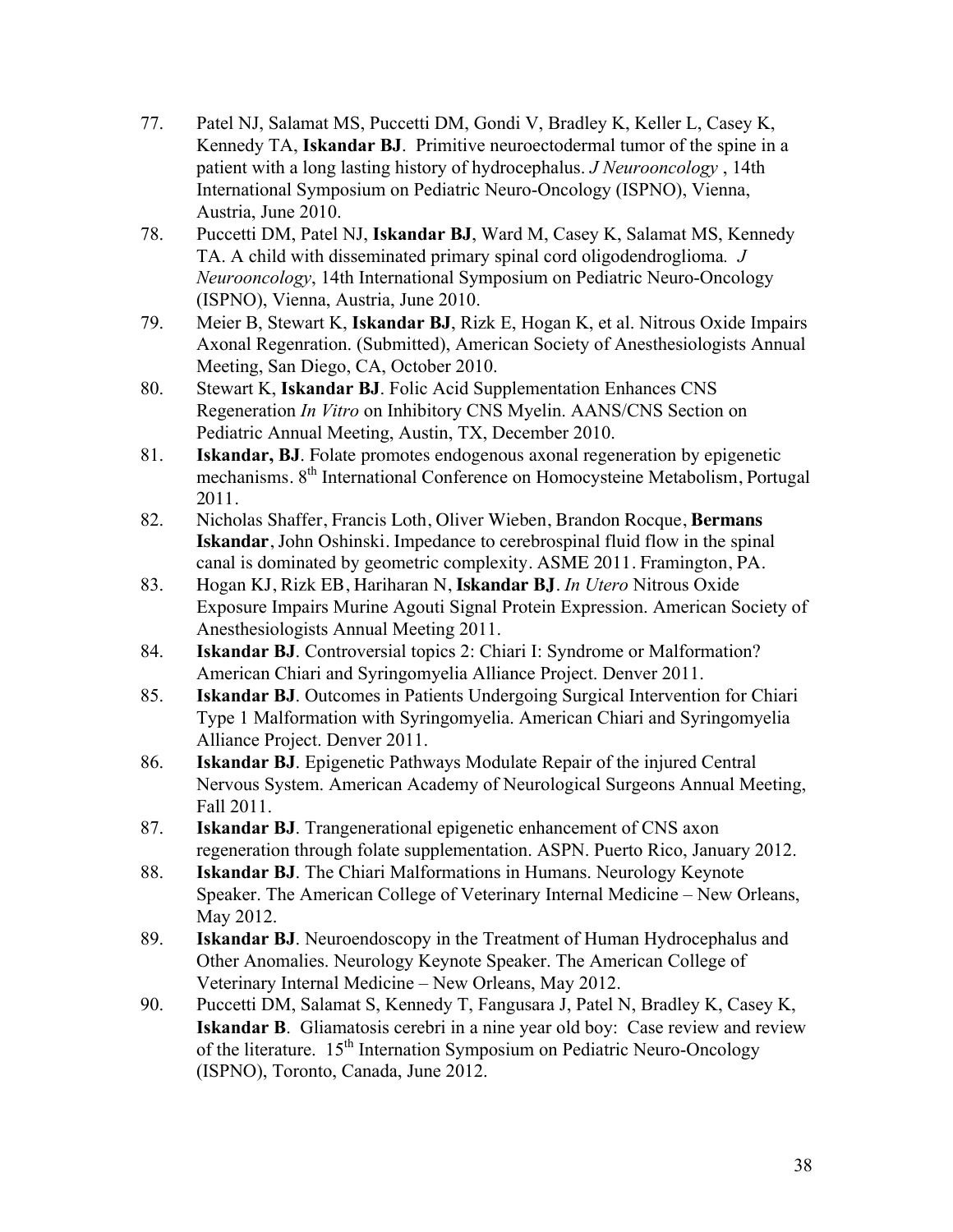- 91. Pucetti D, Salamat S, Rusinak D, Patel N, Bradley K, Casey K, Knight P, Onel K, Wargowski D, Stettner A, **Iskandar B**, Glioblastoma multiforme in a child subsequently diagnosed with li-fraumeni syndrome.  $15<sup>th</sup>$  International Symposium on Pediatric Neuro-Oncology (ISPNO), Toronto, Canada, June 2012.
- 92. **Iskandar BJ,** Hogan KJ. Folate, B12 & One Carbon Metabolism. Parameters of Folate-mediated Tissue Regeneration and Fairy Tale Heroines, FASEB Summer Research Conference Crete, July 2012.
- 93. Wildenberg J, Kennedy T, Huston J, **Iskandar B**. Non-Gated Isotropic 3D T2 FRFSE dephasing artifacts for the assessment of CSF flow in Normal Controls and in Patient's After Third Ventriculostomy. Radiological Society of North America 98<sup>th</sup> Scientific Assembly and Annual Meeting, Chicago, Illinois, November 2012.
- 94. Rizk E, Stewart K, Meethal S, Hariharan N, Gasch A, and **Iskandar BJ.** Gene expression patterns of CNS growth and regeneration at various developmental stages and after injury. AANS/CNS Pediatric Section. St. Louis, November 2012.
- 95. Meethal SV, **Iskandar BJ.** Methylation/Demethylation Mechanisms are Key to Folate-induced Axon Regeneration in the Injured Central Nervous System. Keystone symposia, New Mexico 2013.
- 96. Meier BM, Stewart KJ, Rizk EB, Hariharan N, Andrei A, **Iskandar BJ**, Hogan KJ. Nitrous oxide impairs axonal regeneration in the spinal cord. International Anesthesia Research Society. San Diego. May 2013.
- 97. Stewart KJ, Meier BM, Rizk EB, Hariharan N, Andrei A, **Iskandar BJ**, Hogan KJ. Nitrous oxide impairs axonal regeneration in dorsal root ganglia. International Anesthesia Research Society. San Diego. May 2013.
- 98. Transgenerational Epigenetic Inheritance of a Therapeutic Trait Methyl Supplementation. 8<sup>th</sup> International Conference on Neural Tube Defects. October 2013.
- 99. Sandoval-Garcia C, Kraemer M, **Iskandar BJ.** Surgery for obstructive nontumoral posterior fossa problems.  $42<sup>nd</sup>$  Annual Meeting of the AANS/CNS Section on Pediatric Neurological Surgery, Ontario, December 2013.
- 100. Cassini T, Makkiyah F, Rocque B, **Iskandar BJ**. The value of placing external ventricular drains after endoscopic third ventriculostomy.  $42<sup>nd</sup>$  Annual Meeting of the AANS/CNS Section on Pediatric Neurological Surgery, Ontario, December 2013.
- 101. Wolfe A, Capitini C, Salamat S, DeSantes K, Bradley K, **Iskandar B**, Bragg, T Kennedy T, Patel N. Improved outcome of extradural, cervical malignant rhabdoid tumor when marrow-ablative chemotherapy with autologous stem cell rescue is added to primary multimodal therapy.  $27<sup>th</sup>$  Annual Meeting of the American Society of Pediatric Hematology Oncology, Chicago, IL, May 2014.
- 102. Gibb W, Strebe J, Skarda E, Meethal SV, Hariharan H, Iskandar BJ. DNA Methylation is Key to Folate-Mediated Spinal Axon Regeneration. UW Department of Neurosurgery Research Day. October 2014.
- 103. Vadakkadath MS, Hariharan N, Rizk E, Gibb W, Strebe J, Cedrick H, Weber K, Cassini T, Chindhy A, Skoda L and Iskandar BJ. TET Inhibition Enhances Spinal